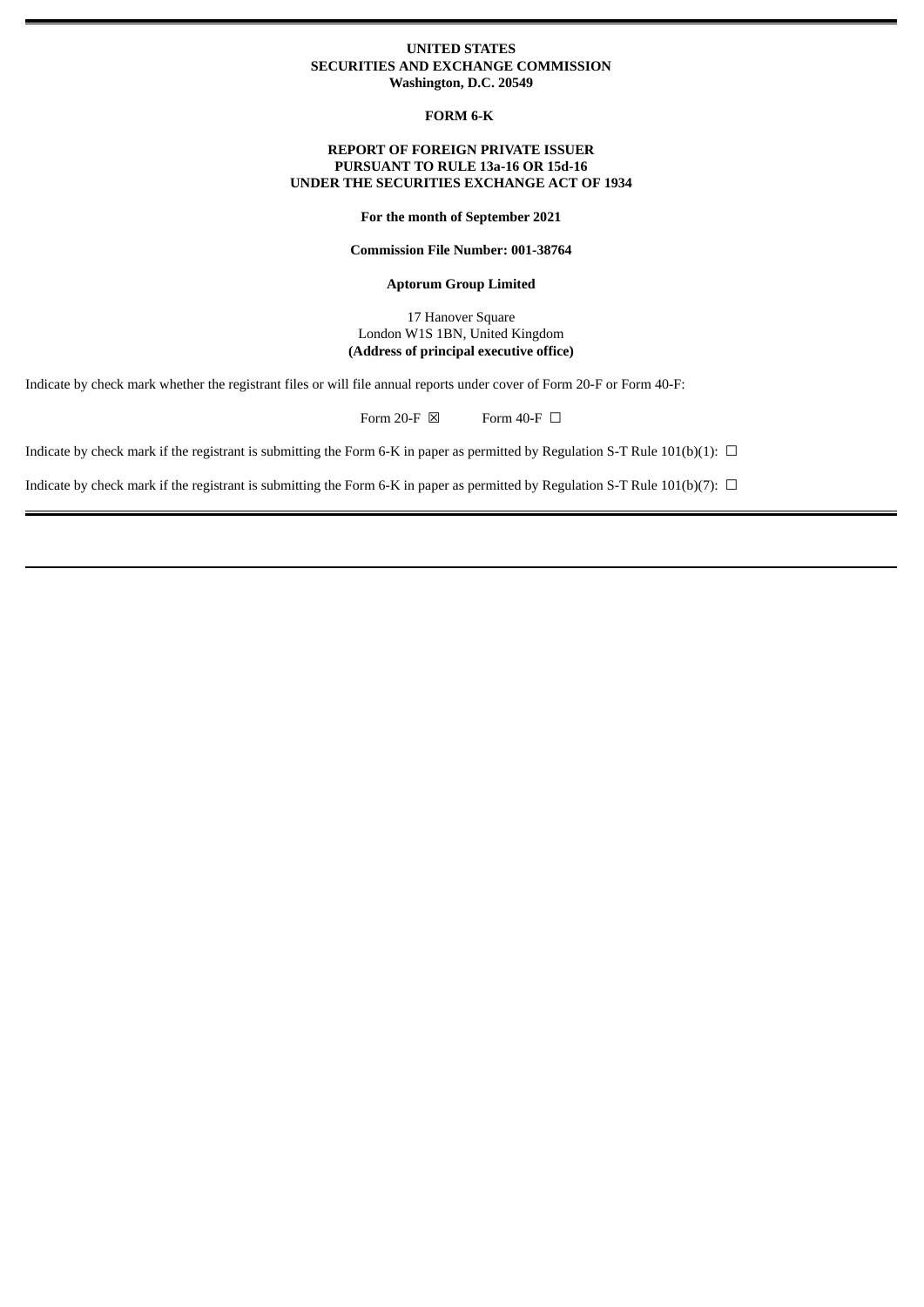### **EXPLANATORY NOTE**

Aptorum Group Limited (the "Company") is furnishing this Form 6-K to provide six-months interim consolidated financial statements ended June 30, 2021 and to incorporate such consolidated financial statements into the Company's registration statements referenced below. The Company also issued a press release which is attached hereto as Exhibit 99.3.

This Form 6-K is hereby incorporated by reference into the registration statements of the Company on Form S-8 (Registration Number 333-232591) and Form F-3 (Registration Number 333-235819) and into each prospectus outstanding under the foregoing registration statements, to the extent not superseded by documents or reports subsequently filed or furnished by the Company under the Securities Act of 1933, as amended, or the Securities Exchange Act of 1934, as amended.

### **Financial Statements and Exhibits.**

Exhibits.

The following exhibits are attached.

| Exhibit | <b>Description</b>                                                                                                                     |
|---------|----------------------------------------------------------------------------------------------------------------------------------------|
| 99.1    | Unaudited Interim Consolidated Financial Statements as of June 30, 2021 and for the Six Months Ended June 30, 2021 and 2020            |
| 99.2    | Operating and Financial Review and Prospects in Connection with the Interim Consolidated Financial Statements for the Six Months Ended |
|         | June 30, 2021 and 2020                                                                                                                 |
| 99.3    | <b>Press Release</b>                                                                                                                   |
| 101.INS | Inline XBRL Instance Document                                                                                                          |
| 101.SCH | Inline XBRL Taxonomy Extension Schema Document                                                                                         |
| 101.CAL | Inline XBRL Taxonomy Extension Calculation Linkbase Document                                                                           |
| 101.DEF | Inline XBRL Taxonomy Extension Definition Linkbase Document                                                                            |
| 101.LAB | Inline XBRL Taxonomy Extension Label Linkbase Document                                                                                 |
| 101.PRE | Inline XBRL Taxonomy Extension Presentation Linkbase Document                                                                          |
|         |                                                                                                                                        |

#### 1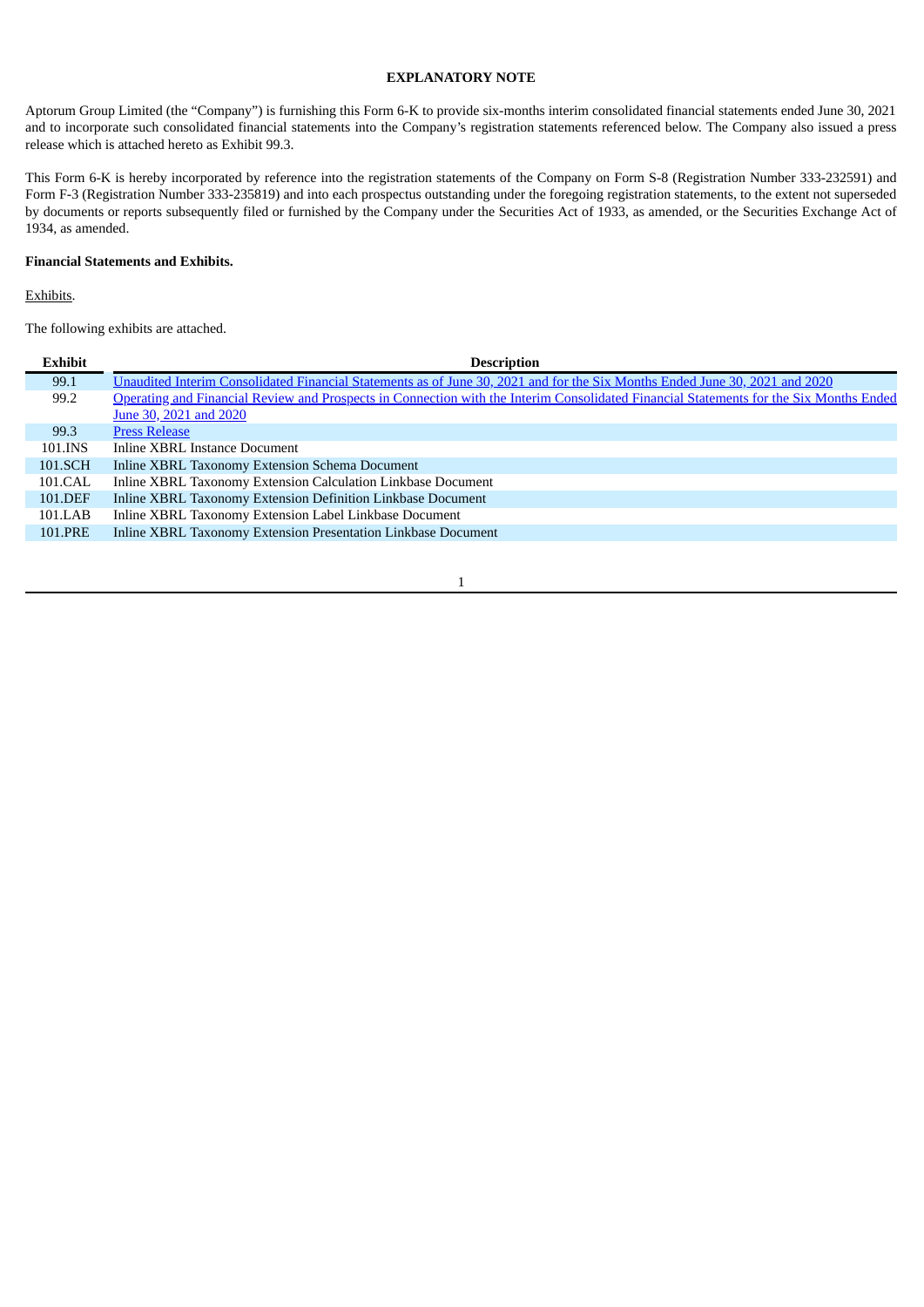## **SIGNATURES**

Pursuant to the requirements of the Securities Exchange Act of 1934, the registrant has duly caused this report to be signed on its behalf by the undersigned, thereunto duly authorized.

Date: September 15, 2021

## **Aptorum Group Limited**

By: /s/ Sabrina Khan

Sabrina Khan Chief Financial Officer

2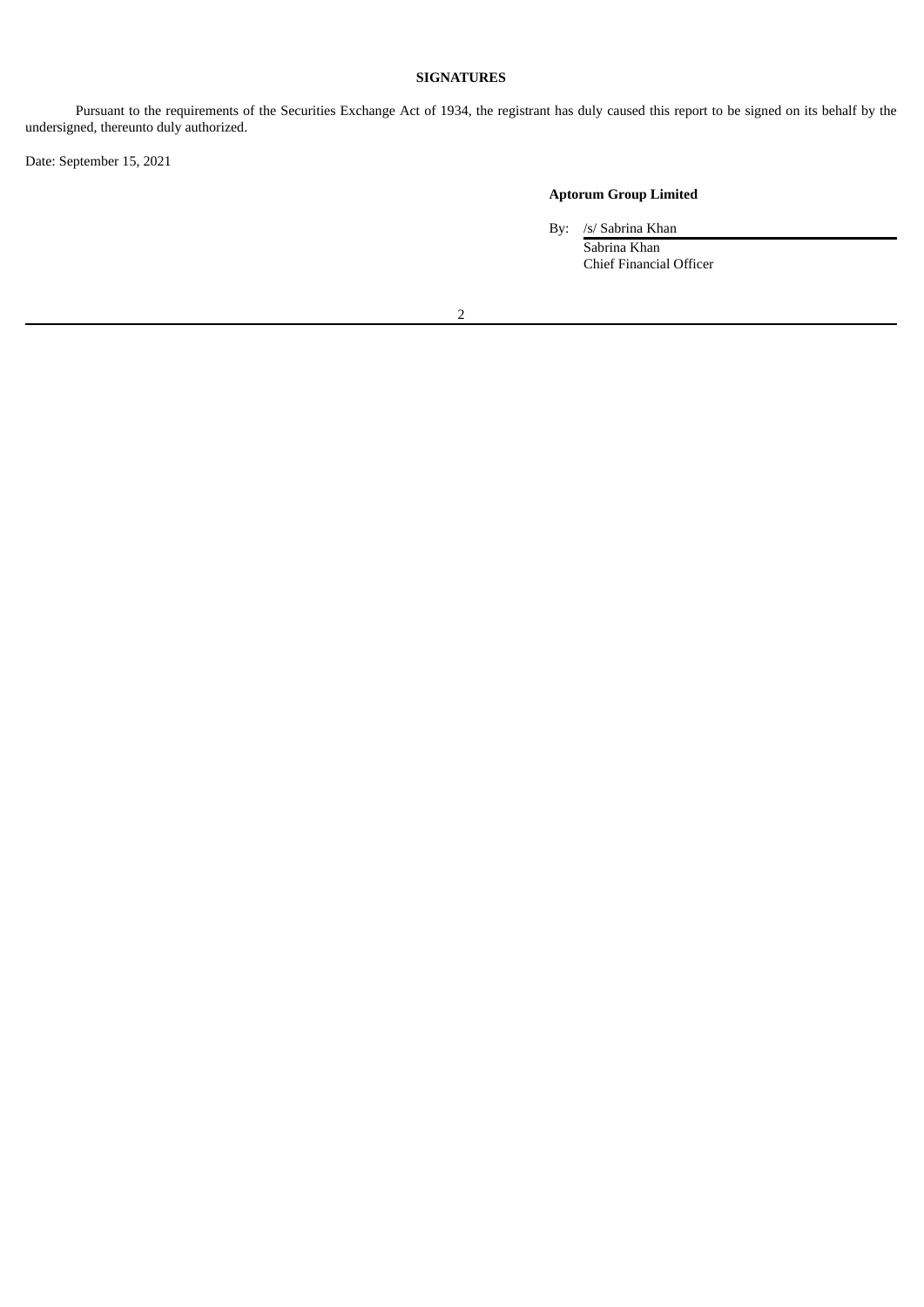### **APTORUM GROUP LIMITED Financial Statements**

## **Table of Contents**

<span id="page-3-0"></span>

| Condensed Consolidated Balance Sheets as of June 30, 2021 (Unaudited) and December 31, 2020                                        | $F-2$ |
|------------------------------------------------------------------------------------------------------------------------------------|-------|
| Condensed Consolidated Statements of Operations and Comprehensive Loss for the six months ended June 30, 2021 and 2020 (Unaudited) | $F-3$ |
| Condensed Consolidated Statements of Changes in Equity for the six months ended June 30, 2021 and 2020 (Unaudited)                 | $F-4$ |
| Condensed Consolidated Statements of Cash Flows for the six months ended June 30, 2021 and 2020 (Unaudited)                        | F-5   |
| Notes to Condensed Consolidated Financial Statements (Unaudited)                                                                   | $F-6$ |
|                                                                                                                                    |       |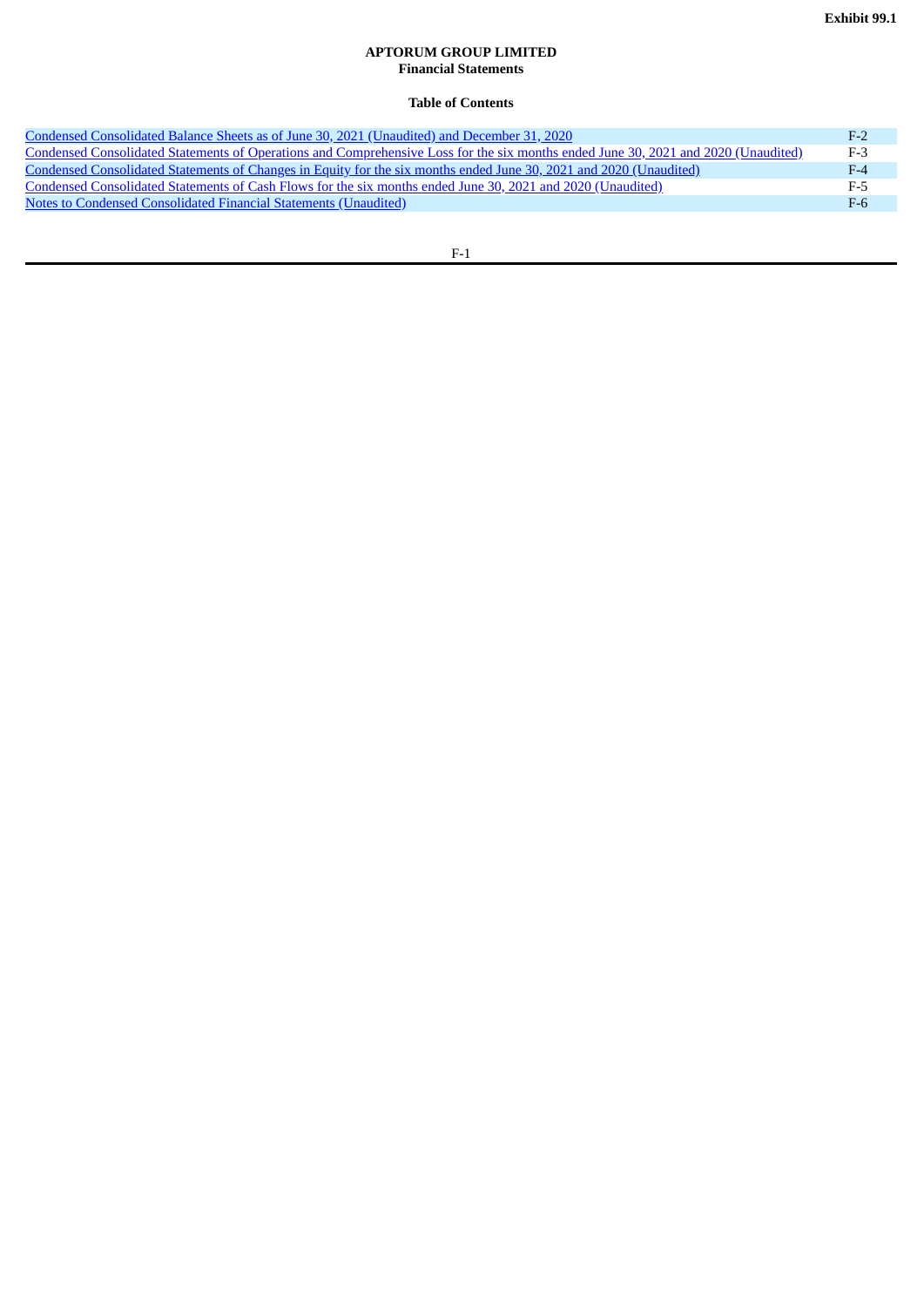### **APTORUM GROUP LIMITED CONDENSED CONSOLIDATED BALANCE SHEETS June 30, 2021 and December 31, 2020 (Stated in U.S. Dollars)**

<span id="page-4-0"></span>

|                                      | <b>June 30,</b><br>2021 | December 31,<br>2020 |
|--------------------------------------|-------------------------|----------------------|
|                                      | (Unaudited)             |                      |
| <b>ASSETS</b>                        |                         |                      |
| <b>Current assets:</b>               |                         |                      |
| Cash                                 | \$19,935,888            | 3,495,231<br>S.      |
| Restricted cash                      | 130,125                 | 130,125              |
| Digital currencies                   |                         | 1,539                |
| Accounts receivable                  | 47,093                  | 62,221               |
| <b>Inventories</b>                   | 32,785                  | 39,133               |
| Marketable securities, at fair value | 702,937                 | 28,384,944           |
| Investments in derivatives           |                         | 4,289                |
| Amounts due from related parties     | 113,858                 |                      |
| Due from brokers                     | 160,341                 | 160,337              |
| Other receivables and prepayments    | 795,087                 | 1,378,996            |
| <b>Total current assets</b>          | 21,918,114              | 33,656,815           |
| Property, plant and equipment, net   | 4,148,449               | 4,686,323            |
| Operating lease right-of-use assets  | 355,202                 | 547,389              |
| Non-marketable investments           | 4,079,707               | 4,079,707            |
| Intangible assets, net               | 917,170                 | 964,857              |
| Long-term deposits                   | 296,225                 | 296,225              |
| <b>Total Assets</b>                  | \$31,714,867            | 44,231,316           |
|                                      |                         |                      |

# **LIABILITIES AND EQUITY**

| <b>LIABILITIES</b>                       |     |           |      |           |
|------------------------------------------|-----|-----------|------|-----------|
| <b>Current liabilities:</b>              |     |           |      |           |
| Amounts due to related parties           | \$. | 133,761   | - \$ | 145,926   |
| Accounts payable and accrued expenses    |     | 3,537,237 |      | 3,240,772 |
| Finance lease liabilities, current       |     | 50,881    |      | 49,396    |
| Operating lease liabilities, current     |     | 339,040   |      | 432,600   |
| <b>Total current liabilities</b>         |     | 4,060,919 |      | 3,868,694 |
| Finance lease liabilities, non-current   |     | 22,106    |      | 47.923    |
| Operating lease liabilities, non-current |     | 63,008    |      | 155,121   |
| Loan payables to related parties         |     | 1,098,492 |      | 2,007,285 |
| <b>Total Liabilities</b>                 |     | 5,244,525 |      | 6,079,023 |

## **Commitments and contingencies - -**

| <b>EQUITY</b>                                                                                                           |              |               |
|-------------------------------------------------------------------------------------------------------------------------|--------------|---------------|
| Class A Ordinary Shares (\$1.00 par value; 60,000,000 shares authorized, 13,170,374 and 11,584,324 shares issued and    |              |               |
| outstanding as of June 30, 2021 and December 31, 2020, respectively)                                                    | \$13,170,374 | \$ 11,584,324 |
| Class B Ordinary Shares (\$1.00 par value; 40,000,000 shares authorized, 22,437,754 shares issued and outstanding as of |              |               |
| June 30, 2021 and December 31, 2020)                                                                                    | 22,437,754   | 22,437,754    |
| Additional paid-in capital                                                                                              | 42,441,471   | 38,247,903    |
| Accumulated other comprehensive income                                                                                  | 28,267       | 53.296        |
| Accumulated deficit                                                                                                     | (46,570,550) | (30,489,126)  |
| Total equity attributable to the shareholders of Aptorum Group Limited                                                  | 31,507,316   | 41,834,151    |
| Non-controlling interests                                                                                               | (5,036,974)  | (3,681,858)   |
| <b>Total equity</b>                                                                                                     | 26,470,342   | 38,152,293    |
| <b>Total Liabilities and Equity</b>                                                                                     | \$31,714,867 | 44,231,316    |

See accompanying notes to the condensed consolidated financial statements.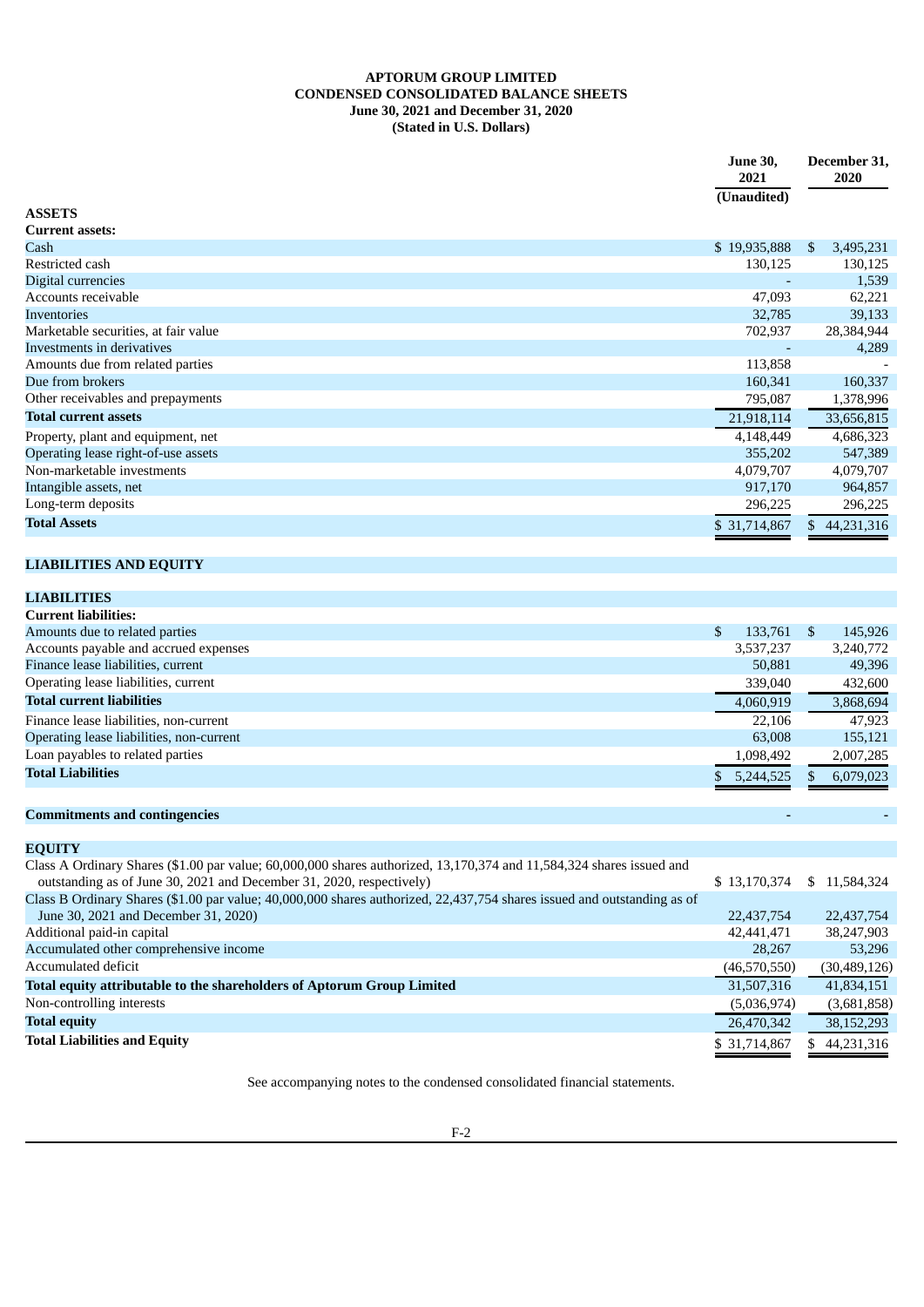### **APTORUM GROUP LIMITED CONDENSED CONSOLIDATED STATEMENTS OF OPERATIONS AND COMPREHENSIVE LOSS For the six months ended June 30, 2021 and 2020 (Stated in U.S. Dollars)**

<span id="page-5-0"></span>

|                                                                              | For the six months ended<br><b>June 30,</b> |     |               |
|------------------------------------------------------------------------------|---------------------------------------------|-----|---------------|
|                                                                              | 2021                                        |     | 2020          |
|                                                                              | (Unaudited)                                 |     | (Unaudited)   |
| <b>Revenue</b>                                                               |                                             |     |               |
| Healthcare services income                                                   | \$<br>637,784                               | \$  | 327,273       |
| <b>Operating expenses</b>                                                    |                                             |     |               |
| Costs of healthcare services                                                 | (629, 987)                                  |     | (436, 171)    |
| Research and development expenses                                            | (5,508,356)                                 |     | (4,315,033)   |
| General and administrative fees                                              | (2,564,117)                                 |     | (2,076,634)   |
| Legal and professional fees                                                  | (1,240,512)                                 |     | (1,540,304)   |
| Other operating expenses                                                     | (189, 125)                                  |     | (641, 457)    |
| Total operating expenses                                                     | (10, 132, 097)                              |     | (9,009,599)   |
| <b>Other (loss) income</b>                                                   |                                             |     |               |
| (Loss) gain on investments in marketable securities, net                     | (7,565,273)                                 |     | 192,134       |
| Gain on non-marketable investment                                            |                                             |     | 1,635,939     |
| Loss on investments in derivatives, net                                      | (4,289)                                     |     | (101, 233)    |
| Gain on use of digital currencies                                            | 4,918                                       |     |               |
| Interest expense, net                                                        | (126, 102)                                  |     | (144, 226)    |
| Sundry income                                                                | 82,652                                      |     | 111,398       |
| Total other (loss) income, net                                               | (7,608,094)                                 |     | 1,694,012     |
|                                                                              |                                             |     |               |
| <b>Net loss</b>                                                              | \$<br>(17, 102, 407)                        | \$  | (6,988,314)   |
| Less: net loss attributable to non-controlling interests                     | (1,020,983)                                 |     | (783, 749)    |
| Net loss attributable to Aptorum Group Limited                               | \$<br>(16,081,424)                          | \$  | (6,204,565)   |
|                                                                              |                                             |     |               |
| Net loss per share - basic and diluted                                       | \$<br>(0.47)                                | -\$ | (0.21)        |
| Weighted-average shares outstanding - basic and diluted                      | 34,280,137                                  |     | 29,956,393    |
| <b>Net loss</b>                                                              | \$<br>(17, 102, 407)                        | -\$ | (6,988,314)   |
| <b>Other Comprehensive (loss) income</b>                                     |                                             |     |               |
| Exchange differences on translation of foreign operations                    | (25,029)                                    |     | 31,170        |
| Other Comprehensive (loss) income                                            | (25,029)                                    |     | 31,170        |
| <b>Comprehensive loss</b>                                                    | (17, 127, 436)                              |     | (6,957,144)   |
| Less: comprehensive loss attributable to non-controlling interests           | (1,020,983)                                 |     | (783, 751)    |
| Comprehensive loss attributable to the shareholders of Aptorum Group Limited | (16, 106, 453)                              |     | (6, 173, 393) |

See accompanying notes to the condensed consolidated financial statements.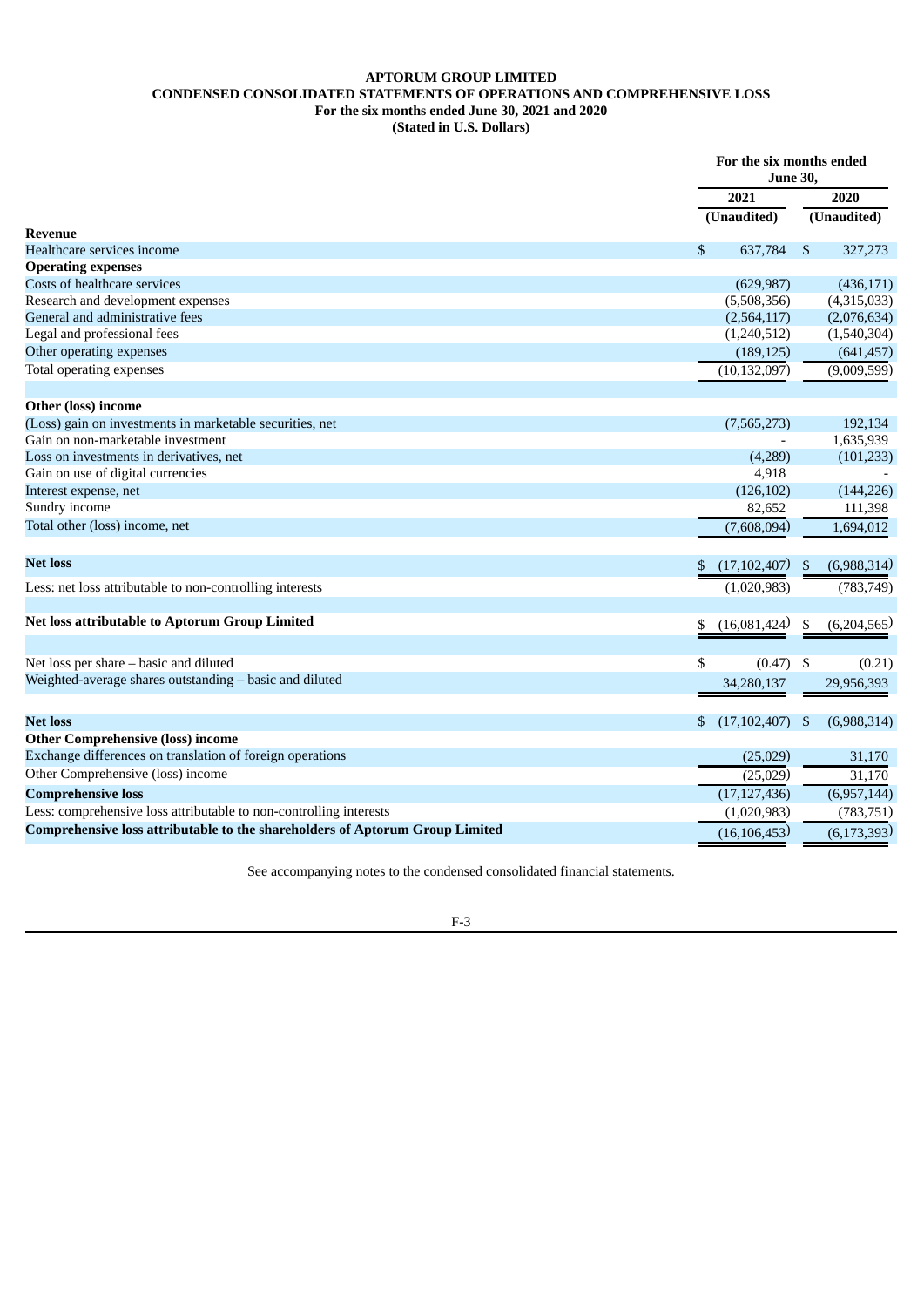### **APTORUM GROUP LIMITED CONDENSED CONSOLIDATED STATEMENTS OF CHANGES IN EQUITY For the six months ended June 30, 2021 and 2020 (Stated in U.S. Dollars)**

<span id="page-6-0"></span>

| <b>Balance, January</b><br>11,584,324<br>11,584,324<br>53,296<br>1,2021<br>\$.<br>22,437,754<br>\$<br>22,437,754<br>\$<br>38,247,903<br>$$^{(30,489,126)}$$<br>-\$<br>\$<br>(3,681,858)<br>S,<br>Issuance of share<br>to non-<br>controlling<br>34,133<br>interest<br>(34, 133)<br>(16,081,424)<br>(1,020,983)<br>Net loss<br><b>Issuance of Class</b><br>A Ordinary<br>1,387,925<br>1,387,925<br>2,612,075<br><b>Shares</b><br>$\overline{\phantom{a}}$<br>$\overline{\phantom{a}}$<br>Share-based<br>712,919<br>compensation<br>Exercise of share<br>158,125<br>158,125<br>441,010<br>options<br><b>Exercise</b> of<br>40,000<br>40,000<br>90,012<br>warrants<br>Disposal of<br>subsidiaries<br>under common<br>control<br>303,419<br>(300,000)<br>transaction<br>(5,386)<br>Exchange<br>difference on<br>translation of<br>foreign<br>operations<br>(19, 643)<br>Balance, June 30,<br>2021<br>(Unaudited)<br>(46,570,550)<br>13,170,374<br>13,170,374<br>22,437,754<br>28,267<br>(5,036,974)<br>22,437,754<br>42,441,471<br>$\mathbf{s}$<br>\$<br>\$<br>\$<br>S<br>S<br>\$<br><b>Balance, January</b><br>6,597,362<br>\$<br>6,597,362<br>22,437,754<br>\$<br>24,887,624<br>- \$<br>1,2020<br>\$<br>22,437,754<br>\$ (37,555,980)<br>(5, 552)<br>\$<br>(1,509,456)<br>S,<br>Issuance of shares<br>to non-<br>controlling<br>interest<br>22,325<br>(22, 325)<br>(6,204,565)<br>Net loss<br>(783, 749)<br><b>Issuance of Class</b><br>A Ordinary<br>Shares and<br>warrants, net of<br>1,351,350<br>1,351,350<br>7,662,977<br>issuance cost<br>Share-based<br>584,094<br>compensation<br>Exercise of share<br>2,274<br>2,274<br>27,084<br>options<br>Exchange<br>difference on<br>translation of<br>foreign<br>31,170<br>operations<br>(2)<br>Balance, June 30,<br>2020<br>(Unaudited)<br>(43,760,545)<br>(2,315,532)<br>7,950,986<br>7,950,986<br>22,437,754<br>22,437,754<br>33,184,104<br>25,618<br>\$<br>\$<br>S<br>\$ | <b>Class A Ordinary</b> | <b>Shares</b> |               | <b>Class B Ordinary</b> | <b>Shares</b> |               | <b>Additional</b><br>Paid-in<br>Capital | Accumulated<br>deficit | Accumulated<br>other<br>comprehensive<br>income<br>(loss) | Non-<br>controlling<br>interests | <b>Total</b>         |
|---------------------------------------------------------------------------------------------------------------------------------------------------------------------------------------------------------------------------------------------------------------------------------------------------------------------------------------------------------------------------------------------------------------------------------------------------------------------------------------------------------------------------------------------------------------------------------------------------------------------------------------------------------------------------------------------------------------------------------------------------------------------------------------------------------------------------------------------------------------------------------------------------------------------------------------------------------------------------------------------------------------------------------------------------------------------------------------------------------------------------------------------------------------------------------------------------------------------------------------------------------------------------------------------------------------------------------------------------------------------------------------------------------------------------------------------------------------------------------------------------------------------------------------------------------------------------------------------------------------------------------------------------------------------------------------------------------------------------------------------------------------------------------------------------------------------------------------------------------------------------------------------------------------------------|-------------------------|---------------|---------------|-------------------------|---------------|---------------|-----------------------------------------|------------------------|-----------------------------------------------------------|----------------------------------|----------------------|
|                                                                                                                                                                                                                                                                                                                                                                                                                                                                                                                                                                                                                                                                                                                                                                                                                                                                                                                                                                                                                                                                                                                                                                                                                                                                                                                                                                                                                                                                                                                                                                                                                                                                                                                                                                                                                                                                                                                           | <b>Shares</b>           |               | <b>Amount</b> | <b>Shares</b>           |               | <b>Amount</b> | <b>Amount</b>                           | <b>Amount</b>          | <b>Amount</b>                                             | <b>Amount</b>                    | <b>Amount</b>        |
|                                                                                                                                                                                                                                                                                                                                                                                                                                                                                                                                                                                                                                                                                                                                                                                                                                                                                                                                                                                                                                                                                                                                                                                                                                                                                                                                                                                                                                                                                                                                                                                                                                                                                                                                                                                                                                                                                                                           |                         |               |               |                         |               |               |                                         |                        |                                                           |                                  | 38, 152, 293         |
|                                                                                                                                                                                                                                                                                                                                                                                                                                                                                                                                                                                                                                                                                                                                                                                                                                                                                                                                                                                                                                                                                                                                                                                                                                                                                                                                                                                                                                                                                                                                                                                                                                                                                                                                                                                                                                                                                                                           |                         |               |               |                         |               |               |                                         |                        |                                                           |                                  |                      |
|                                                                                                                                                                                                                                                                                                                                                                                                                                                                                                                                                                                                                                                                                                                                                                                                                                                                                                                                                                                                                                                                                                                                                                                                                                                                                                                                                                                                                                                                                                                                                                                                                                                                                                                                                                                                                                                                                                                           |                         |               |               |                         |               |               |                                         |                        |                                                           |                                  | (17, 102, 407)       |
|                                                                                                                                                                                                                                                                                                                                                                                                                                                                                                                                                                                                                                                                                                                                                                                                                                                                                                                                                                                                                                                                                                                                                                                                                                                                                                                                                                                                                                                                                                                                                                                                                                                                                                                                                                                                                                                                                                                           |                         |               |               |                         |               |               |                                         |                        |                                                           |                                  | 4,000,000            |
|                                                                                                                                                                                                                                                                                                                                                                                                                                                                                                                                                                                                                                                                                                                                                                                                                                                                                                                                                                                                                                                                                                                                                                                                                                                                                                                                                                                                                                                                                                                                                                                                                                                                                                                                                                                                                                                                                                                           |                         |               |               |                         |               |               |                                         |                        |                                                           |                                  | 712,919              |
|                                                                                                                                                                                                                                                                                                                                                                                                                                                                                                                                                                                                                                                                                                                                                                                                                                                                                                                                                                                                                                                                                                                                                                                                                                                                                                                                                                                                                                                                                                                                                                                                                                                                                                                                                                                                                                                                                                                           |                         |               |               |                         |               |               |                                         |                        |                                                           |                                  | 599,135              |
|                                                                                                                                                                                                                                                                                                                                                                                                                                                                                                                                                                                                                                                                                                                                                                                                                                                                                                                                                                                                                                                                                                                                                                                                                                                                                                                                                                                                                                                                                                                                                                                                                                                                                                                                                                                                                                                                                                                           |                         |               |               |                         |               |               |                                         |                        |                                                           |                                  | 130,012              |
|                                                                                                                                                                                                                                                                                                                                                                                                                                                                                                                                                                                                                                                                                                                                                                                                                                                                                                                                                                                                                                                                                                                                                                                                                                                                                                                                                                                                                                                                                                                                                                                                                                                                                                                                                                                                                                                                                                                           |                         |               |               |                         |               |               |                                         |                        |                                                           |                                  |                      |
|                                                                                                                                                                                                                                                                                                                                                                                                                                                                                                                                                                                                                                                                                                                                                                                                                                                                                                                                                                                                                                                                                                                                                                                                                                                                                                                                                                                                                                                                                                                                                                                                                                                                                                                                                                                                                                                                                                                           |                         |               |               |                         |               |               |                                         |                        |                                                           |                                  | (1,967)<br>(19, 643) |
|                                                                                                                                                                                                                                                                                                                                                                                                                                                                                                                                                                                                                                                                                                                                                                                                                                                                                                                                                                                                                                                                                                                                                                                                                                                                                                                                                                                                                                                                                                                                                                                                                                                                                                                                                                                                                                                                                                                           |                         |               |               |                         |               |               |                                         |                        |                                                           |                                  |                      |
|                                                                                                                                                                                                                                                                                                                                                                                                                                                                                                                                                                                                                                                                                                                                                                                                                                                                                                                                                                                                                                                                                                                                                                                                                                                                                                                                                                                                                                                                                                                                                                                                                                                                                                                                                                                                                                                                                                                           |                         |               |               |                         |               |               |                                         |                        |                                                           |                                  | 26,470,342           |
|                                                                                                                                                                                                                                                                                                                                                                                                                                                                                                                                                                                                                                                                                                                                                                                                                                                                                                                                                                                                                                                                                                                                                                                                                                                                                                                                                                                                                                                                                                                                                                                                                                                                                                                                                                                                                                                                                                                           |                         |               |               |                         |               |               |                                         |                        |                                                           |                                  | 14,851,752           |
|                                                                                                                                                                                                                                                                                                                                                                                                                                                                                                                                                                                                                                                                                                                                                                                                                                                                                                                                                                                                                                                                                                                                                                                                                                                                                                                                                                                                                                                                                                                                                                                                                                                                                                                                                                                                                                                                                                                           |                         |               |               |                         |               |               |                                         |                        |                                                           |                                  |                      |
|                                                                                                                                                                                                                                                                                                                                                                                                                                                                                                                                                                                                                                                                                                                                                                                                                                                                                                                                                                                                                                                                                                                                                                                                                                                                                                                                                                                                                                                                                                                                                                                                                                                                                                                                                                                                                                                                                                                           |                         |               |               |                         |               |               |                                         |                        |                                                           |                                  | (6,988,314)          |
|                                                                                                                                                                                                                                                                                                                                                                                                                                                                                                                                                                                                                                                                                                                                                                                                                                                                                                                                                                                                                                                                                                                                                                                                                                                                                                                                                                                                                                                                                                                                                                                                                                                                                                                                                                                                                                                                                                                           |                         |               |               |                         |               |               |                                         |                        |                                                           |                                  |                      |
|                                                                                                                                                                                                                                                                                                                                                                                                                                                                                                                                                                                                                                                                                                                                                                                                                                                                                                                                                                                                                                                                                                                                                                                                                                                                                                                                                                                                                                                                                                                                                                                                                                                                                                                                                                                                                                                                                                                           |                         |               |               |                         |               |               |                                         |                        |                                                           |                                  | 9,014,327            |
|                                                                                                                                                                                                                                                                                                                                                                                                                                                                                                                                                                                                                                                                                                                                                                                                                                                                                                                                                                                                                                                                                                                                                                                                                                                                                                                                                                                                                                                                                                                                                                                                                                                                                                                                                                                                                                                                                                                           |                         |               |               |                         |               |               |                                         |                        |                                                           |                                  | 584,904              |
|                                                                                                                                                                                                                                                                                                                                                                                                                                                                                                                                                                                                                                                                                                                                                                                                                                                                                                                                                                                                                                                                                                                                                                                                                                                                                                                                                                                                                                                                                                                                                                                                                                                                                                                                                                                                                                                                                                                           |                         |               |               |                         |               |               |                                         |                        |                                                           |                                  | 29,358               |
|                                                                                                                                                                                                                                                                                                                                                                                                                                                                                                                                                                                                                                                                                                                                                                                                                                                                                                                                                                                                                                                                                                                                                                                                                                                                                                                                                                                                                                                                                                                                                                                                                                                                                                                                                                                                                                                                                                                           |                         |               |               |                         |               |               |                                         |                        |                                                           |                                  | 31,168               |
|                                                                                                                                                                                                                                                                                                                                                                                                                                                                                                                                                                                                                                                                                                                                                                                                                                                                                                                                                                                                                                                                                                                                                                                                                                                                                                                                                                                                                                                                                                                                                                                                                                                                                                                                                                                                                                                                                                                           |                         |               |               |                         |               |               |                                         |                        |                                                           |                                  |                      |
|                                                                                                                                                                                                                                                                                                                                                                                                                                                                                                                                                                                                                                                                                                                                                                                                                                                                                                                                                                                                                                                                                                                                                                                                                                                                                                                                                                                                                                                                                                                                                                                                                                                                                                                                                                                                                                                                                                                           |                         |               |               |                         |               |               |                                         |                        |                                                           |                                  | 17,522,385           |

See accompanying notes to the condensed consolidated financial statements.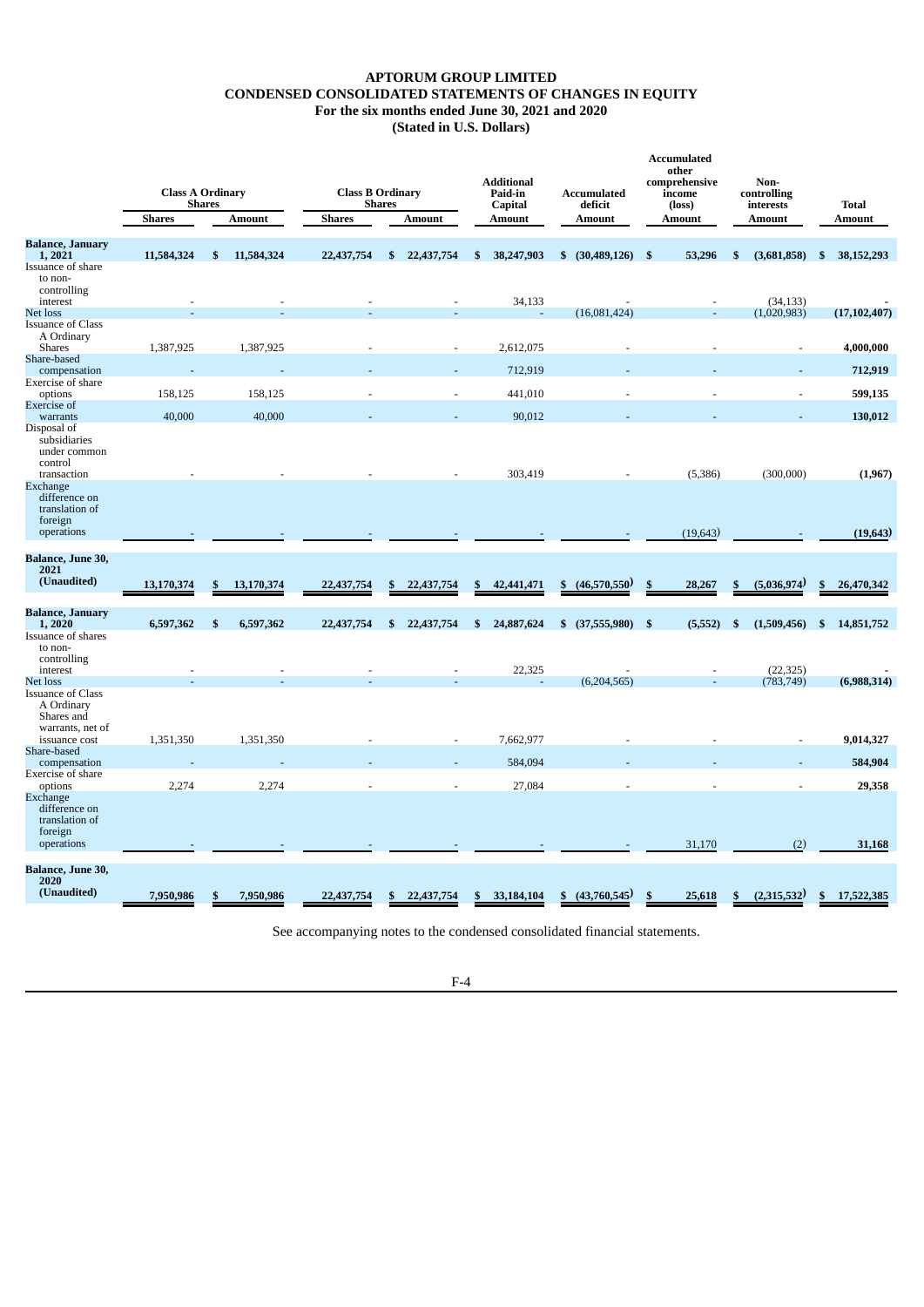### **APTORUM GROUP LIMITED CONDENSED CONSOLIDATED STATEMENTS OF CASH FLOWS For the six months ended June 30, 2021 and 2020 (Stated in U.S. Dollars)**

<span id="page-7-0"></span>

|                                                                                             | For the six months ended<br><b>June 30,</b> |                 |
|---------------------------------------------------------------------------------------------|---------------------------------------------|-----------------|
|                                                                                             | 2021                                        | 2020            |
|                                                                                             | (Unaudited)                                 | (Unaudited)     |
| <b>Cash flows from operating activities</b><br><b>Net loss</b>                              | \$(17,102,407)                              | $$$ (6,988,314) |
| Adjustments to reconcile net loss to net cash used in operating activities:                 |                                             |                 |
| Amortization and depreciation                                                               | 596,864                                     | 702,633         |
| Share-based compensation                                                                    | 712,919                                     | 584,094         |
| Loss (gain) on investments in marketable securities, net                                    | 7,565,273                                   | (192, 134)      |
| Gain on non-marketable investment                                                           |                                             | (1,635,939)     |
| Loss on investments in derivatives, net                                                     | 4,289                                       | 101,233         |
| Gain on use of digital currencies                                                           | (4,918)                                     |                 |
| Settlement of service fee by tokens and digital currencies                                  | 10,457                                      | 12,000          |
| Operating lease cost                                                                        | 212,640                                     | 288,057         |
| Loss on disposal of property, plant and equipment                                           |                                             | 62,705          |
| Impairment loss of property, plant and equipment                                            |                                             | 330,445         |
| Impairment loss of other receivables and prepayment                                         | 80,000                                      |                 |
| Interest income                                                                             | (2,905)                                     | (643)           |
| Interest expense                                                                            | 126,417                                     | 140,879         |
| Accretion of finance lease liabilities                                                      | 2,590                                       | 3,990           |
| <b>Changes in operating assets and liabilities:</b>                                         |                                             |                 |
| Accounts receivable                                                                         | 15,128                                      | (1, 153)        |
| Inventories                                                                                 | 6,348                                       | (133)           |
| Other receivables and prepayments                                                           | 502,815                                     | (332,750)       |
| Long-term deposits                                                                          |                                             | (11,584)        |
| Due from brokers                                                                            | (4)                                         | 156,671         |
| Amounts due from related parties                                                            | (1,923)                                     | 50,962          |
| Amounts due to related parties                                                              | (138, 582)                                  | 2,852           |
| Accounts payable and accrued expenses                                                       | 867,090                                     | (29, 382)       |
| Operating lease liabilities                                                                 | (206, 126)                                  | (270, 434)      |
| Net cash used in operating activities                                                       | (6,754,035)                                 | (7,025,945)     |
|                                                                                             |                                             |                 |
| <b>Cash flows from investing activities</b>                                                 |                                             |                 |
| Disposal of subsidiary, net of cash disposed                                                | (113,828)                                   |                 |
| Purchases of intangible assets                                                              | (6,026)                                     |                 |
| Purchases of property, plant and equipment                                                  | (5,278)                                     | (53, 555)       |
| Proceeds from sale of marketable securities                                                 | 20,116,734                                  | 952,196         |
| Net cash provided by investing activities                                                   | 19,991,602                                  | 898,641         |
| <b>Cash flows from financing activities</b>                                                 |                                             |                 |
| Payment of finance lease obligations                                                        | (26, 922)                                   | (26, 924)       |
| <b>Exercise of warrants</b>                                                                 | 130,012                                     |                 |
| Loan from a related party                                                                   | 3,500,000                                   | 500,000         |
| Repayment of loan from related parties                                                      | (4,400,000)                                 | (4,529,778)     |
| Proceeds from issuance of Class A Ordinary Shares and warrants, net                         | 4,000,000                                   | 9,229,995       |
| Payments for issuance costs                                                                 |                                             | (215, 668)      |
| Net cash provided by financing activities                                                   | 3,203,090                                   | 4,957,625       |
|                                                                                             |                                             |                 |
| Net increase (decrease) in cash and restricted cash                                         | 16,440,657                                  | (1,169,679)     |
| Cash and restricted cash- Beginning of period                                               | 3,625,356                                   | 5,293,173       |
| Cash and restricted cash - End of period                                                    | \$20,066,013                                | \$4,123,494     |
| Supplemental disclosures of cash flow information                                           |                                             |                 |
| Interest paid                                                                               | \$<br>133,623                               | \$<br>73,220    |
| Income taxes paid                                                                           | \$<br>$\overline{a}$                        | \$              |
| Reconciliation of cash and restricted cash                                                  |                                             |                 |
| Cash                                                                                        | \$19,935,888                                | \$4,019,324     |
| Restricted cash                                                                             | 130,125                                     | 104,170         |
| Total cash and restricted cash shown on the condensed consolidated statements of cash flows | \$20,066,013                                | \$4,123,494     |

See accompanying notes to the condensed consolidated financial statements.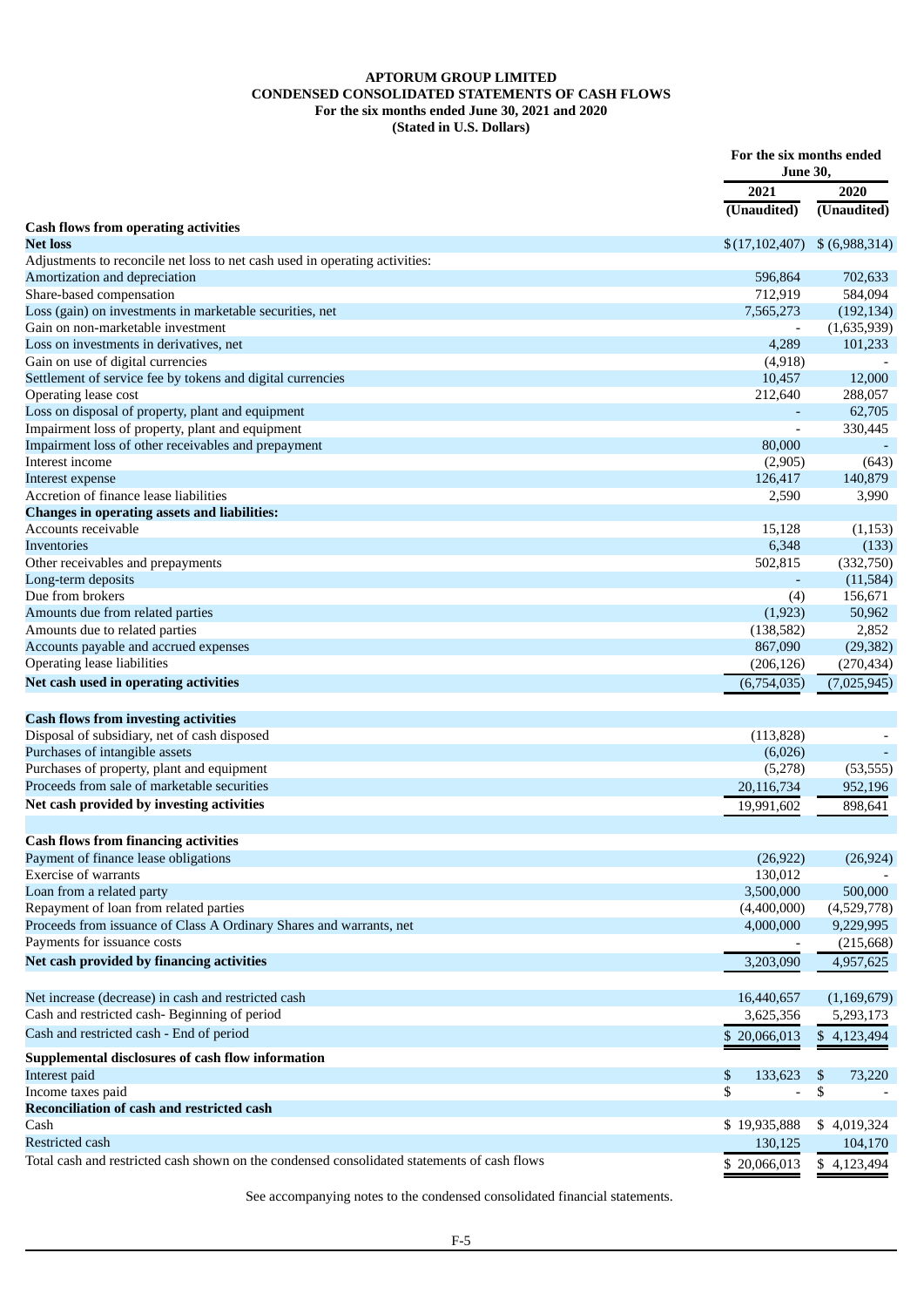## <span id="page-8-0"></span>**1. ORGANIZATION**

The condensed consolidated financial statements include the financial statements of Aptorum Group Limited (the "Company") and its subsidiaries. The Company and its subsidiaries are hereinafter collectively referred to as the "Group".

The Company, formerly known as APTUS Holdings Limited and STRIKER ASIA OPPORTUNITIES FUND CORPORATION, is a company incorporated on September 13, 2010 under the laws of the Cayman Islands with limited liability.

The Company researches and develops life science and biopharmaceutical products within its wholly-owned subsidiary, Aptorum Therapeutics Limited, formerly known as APTUS Therapeutics Limited ("Aptorum Therapeutics") and its indirect subsidiary companies (collectively, "Aptorum Therapeutics Group").

### **2. LIQUIDITY**

The Group reported a net loss of \$17,102,407 and net operating cash outflow of \$6,754,035 for the six months ended June 30, 2021. In addition, the Group had an accumulated deficit of \$46,570,550 as of June 30, 2021. The Group's operating results for future periods are subject to numerous uncertainties and it is uncertain if the Group will be able to reduce or eliminate its net losses for the foreseeable future. If management is not able to generate significant revenues from its product candidates currently in development, the Group may not be able to achieve profitability.

The Group's principal sources of liquidity have been cash, marketable securities and line of credit facility from related parties. As of the date of issuance of the condensed consolidated financial statements, the Group has approximately \$16 million of restricted and unrestricted cash and approximately \$15 million of undrawn line of credit facility from related parties. Based upon the current market price of the Group's marketable securities, it anticipates it can liquidate such marketable securities, if necessary. In addition, the Group will need to maintain its operating costs at a level through strict cost control and budgeting to ensure operating costs will not exceed the aforementioned sources of funds to continue as a going concern for a period within one year after the issuance of its condensed consolidated financial statements.

The Group believes that available cash, together with the efforts from aforementioned management plan and actions, should enable the Group to meet current anticipated cash needs for at least the next 12 months after the date that the condensed consolidated financial statements are issued and the Group has prepared the condensed consolidated financial statements on a going concern basis. We may, however, need additional capital in the future to fund our continued operations. If we determine that our cash requirements exceeds the amount of cash and cash equivalents we have at the time, we may seek to issue equity or debt securities or obtain credit facilities. The issuance and sale of additional equity or convertible debts would result in further dilution to our shareholders. The incurrence of indebtedness would result in increased fixed obligations and could result in operating covenants that might restrict our operations. We cannot assure you the financing will be available in amounts or on terms acceptable to us, if at all.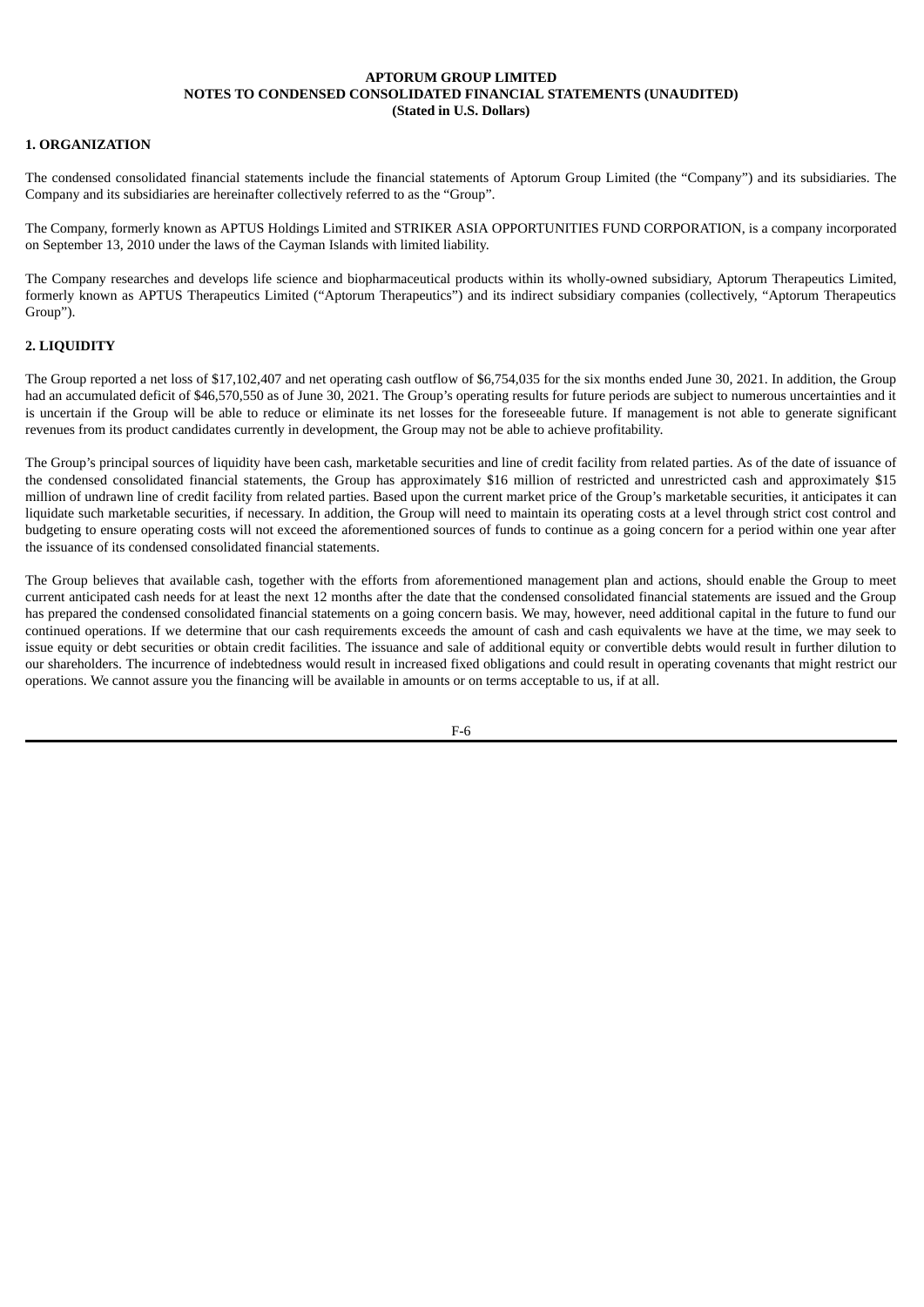### **3. SUMMARY OF SIGNIFICANT ACCOUNTING POLICIES**

#### Principles of consolidation

The condensed consolidated financial statements of the Group are presented on the accrual basis of accounting in accordance with accounting principles generally accepted in the United States of America ("U.S. GAAP") and include the accounts of the Company, its direct and indirect wholly and majority owned subsidiaries. All material intercompany balances and transactions have been eliminated in preparation of the condensed consolidated financial statements. Non-controlling interests represent the equity interests that are not attributable to the Group.

#### Use of estimates

The preparation of the condensed consolidated financial statements in conformity with U.S. GAAP requires management to make estimates and assumptions that affect the reported amounts of assets and liabilities and disclosure of contingent assets and liabilities at the date of the financial statements as well as income and expenses during the reporting period. Significant accounting estimates reflected in the Group's condensed consolidated financial statements include valuation of equity securities, fair value of investments in securities, finance lease, warrants and share options, the useful lives of intangible assets and property, plant and equipment, impairment of long-lived assets, valuation allowance for deferred tax assets, and collectability of receivables. Actual results could differ from those estimates.

### Marketable securities

Marketable securities are publicly traded stocks measured at fair value and classified within Level 1 and 2 in the fair value hierarchy because the Group either uses quoted prices for identical assets in active markets, inputs that are based upon quoted prices for similar instruments in active markets, or quoted prices for identical assets in markets with insufficient volume or infrequent transaction (less active markets).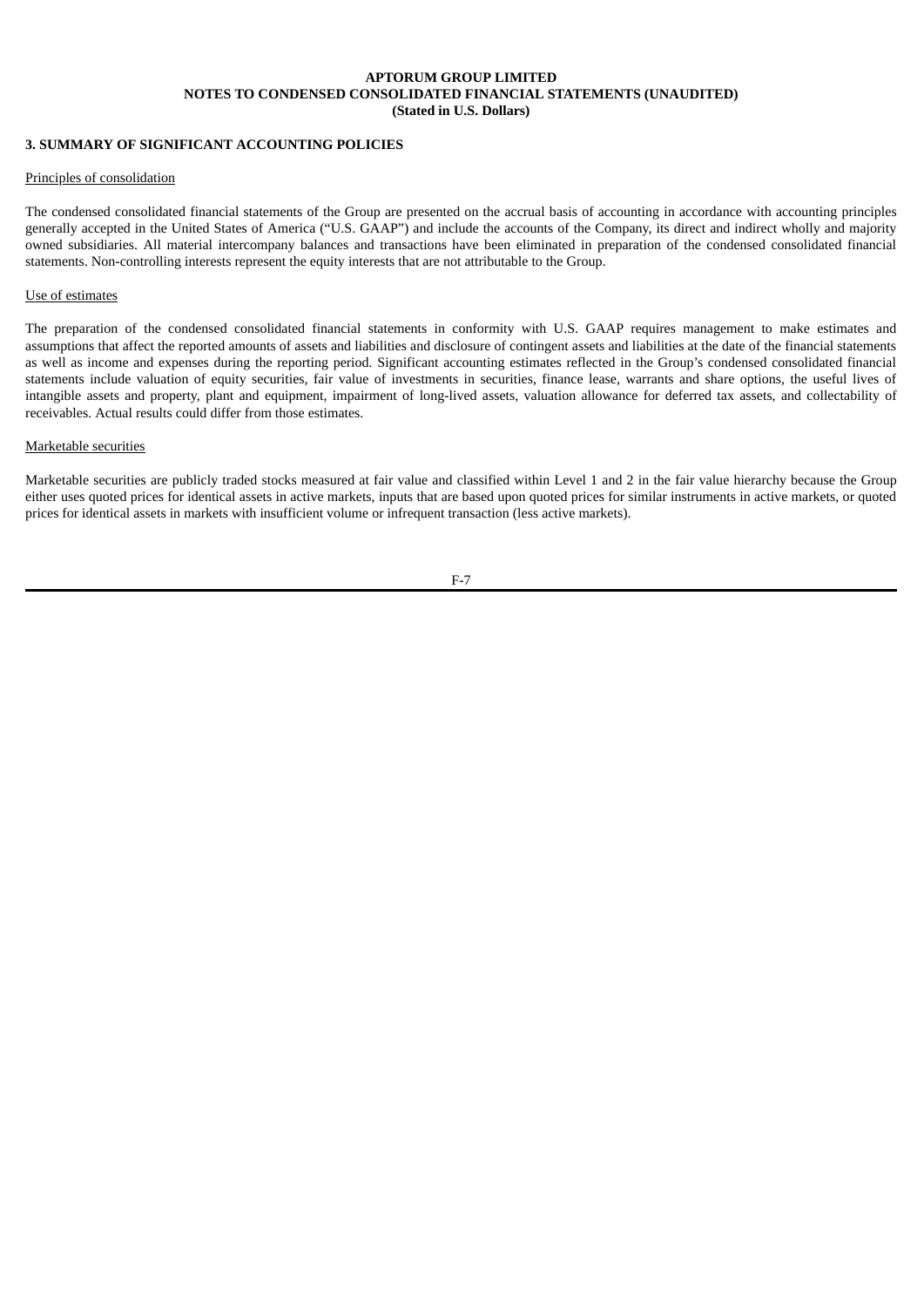#### Non-marketable investments

Non-marketable investments are comprising of investments in non-redeemable preferred shares of privately-held companies that are not required to be consolidated under the variable interest or voting models. Non-marketable investments are classified as non-current assets on the condensed consolidated balance sheets as those investments do not have stated contractual maturity dates.

The non-marketable equity securities not accounted for under the equity method are measured at cost, less any impairment, plus or minus changes resulting from observable price changes in orderly transactions for identical or similar investments of the same issuer. Adjustments are determined primarily based on a market approach as of the transaction date.

#### Operating leases

At the inception of a contract, the Group determines if the arrangement is, or contains, a lease. Operating lease liabilities are recognized at lease commencement based on the present value of lease payments over the lease term. Operating lease right-of-use assets are initially measured at cost, which comprises the initial amount of the lease liability adjusted for lease payments made at or before the lease commencement date, plus any initial direct costs incurred and less any lease incentives received. As the rate implicit in the lease cannot be readily determined, the Group uses incremental borrowing rate at the lease commencement date in determining the imputed interest and present value of lease payments. The incremental borrowing rate is determined based on the rate of interest that the Group would have to pay to borrow an amount equal to the lease payments on a collateralized basis over a similar term in a similar economic environment. The lease term for all of the Group's leases includes the non-cancellable period of the lease plus any additional periods covered by either a Group's option to extend (or not to terminate) the lease that the Group is reasonably certain to exercise, or an option to extend (or not to terminate) the lease controlled by the lessor. For operating leases, the Group recognizes a single lease cost on a straight-line basis over the remaining lease term.

The Group has elected not to recognize right-of-use assets or lease liabilities for leases with an initial term of 12 months or less and the Group recognizes lease expense for these leases on a straight-line basis over the lease terms.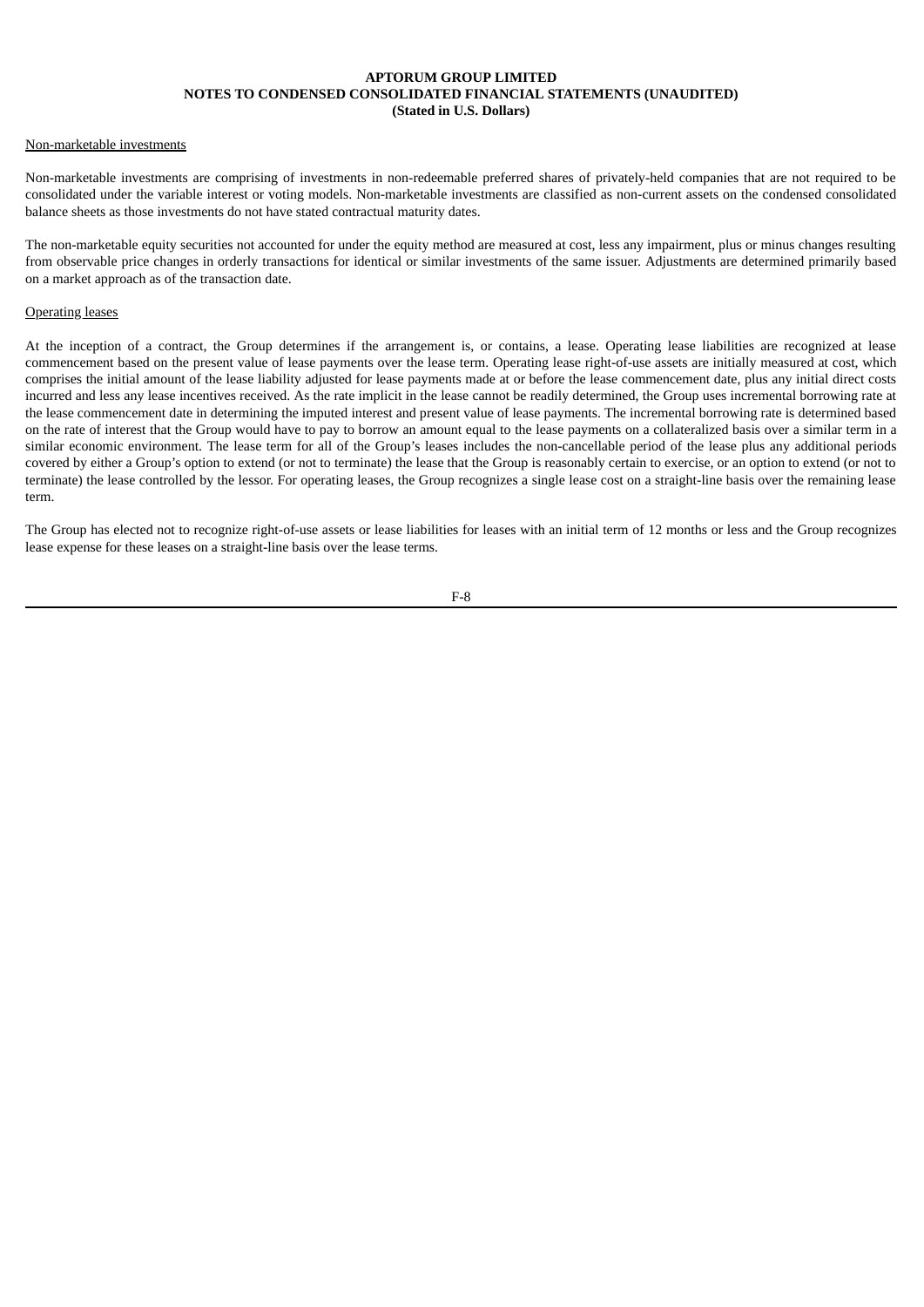### Revenue recognition

Revenue is recognized under ASC 606 for both periods presented when (or as) the Group satisfies performance obligations by transferring a promised goods or services to a customer. Revenue is measured at the transaction price which is based on the amount of consideration that the Group expects to receive in exchange for transferring the promised goods or services to the customer. Revenue from healthcare services is measured upon the provision of the relevant services.

### Recently adopted accounting pronouncements

In June 2016, the FASB issued ASU 2016-13, Financial Instruments—Credit Losses ("ASU 2016-13"). Subsequently, the FASB issued ASU 2019-05, Financial Instruments- Credit Losses (Topic 326): Targeted Transition Relief. The amendments in ASU 2016-13 update guidance on reporting credit losses for financial assets. These amendments affect loans, debt securities, accounts receivables, net investments in leases, off balance sheet credit exposures, reinsurance receivables, and any other financial assets not excluded from the scope that have the contractual right to receive cash. The Group adopted this standard effective January 1, 2021. The adoption does not have a material effect on the Group's consolidated financial statements.

#### Recently issued accounting standards which have not yet been adopted

In December 2019, the FASB issued Accounting Standards Update No. 2019-12, Income Taxes (Topic 740): "Simplifying the Accounting for Income Taxes" ("ASU 2019-12"), which simplifies the accounting for income taxes. This standard will be effective for fiscal years beginning after December 15, 2021, and interim periods within fiscal years beginning after December 15, 2022, on a prospective basis, and early adoption is permitted. The Group is currently evaluating the impact of the new standard on its consolidated financial statements.

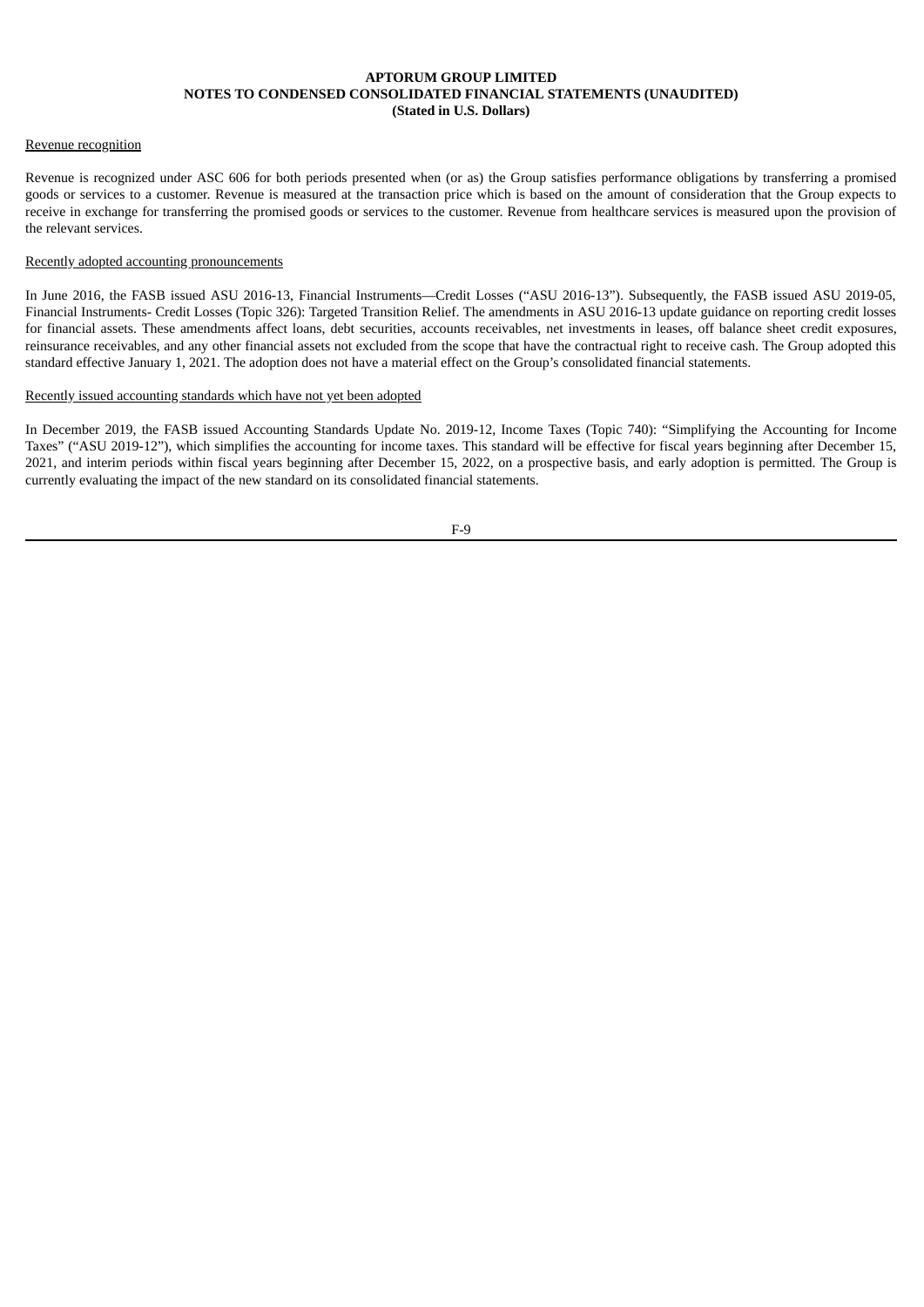### **4. REVENUE**

For the six months ended June 30, 2021 and 2020, all revenue came from provision of healthcare services in Hong Kong.

### **5. INVESTMENT AND FAIR VALUE MEASUREMENT**

### **Assets Measured at Fair Value on a Recurring Basis**

The following table provides the assets and liabilities carried at fair value measured on a recurring basis as of June 30, 2021 and December 31, 2020:

| June 30, 2021 (Unaudited)  | <b>Level 1</b> |                          |    | <b>Level 2</b> |      | <b>Level 3</b>           |      | <b>Total</b> |
|----------------------------|----------------|--------------------------|----|----------------|------|--------------------------|------|--------------|
| <b>Current Assets</b>      |                |                          |    |                |      |                          |      |              |
| Marketable securities      |                |                          |    |                |      |                          |      |              |
| Common stocks              | \$             | 66,781                   | \$ | 636,156        | -S   | ٠                        | - \$ | 702,937      |
| Total assets at fair value |                | 66,781                   |    | 636,156        | -S   | $\overline{\phantom{a}}$ |      | 702,937      |
| <b>December 31, 2020</b>   |                | <b>Level 1</b>           |    | <b>Level 2</b> |      | Level 3                  |      | <b>Total</b> |
| <b>Current Assets</b>      |                |                          |    |                |      |                          |      |              |
| Marketable securities      |                |                          |    |                |      |                          |      |              |
| Common stocks              | \$             | 66,062                   | \$ | 28,318,882     | - \$ | $\overline{\phantom{a}}$ | \$   | 28,384,944   |
| Investments in derivatives |                |                          |    |                |      |                          |      |              |
| <b>Warrants</b>            |                | $\overline{\phantom{0}}$ |    |                |      | 4,289                    |      | 4,289        |
| Total assets at fair value |                | 66,062                   | ፍ  | 28,318,882     |      | 4,289                    |      | 28,389,233   |

The following is a reconciliation of Level 3 assets measured and recorded at fair value on a recurring basis for the six months ended June 30, 2021 and 2020:

|                                                                                                                       | <b>Warrants</b> |
|-----------------------------------------------------------------------------------------------------------------------|-----------------|
| <b>Balance at January 1, 2021</b>                                                                                     | 4.289           |
| Change in unrealized depreciation                                                                                     | (4,289)         |
| <b>Balance at June 30, 2021 (Unaudited)</b>                                                                           |                 |
| . 90.1. والروم المسابق المسابق الثاني والمستخدمات والمستخدمات المستخدمات المستخدمات والمستخدمات المستخدمات المستخدمات |                 |

Net change in unrealized depreciation relating to investments still held at June 30, 2021

|                                                                                           | <b>Warrants</b> |
|-------------------------------------------------------------------------------------------|-----------------|
| <b>Balance at January 1, 2020</b>                                                         | 203,320         |
| Change in unrealized appreciation                                                         | (101, 233)      |
| <b>Balance at June 30, 2020 (Unaudited)</b>                                               | 102.087         |
| Net change in unrealized appreciation relating to investments still held at June 30, 2020 | (101, 233)      |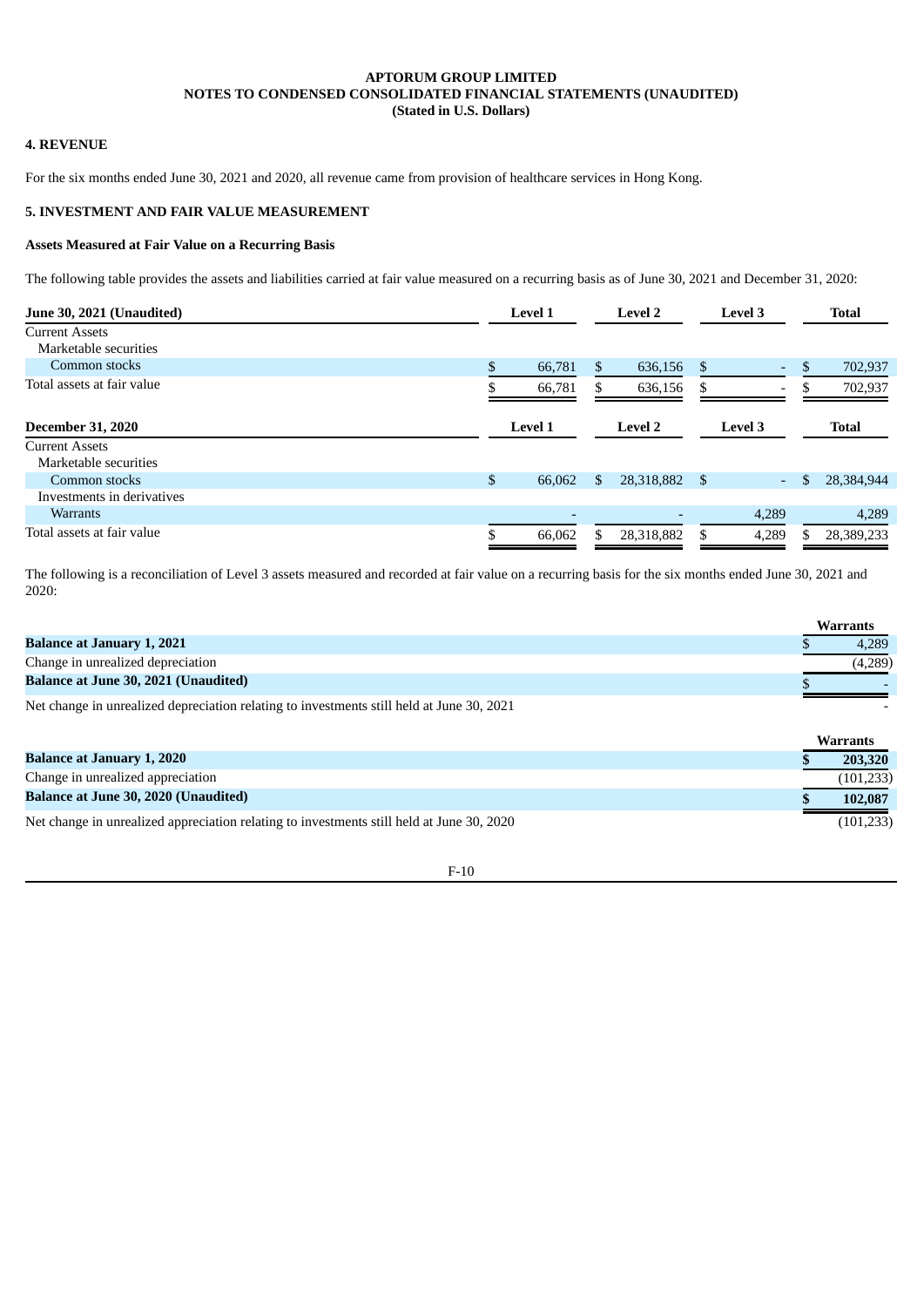The following table presents the quantitative information about the Group's Level 3 fair value measurements of investment as of December 31, 2020, which utilized significant unobservable internally-developed inputs:

| <b>December 31, 2020</b> | <b>Valuation technique</b> | Unobservable input                                     | Range<br>(weighted average) |
|--------------------------|----------------------------|--------------------------------------------------------|-----------------------------|
| Warrants                 | Black-Scholes Model        | Estimated time to exit<br><b>Historical Volatility</b> | 6 months<br>122%            |
|                          |                            |                                                        |                             |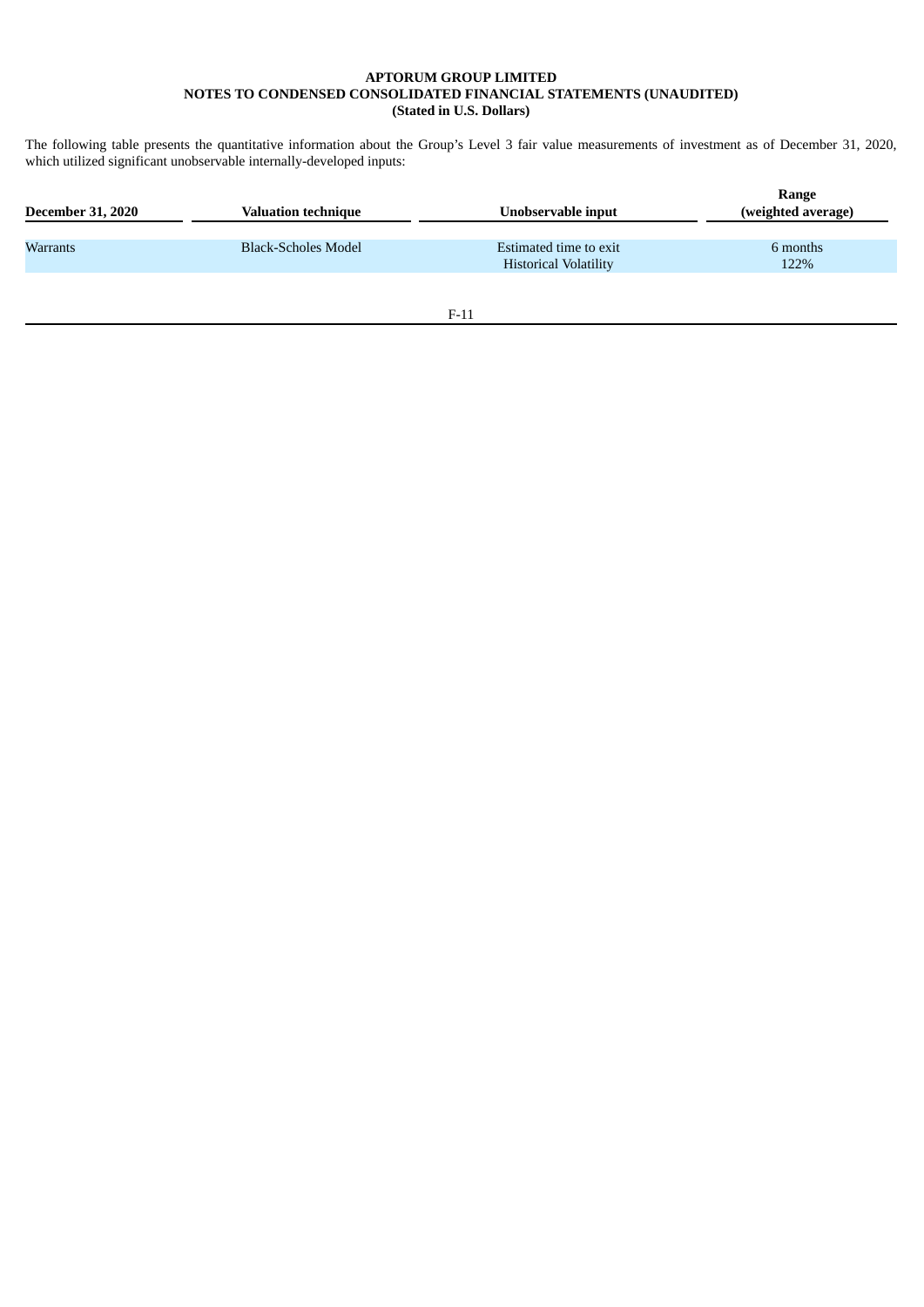### **Non-marketable investments**

The Group's non-marketable investments are investments in privately held companies without readily determinable fair values. The carrying value of the non-marketable investments are adjusted based on price changes from observable transactions of identical or similar securities of the same issuer (referred to as the measurement alternative) or for impairment. Any changes in carrying value are recorded within other income (loss), net in the condensed consolidated statements of operations.

The following is a summary of unrealized gains and losses recorded in other income (loss), net, and included as adjustments to the carrying value of nonmarketable investments held as of June 30, 2021 and 2020 based on the observable price in an orderly transaction for the same or similar security of the same issuers:

|                                                      |             | For the six months ended<br><b>June 30,</b> |
|------------------------------------------------------|-------------|---------------------------------------------|
|                                                      | 2021        | 2020                                        |
|                                                      | (Unaudited) | (Unaudited)                                 |
| Upward adjustments                                   | $\sim$      | 1,635,939                                   |
| Total unrealized gain for non-marketable investments | $\sim$      | 1,635,939                                   |

The Group did not record any realized gains or losses for the non-marketable investments measured at fair value on a non-recurring basis during the six months ended June 30, 2021and 2020.

The following table summarizes the total carrying value of the non-marketable investments held as of June 30, 2021 and December 31, 2020 including cumulative unrealized upward and downward adjustments made to the initial cost basis of the investments:

|                                             | <b>June 30,</b><br>2021 |              | December 31,<br>2020 |  |
|---------------------------------------------|-------------------------|--------------|----------------------|--|
|                                             | (Unaudited)             |              |                      |  |
| Initial cost basis                          | 4.079.707               | $\mathbf{S}$ | 4,079,707            |  |
| Upward adjustments                          |                         |              |                      |  |
| Total carrying value at the end of the year | 4,079,707               |              | 4,079,707            |  |

The Group did not transfer any non-marketable investments into marketable securities during the six months ended June 30, 2021 and 2020.

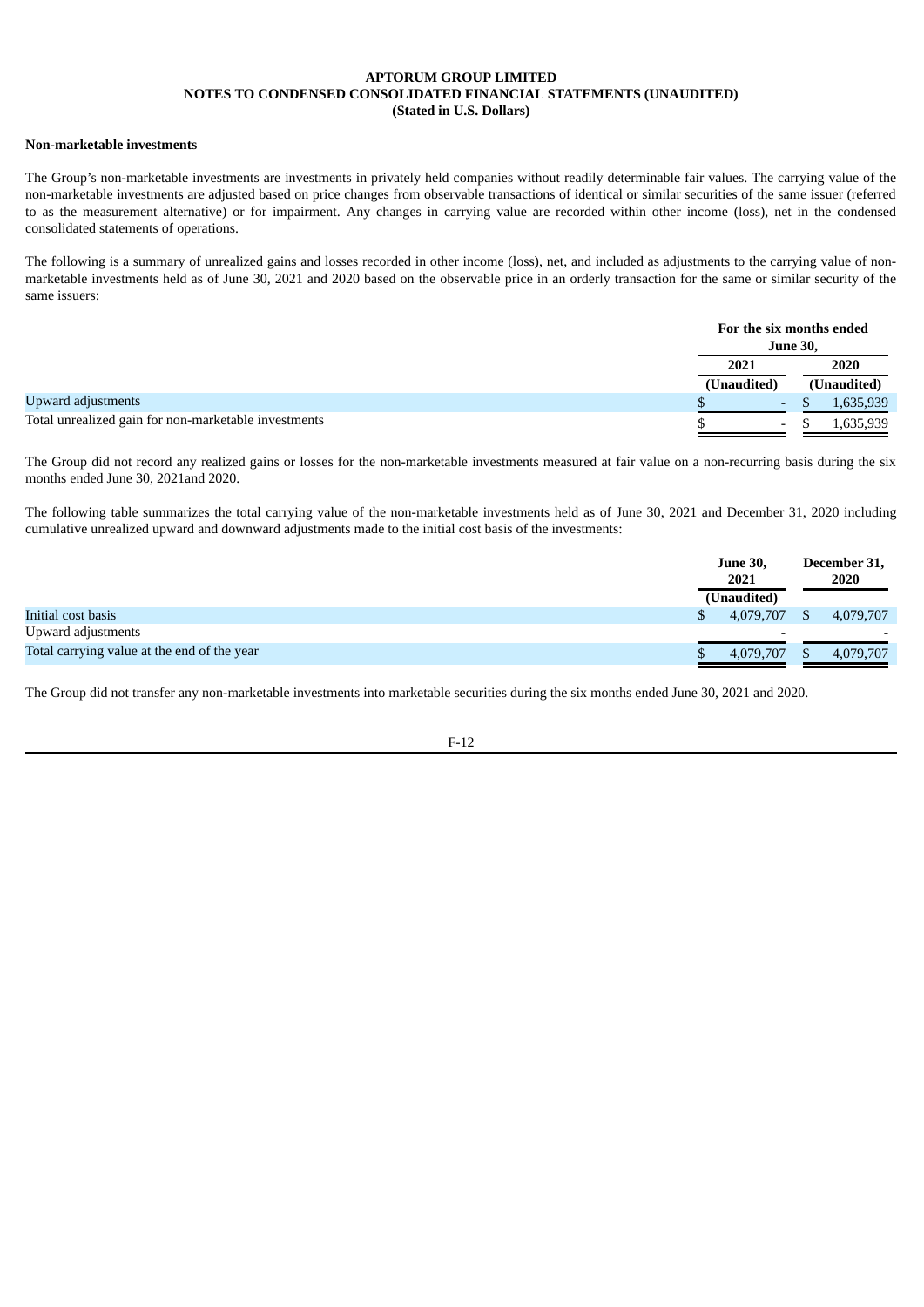### **6. OTHER RECEIVABLES AND PREPAYMENTS**

Other receivables and prepayments as of June 30, 2021 and December 31, 2020 consisted of:

|                                           | <b>June 30,</b><br>2021 | December 31,<br><b>2020</b> |
|-------------------------------------------|-------------------------|-----------------------------|
|                                           | (Unaudited)             |                             |
| Prepaid insurance                         | 226,692<br>\$           | 82,060<br>S.                |
| Prepaid research and development expenses | 214,768                 | 978,044                     |
| Prepaid service fee                       | 152,384                 | 174,114                     |
| Prepaid rental expenses                   | 13,406                  | 14,251                      |
| <b>Rental deposits</b>                    | 12,071                  | 12,022                      |
| Other receivables                         | 97,527                  | 74,176                      |
| Other prepaid expenses                    | 78,239                  | 44,329                      |
|                                           | 795,087                 | 1,378,996                   |

## **7. PROPERTY, PLANT AND EQUIPMENT, NET**

Property, plant and equipment as of June 30, 2021 and December 31, 2020 consisted of:

|                                                      | <b>June 30,</b><br>2021 |               | December 31,<br>2020 |  |
|------------------------------------------------------|-------------------------|---------------|----------------------|--|
|                                                      | (Unaudited)             |               |                      |  |
| Computer equipment                                   | \$<br>78,980            | <sup>\$</sup> | 77,611               |  |
| Furniture, fixture, and office and medical equipment | 264,623                 |               | 262,664              |  |
| Leasehold improvements                               | 542,514                 |               | 542,514              |  |
| Laboratory equipment                                 | 4,060,488               |               | 4,058,538            |  |
| Motor vehicle under finance leases                   | 239,093                 |               | 239,093              |  |
| Assets in construction                               | 1,899,169               |               | 1,899,169            |  |
|                                                      | 7,084,867               |               | 7,079,589            |  |
| Less: accumulated depreciation                       | 2,936,418               |               | 2,393,266            |  |
| Property, plant and equipment, net                   | 4,148,449               |               | 4,686,323            |  |

Depreciation expenses for property, plant and equipment amounted to \$543,152 and \$583,104 for the six months ended June 30, 2021 and 2020, respectively.

During the six months ended June 30, 2020, the Group recorded \$330,445 of impairment loss of buildings in other operating expenses due to the management assessed that its carrying amount may not be recoverable. During the six months ended June 30, 2021, no impairment loss was recorded.

As a result of the relocation of office, the Group disposed certain leasehold improvement and furniture, fixture, and office equipment in the old office and incurred a disposal loss of \$62,705 in other operating expenses for the six months ended June 30, 2020. During the six months ended June 30, 2021, no gain or loss from disposal was recorded.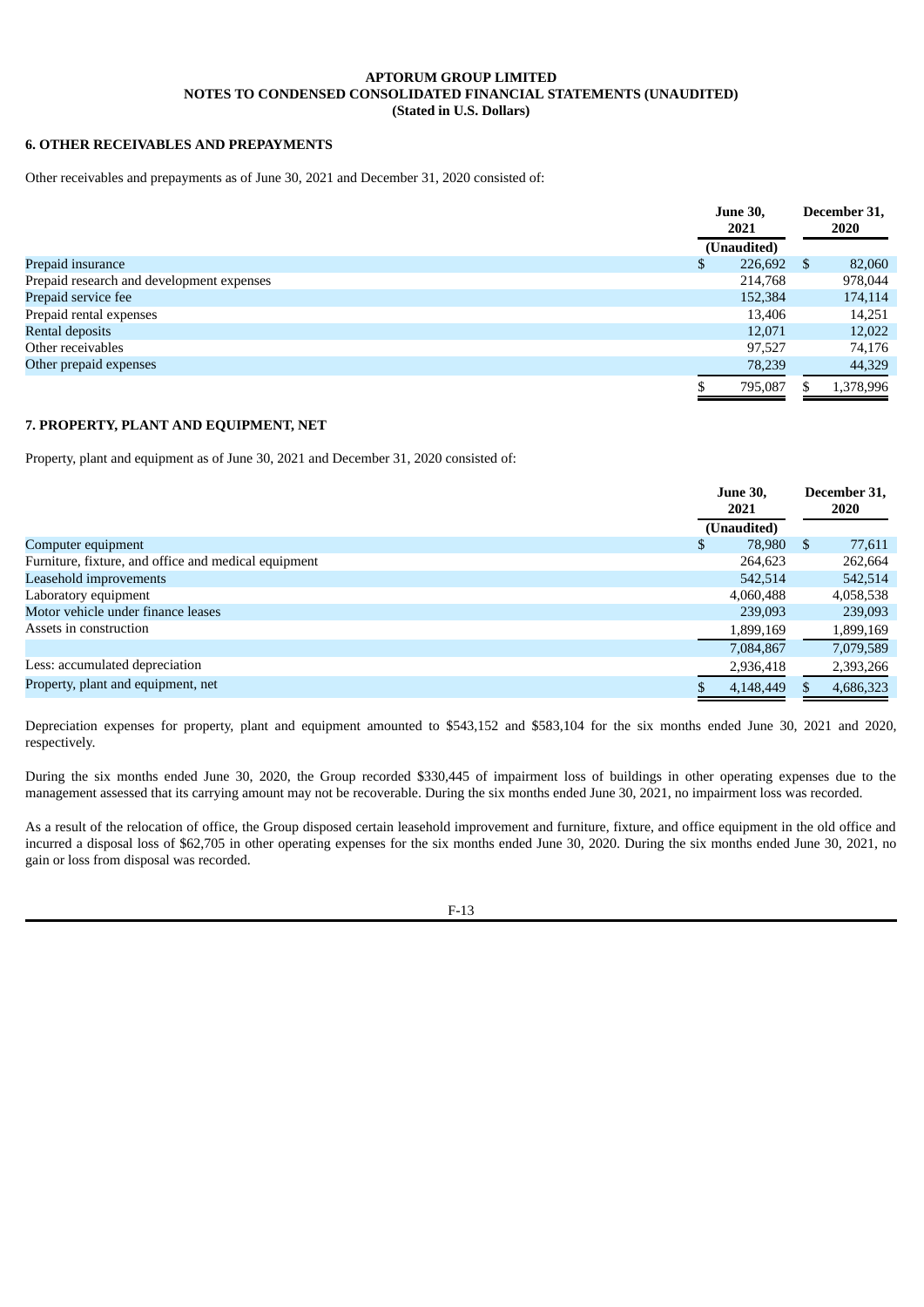## **8. LONG-TERM DEPOSITS**

Long-term deposits as of June 30, 2021 and December 31, 2020 consisted of:

|                           | <b>June 30,</b><br>2021 | December 31,<br>2020 |
|---------------------------|-------------------------|----------------------|
|                           | (Unaudited)             |                      |
| Rental deposits           | 149,175<br>P            | 149,175              |
| Prepayments for equipment | 147,050                 | 147,050              |
|                           | 296,225                 | 296,225              |

### **9. ACCOUNTS PAYABLE AND ACCRUED EXPENSES**

Accounts payable and accrued expenses as of June 30, 2021 and December 31, 2020 consisted of:

|                                           | <b>June 30,</b><br>2021<br>(Unaudited) |    | December 31,<br><b>2020</b> |
|-------------------------------------------|----------------------------------------|----|-----------------------------|
| Deferred bonus and salaries payable       | 2,305,496                              | -S | 2,078,958                   |
| Research and development expenses payable | 929,694                                |    | 750,989                     |
| Professional fees payable                 | 144,713                                |    | 185,838                     |
| Cost of healthcare services payable       | 107.399                                |    | 104,457                     |
| Insurance expenses payable                | -                                      |    | 33,152                      |
| Others                                    | 49,935                                 |    | 87,378                      |
|                                           | 3,537,237                              |    | 3,240,772                   |

## **10. INCOME TAXES**

The Company and its subsidiaries file tax returns separately.

### Income taxes

Cayman Islands: under the current laws of the Cayman Islands, the Company and its subsidiaries in the Cayman Islands are not subject to taxes on their income and capital gains.

Hong Kong: in accordance with the relevant tax laws and regulations of Hong Kong, a company registered in Hong Kong is subject to income taxes within Hong Kong at the applicable tax rate on taxable income. All the Hong Kong subsidiaries that are not entitled to any tax holiday were subject to income tax at a rate of 16.5%. The subsidiaries of the Group in Hong Kong did not have assessable profits that were derived Hong Kong during the six months ended June 30, 2021 and 2020. Therefore, no Hong Kong profit tax has been provided for in the periods presented.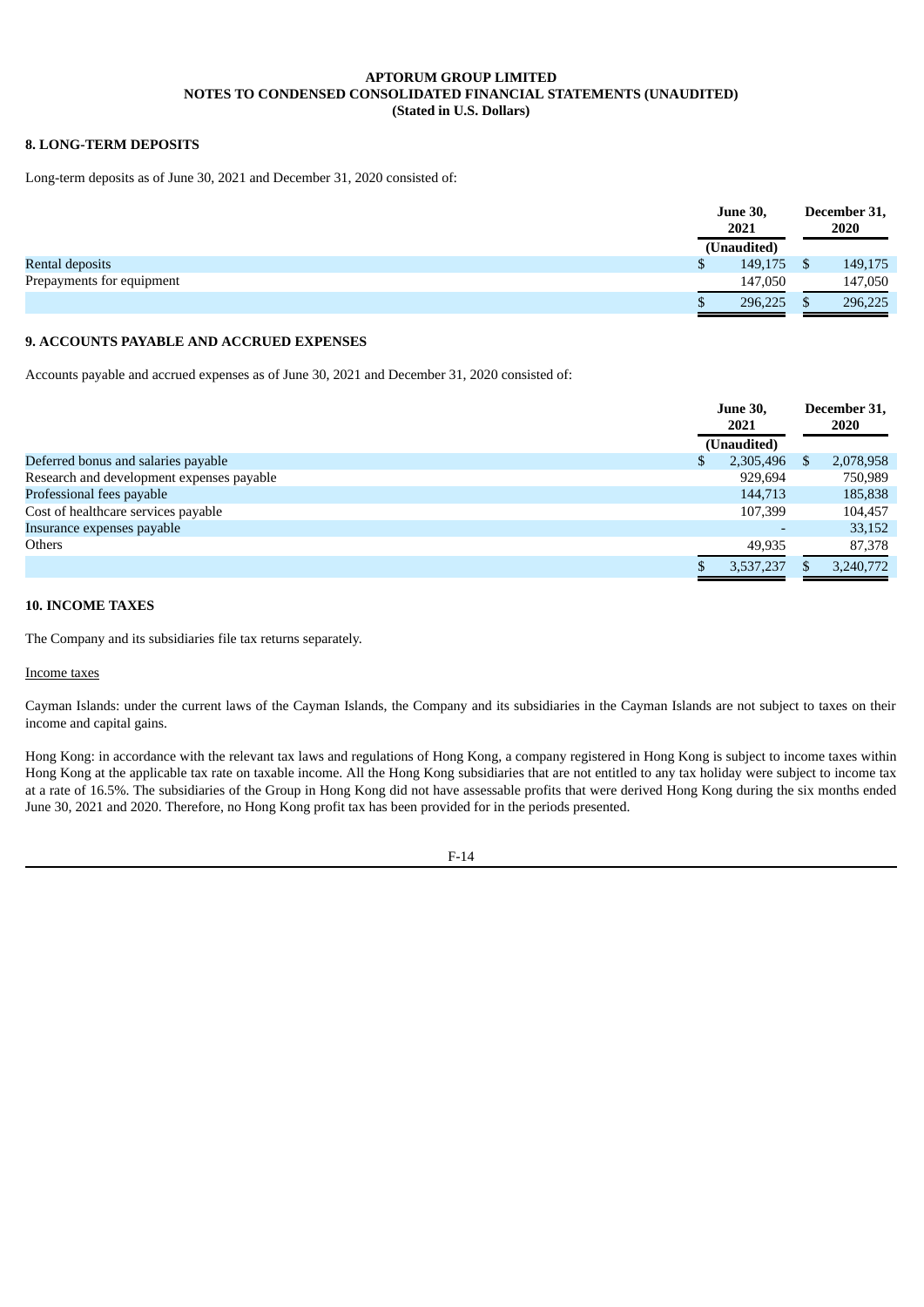United Kingdom: in accordance with the relevant tax laws and regulations of United Kingdom, a company registered in the United Kingdom is subject to income taxes within the United Kingdom at the applicable tax rate on taxable income. All the United Kingdom subsidiaries that are not entitled to any tax holiday were subject to income tax at a rate of 19%. The subsidiary of the Group in the United Kingdom did not have assessable profits that were derived from the United Kingdom during the six months ended June 30, 2021 and 2020. Therefore, no United Kingdom profit tax has been provided for in the periods presented.

Singapore: in accordance with the relevant tax laws and regulations of Singapore, a company registered in the Singapore is subject to income taxes within Singapore at the applicable tax rate on taxable income. All the Singapore subsidiaries that are not entitled to any tax holiday were subject to income tax at a rate of 17%. The subsidiary in Singapore did not have assessable profits that were derived from Singapore during the six months ended June 30, 2021 and 2020. Therefore, no Singapore profit tax has been provided for in the periods presented.

United States (Nevada): in accordance with the relevant tax laws and regulations of the United States, a company registered in the United States is subject to income taxes within the United States at the applicable tax rate on taxable income. All the United States subsidiaries in Nevada that are not entitled to any tax holiday were subject to income tax at a rate of 21%. The subsidiary in the United States did not have assessable profits that were derived from the United States during the six months ended June 30, 2021 and 2020. Therefore, no United States profit tax has been provided for in the periods presented.

Canada: in accordance with the relevant tax laws and regulations of Canada, a company registered in Canada is subject to income taxes within Canada at the applicable tax rate on taxable income. All the Canada subsidiaries that are not entitled to any tax holiday were subject to income tax at a rate of 15%. The subsidiary in Canada did not have assessable profits that were derived from Canada during the six months ended June 30, 2021 and 2020. Therefore, no Canada profit tax has been provided for in the periods presented.

Ireland: in accordance with the relevant tax laws and regulations of Ireland, a company registered in Ireland is subject to income taxes within Ireland at the applicable tax rate on taxable income. All the Ireland subsidiaries that are not entitled to any tax holiday were subject to income tax at a rate of 12.5%. The subsidiary in Ireland did not have assessable profits that were derived from Ireland during the six months ended June 30, 2021 and 2020. Therefore, no Ireland profit tax has been provided for in the periods presented.

On a semi-annually basis, the Group evaluates the realizability of deferred tax assets by jurisdiction and assesses the need for a valuation allowance. In assessing the realizability of deferred tax assets, the Group considers historical profitability, evaluation of scheduled reversals of deferred tax liabilities, projected future taxable income and tax-planning strategies. Valuation allowances have been provided on deferred tax assets where, based on all available evidence, it was considered more likely than not that some portion or all of the recorded deferred tax assets will not be realized in future periods. After consideration of all positive and negative evidence, the Group believes that as of June 30, 2021, it is more likely than not the deferred tax assets will not be realized.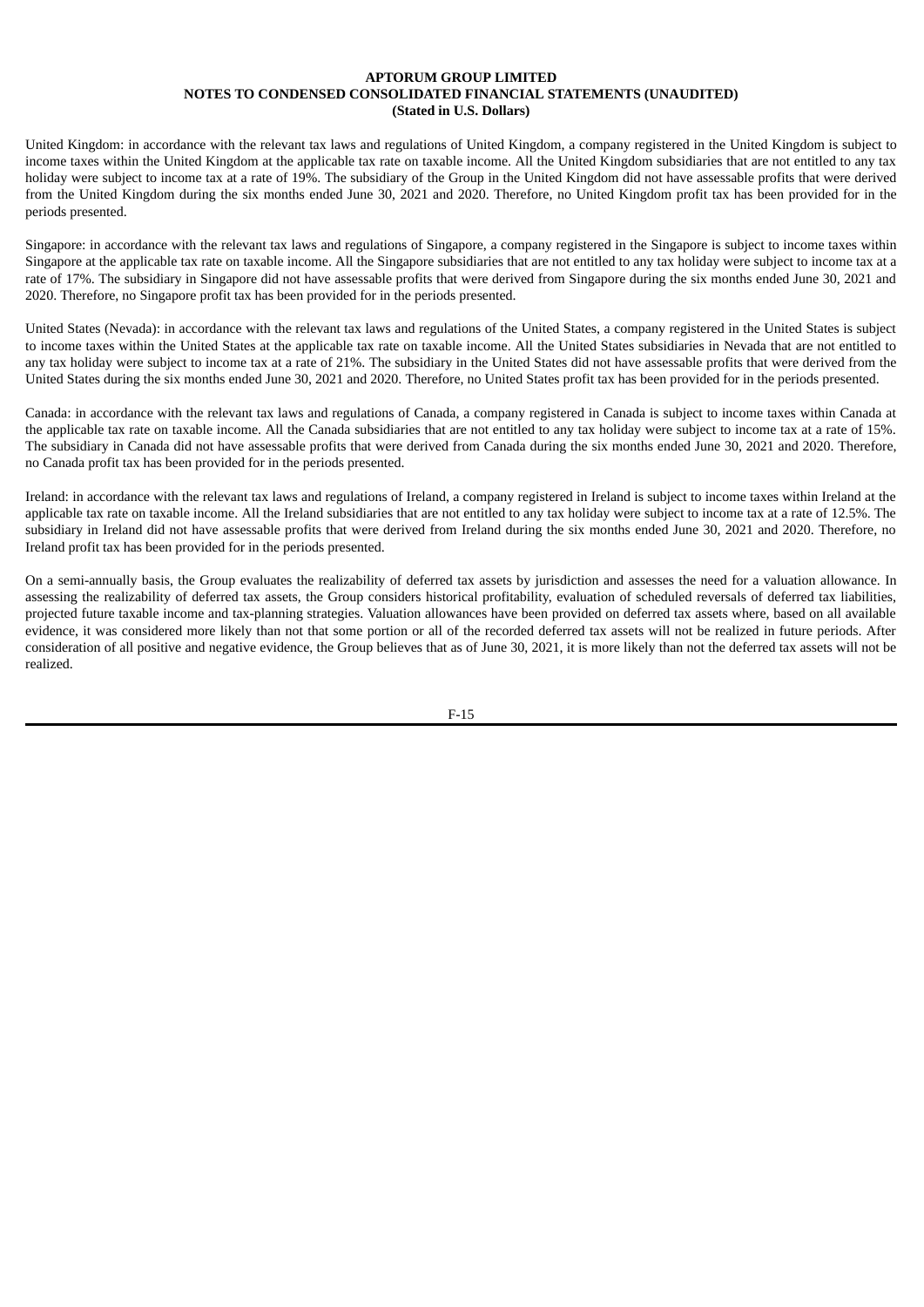## **11. RELATED PARTY BALANCES AND TRANSACTIONS**

The following is a list of a director and related parties to which the Group has transactions with:

- (a) Ian Huen, the Chief Executive Officer and Executive Director of the Group;
- (b) Darren Lui, the President and an Executive Director of the Group;
- (c) Clark Cheng, the Executive Director of the Group;
- (d) AENEAS CAPITAL LIMITED, an entity controlled by Ian Huen;
- (e) Aeneas Group Limited, an entity controlled by Ian Huen;
- (f) Aeneas Management Limited, an entity controlled by Ian Huen;
- (g) Aenco Limited, an entity controlled by Ian Huen;
- (h) Aeneas Technology (Hong Kong) Ltd, an entity controlled by Ian Huen;
- (i) Jurchen Investment Corporation, the holding company and an entity controlled by Ian Huen;
- (j) CGY Investment Limited, an entity jointly controlled by Darren Lui;
- (k) ACC Medical Limited, an entity controlled by Clark Cheng;
- (l) Sabrina Khan, the Chief Financial Officer of the Group;
- (m) SMTPH Limited, an entity controlled by Ian Huen

### Amounts due from related parties

Amounts due from related parties consisted of the following as of June 30, 2021 and December 31, 2020:

|                           | <b>June 30,</b><br>2021 | December 31,<br>2020     |
|---------------------------|-------------------------|--------------------------|
| <b>Current</b>            | (Unaudited)             |                          |
| Aeneas Management Limited | 1,923                   | $\overline{\phantom{0}}$ |
| <b>SMTPH Limited</b>      | 111,935                 | $\overline{\phantom{0}}$ |
| <b>Total</b>              | 113,858                 | $\overline{\phantom{0}}$ |

## Amounts due to related parties

Amounts due to related parties consisted of the following as of June 30, 2021 and December 31, 2020:

|                                         | <b>June 30,</b><br>2021 |             | December 31,<br>2020 |           |
|-----------------------------------------|-------------------------|-------------|----------------------|-----------|
| Current                                 |                         | (Unaudited) |                      |           |
| <b>Aeneas Group Limited</b>             | \$                      | 133,736     | - \$                 | 123,922   |
| Jurchen Investment Corporation          |                         |             |                      | 19,454    |
| Ian Huen                                |                         |             |                      | 2,110     |
| Darren Lui                              |                         | 14          |                      |           |
| Sabrina Khan                            |                         | 11          |                      | 39        |
| Clark Cheng                             |                         |             |                      | 401       |
| <b>Total</b>                            |                         | 133,761     |                      | 145,926   |
| Non-current                             |                         |             |                      |           |
| Aeneas Group Limited (Note a)           | \$                      | 1,098,492   | -S                   | 1,507,285 |
| Jurchen Investment Corporation (Note a) |                         |             |                      | 500,000   |
| Total                                   |                         | 1,098,492   |                      | 2,007,285 |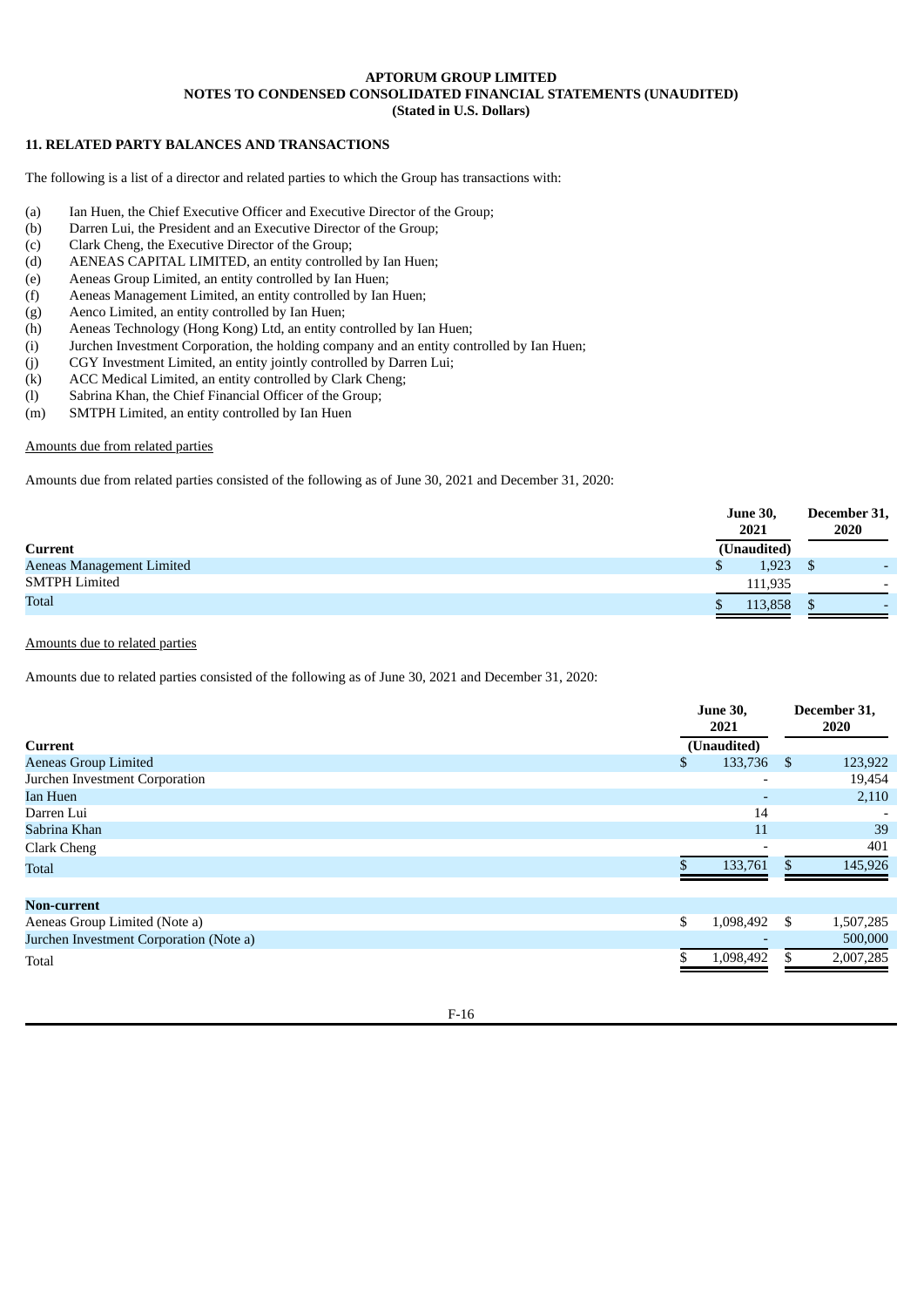# Related party transactions

Related party transactions consisted of the following for the six months ended June 30, 2021 and 2020:

|                                                         |      | For the six months ended<br><b>June 30,</b> |                |           |
|---------------------------------------------------------|------|---------------------------------------------|----------------|-----------|
|                                                         | 2021 |                                             | 2020           |           |
|                                                         |      | (Unaudited)                                 | (Unaudited)    |           |
| Loan from related parties (Note a)                      |      |                                             |                |           |
| - Aeneas Group Limited                                  | \$   | 1,000,000                                   | \$             | 500,000   |
| - Jurchen Investment Corporation                        | \$   | 2,500,000                                   | \$             |           |
| Repayment of loan and loan interest (Note a)            |      |                                             |                |           |
| - Aeneas Group Limited                                  | \$   | 1,448,526                                   | \$.            | 1,979,782 |
| - Jurchen Investment Corporation                        | \$   | 3,085,097                                   | \$             | 2,549,996 |
| Interest expenses (Note a)                              |      |                                             |                |           |
| - Aeneas Group Limited                                  | \$   | 60,773                                      | \$             | 89,404    |
| - Jurchen Investment Corporation                        | \$   | 65,644                                      | \$             | 51,475    |
| Consultant, management and administrative fees (Note b) |      |                                             |                |           |
| - CGY Investments Limited                               | \$   | 80,000                                      | $\mathfrak{S}$ | 76,129    |
| - ACC Medical Limited                                   | \$   | 79,402                                      | \$             |           |
| - Aeneas Management Limited                             | \$   | ÷.                                          | $\mathfrak{S}$ | 231,795   |
| - Aenco Limited                                         | \$   | $\overline{\phantom{a}}$                    | \$             | 476,923   |
| - Aeneas Technology (Hong Kong) Limited                 | \$   | $\blacksquare$                              | \$             | 247,118   |
| Rental expense (Note c)                                 |      |                                             |                |           |
| - Jurchen Investment Corporation                        | \$   | $\overline{\phantom{a}}$                    | \$             | 96,300    |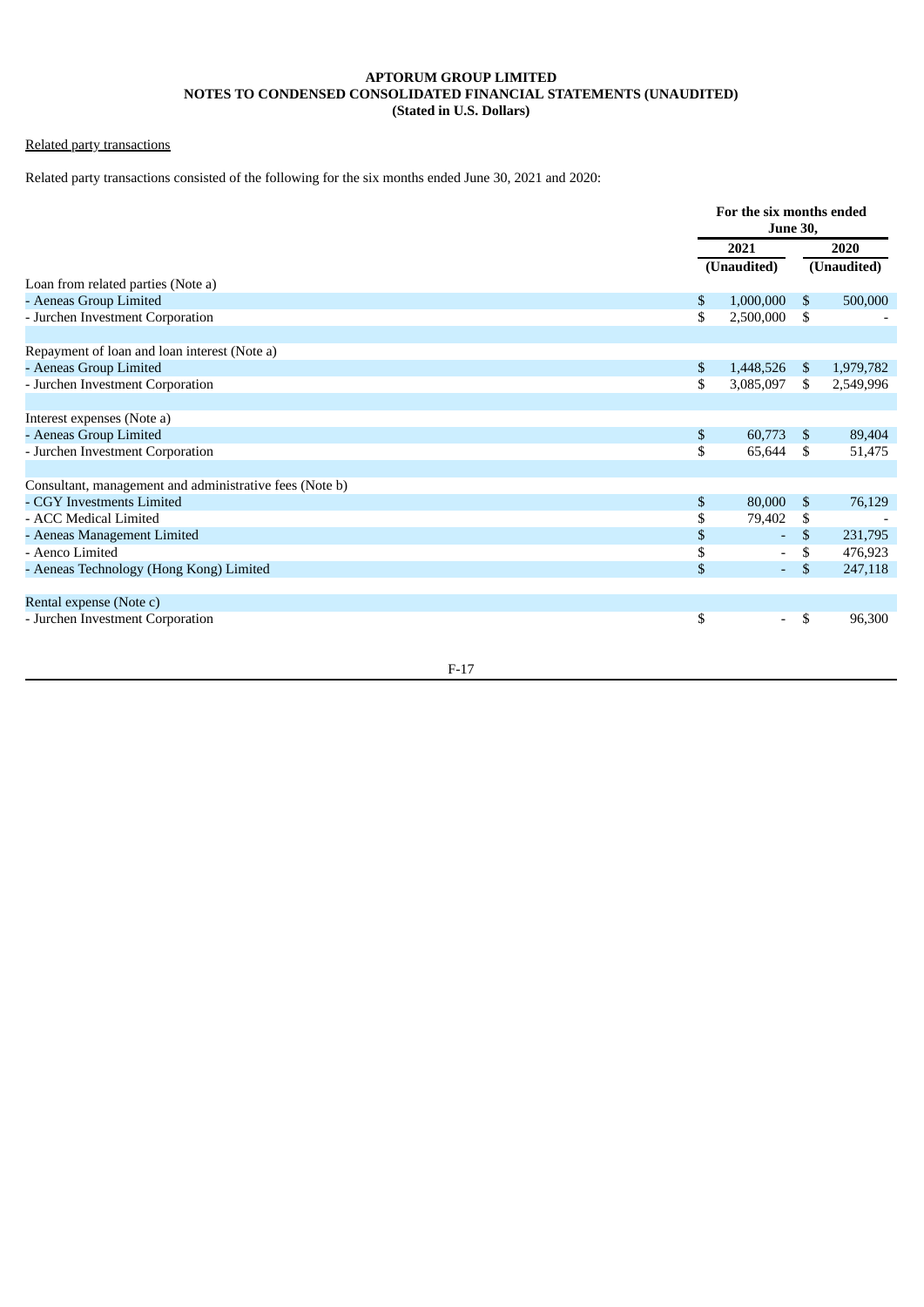Note a: On August 13, 2019, the Group entered into financing arrangements with Aeneas Group Limited, a related party, and Jurchen Investment Corporation, the ultimate parent of the Group, allowing the Group to access up to a total \$15 million in line of credit debt financing. The line of credit will mature on August 12, 2022 and the interest on the outstanding principal indebtedness will be at the rate of 8% per annum. The Group may early repay, in whole or in part, the principal indebtedness and all interest accrued at any time prior to the maturity date without the prior written consent of the lender and without payment of any premium or penalty.

Note b: CGY Investment Limited provided certain consultancy, advisory and management services to the Group on potential investment projects related to healthcare or R&D platforms. CGY Investment Limited is entitled to receive HK \$104,000 (approximately \$13,333) per calendar month. The agreement will be remained in effect until 1 month's notice in writing is given by either party.

ACC Medical Limited provided certain consultancy, advisory, and management services to the Group on clinic operations and other related projects for clinics' business development. ACC Medical Limited is entitled to receive HK \$101,542 (approximately \$13,018) per calendar month. The agreement will be remained in effect until 1 month's notice in writing is given by either party.

Aenco Limited provided certain information technology services to the Group. Aenco Limited was initially entitled to receive a fixed amount of services fees of HKD 540,000 (approximately \$69,231) per calendar month with the expiry date on December 31, 2020. The agreement was replaced by another agreement on April 1, 2020. Pursuant to the replaced agreement, Aenco Limited is entitled to receive a fixed amount of services fee of HKD 700,000 (approximately \$89,744) per calendar month. On September 30, 2020, the replaced agreement was terminated as mutually agreed.

Aeneas Technology (Hong Kong) Limited provided research to the Group to assist the Group in computerized drug screening process of Smart-ACT $^{\rm TM}$ platform. Aeneas Technology (Hong Kong) Limited is entitled to receive a fixed amount of research fees of HKD 963,760 (approximately \$123,559) per calendar month with the expiry date on October 30, 2021. On September 30, 2020, the agreement was terminated as mutually agreed.

Aeneas Management Limited provided certain documentation and administrative services to the Group. Aeneas Management Limited was initially entitled to receive a fixed amount of services fees of HKD 452,000 (approximately \$57,949) per calendar month with the expiry date on December 31, 2020. On April 30, 2020, the agreement was terminated as mutually agreed.

Note c: Jurchen Investment Corporation entered into a sub-tenancy agreement with a subsidiary of the Group for the rental arrangement of an office in Hong Kong. For the period February 1, 2018 through January 31, 2021, Jurchen Investment Corporation was entitled to receive a fixed amount of rental fee of HKD130,000 (approximately \$16,667) per calendar month. In May 2020, Jurchen Investment Corporation and the Group mutually agreed to early terminate the rental agreement and returned the office on May 31, 2020.

Note d: On January 2, 2020, Aptorum Medical Limited further issued 115 shares to Clark Cheng in according to the appointment agreement, decreasing the equity interest of the Company from 94% to 93%. On January 2, 2021, Aptorum Medical Limited issued 117 shares to Clark Cheng in according to the appointment agreement, decreasing the equity interest of the Company from 93% to 92%.

Note e: On May 27, 2021, Aptorum Therapeutics Limited, which is a wholly owned subsidiary of Aptorum Group Limited, entered a Share Sale Agreement to sell all of the shares of SMPTH Limited to Aeneas Group Limited at the consideration \$1. The sale of SMPTH Limited was a common control transaction and resulted in \$303,419 increase in additional paid-in capital in the condensed consolidated statement of changes in equity.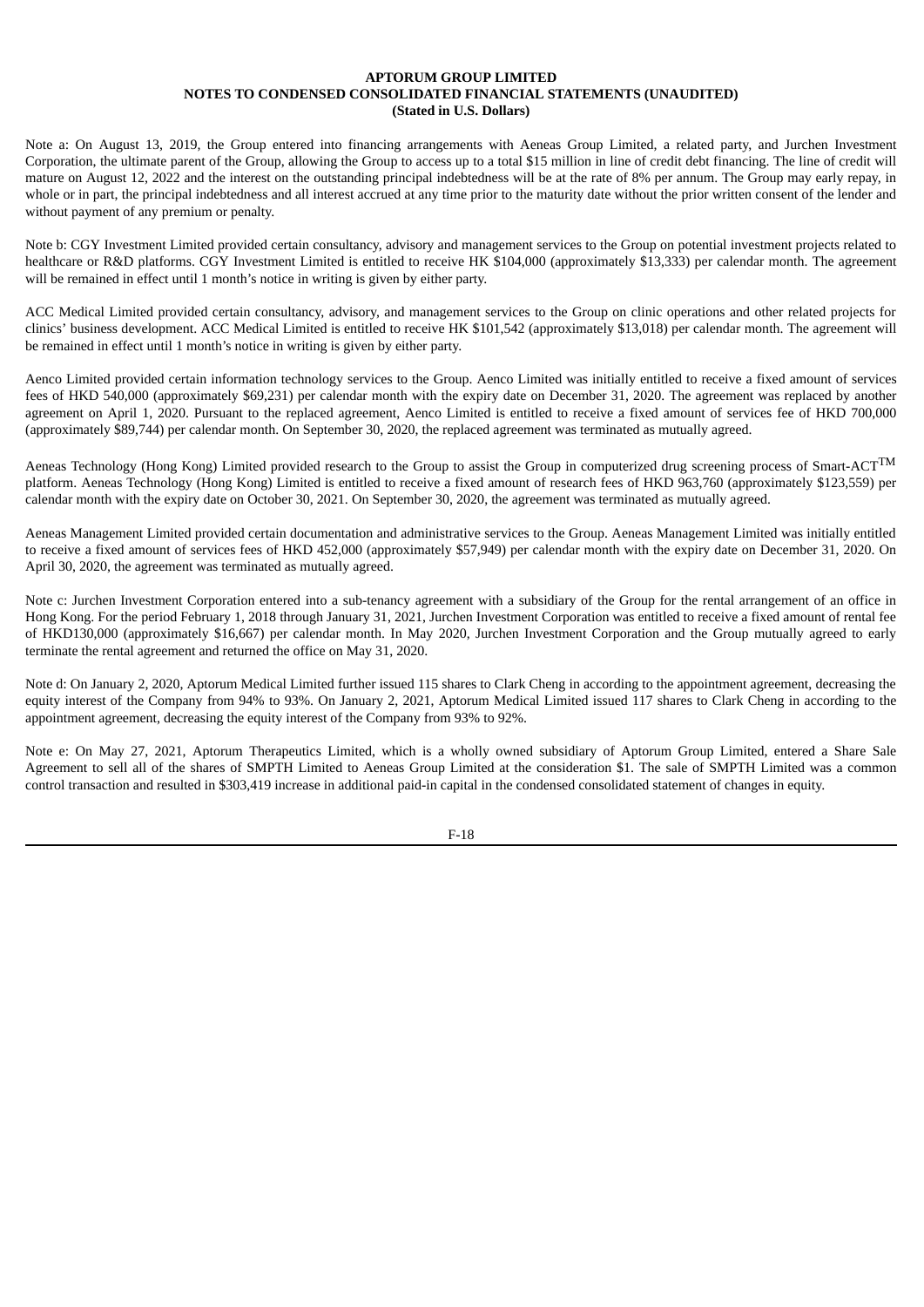### **12. LEASE**

As of June 30, 2021, the Group has three non-short-term operating leases for office, laboratories and clinic with remaining terms expiring from 2020 through 2023 and a weighted average remaining lease term of 1.1 years. Weighted average discount rates used in the calculation of the operating lease liability is 8%. The discount rates reflect the estimated incremental borrowing rate, which includes an assessment of the credit rating to determine the rate that the Group would have to pay to borrow, on a collateralized basis for a similar term, an amount equal to the lease payments in a similar economic environment.

|                                                                              |    | For the six months ended<br><b>June 30,</b> |              |             |  |
|------------------------------------------------------------------------------|----|---------------------------------------------|--------------|-------------|--|
|                                                                              |    | 2021<br>(Unaudited)                         |              | 2020        |  |
|                                                                              |    |                                             |              | (Unaudited) |  |
| Lease cost                                                                   |    |                                             |              |             |  |
| Finance lease cost:                                                          |    |                                             |              |             |  |
| Depreciation                                                                 | \$ | 23,909                                      | $\mathbb{S}$ | 23,909      |  |
| Interest on lease liabilities                                                |    | 2,590                                       |              | 3,990       |  |
| <b>Operating lease cost</b>                                                  |    | 212,640                                     |              | 288,057     |  |
| Short-term lease cost                                                        |    | 43,014                                      |              | 31,868      |  |
| Variable lease cost                                                          |    |                                             |              |             |  |
| Sublease income                                                              |    |                                             |              |             |  |
| Total lease cost                                                             |    | 282,153                                     |              | 347,824     |  |
| Other information                                                            |    |                                             |              |             |  |
| Cash paid for amounts included in the measurement of lease liabilities       |    |                                             |              |             |  |
| Operating cash flows from operating leases                                   | \$ | 206,126                                     | \$           | 270,434     |  |
| Financing cash flows from finance leases                                     |    | 26,922                                      |              | 26,924      |  |
| Right-of-use assets obtained in exchange for new operating lease liabilities |    |                                             |              | 1,086,732   |  |
| Weighted-average remaining lease term - finance leases                       |    | 1.4 years                                   |              | 2.4 years   |  |
| Weighted-average remaining lease term $-$ operating leases                   |    | 1.1 years                                   |              | 1.9 years   |  |
| Weighted-average discount rate – finance leases                              |    | 2.5%                                        |              | 2.5%        |  |
| Weighted-average discount rate $-$ operating leases                          |    | 8.0%                                        |              | 8.0%        |  |

The maturity analysis of operating leases liabilities as of June 30, 2021 is as follows:

|                                                      | <b>June 30,</b><br>2021 |
|------------------------------------------------------|-------------------------|
|                                                      | (Unaudited)             |
| Remaining periods ending December 31,                |                         |
| 2021                                                 | 244,683                 |
| 2022                                                 | 149,539                 |
| 2023                                                 | 17,143                  |
| Total future undiscounted cash flow                  | 411,365                 |
| Less: Discount on operating lease liabilities        | (9,317)                 |
| Present value of operating lease liabilities         | 402,048                 |
| Less: Current portion of operating lease liabilities | (339,040)               |
| Non-current portion of operating lease liabilities   | 63,008                  |

On May 14, 2018, the Group leased a vehicle for its operation with a lease term of 54 months, and the lease was classified as a finance lease. The following lists the components of the net present value of finance leases liabilities:

|                                                    | June 30, 2021 |             |
|----------------------------------------------------|---------------|-------------|
|                                                    |               | (Unaudited) |
| Remaining periods ending December 31,              |               |             |
| 2021                                               | £.            | 26,922      |
| 2022                                               |               | 49,358      |
| Total future undiscounted cash flow                |               | 76,280      |
| Less: Discount on finance lease liabilities        |               | (3,293)     |
| Present value of finance lease liabilities         |               | 72.987      |
| Less: Current portion of finance lease liabilities |               | (50, 881)   |
| Non-current portion of finance lease liabilities   |               | 22,106      |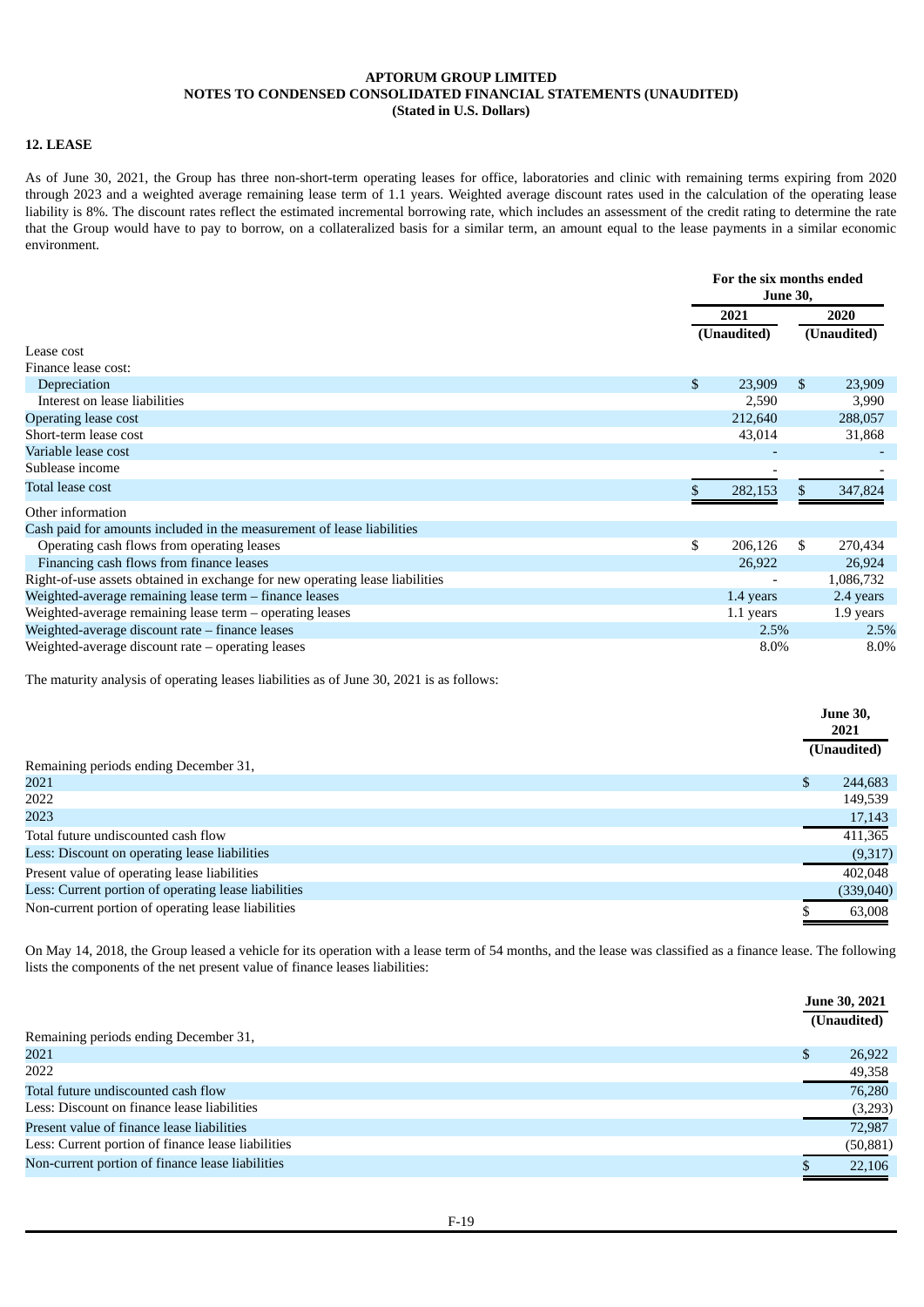## **13. ORDINARY SHARES**

On May 26, 2021, the Group issued 1,387,925 Class A Ordinary Shares to Jurchen Investment Corporation at \$2.882 per share, representing 10% premium to the last closing price of the Group's Class A Ordinary Shares on the NASDAQ stock exchange.

For the six months ended June 30, 2021, the Group issued 40,000 and 158,125 Class A Ordinary Shares to warrant holders and share option holders respectively.

On February 28, 2020, the Group entered into securities purchase agreement (the "Purchase Agreement") with certain non-affiliated institutional investors and Jurchen Investment Corporation, the ultimate parent of the Group, pursuant to which the Company agreed to sell a total of 1,351,350 Class A Ordinary Shares and warrants to purchase 1,351,350 of the Class A Ordinary Shares, for gross proceeds of approximately \$10 million. At the completion of the offering, approximately \$1.0 million offering costs was charged to additional paid-in capital. Each warrant entitled their holders to purchase 1 Class A Ordinary Shares and is exercisable immediately as of the date of issuance at an exercise price of \$7.40 per Class A Ordinary Share and expire seven years from the date of issuance. Additionally, the Group issued 43,243 warrants to placement agent on terms substantially the same as the warrants issued to investors, except that the exercise price of the warrants issued to the placement agent is \$8.88. The issued warrants are classified as equity in accordance with ASC 815, Derivatives and Hedging. This ASC provides a scope exception from classifying and measuring as a financial liability a contract that would otherwise meet the definition of a derivative if the contract is both (i) indexed to the entity's own stock and (ii) meets the equity classifications conditions. The Group concluded the issued warrants should be equity-classified since they contain no provisions which would require the Group to account for the warrants as a derivative liability and therefore were initially measured at fair value in permanent equity with subsequent changes in fair value not measured.

Holders of Class A Ordinary Shares and Class B Ordinary Shares have the same rights except for the following: (i) each Class A Ordinary Share is entitled to one vote while each Class B Ordinary Share is entitled to ten votes; and (ii) each Class B Ordinary Share is convertible into one Class A Ordinary Share at any time while Class A Ordinary Shares are not convertible under any circumstances.

### **14. SHARE BASED COMPENSATION**

### Share option plan

A total of 5,500,000 Class A Ordinary Shares (subject to subsequent adjustments described more fully below) may be issued pursuant to awards under the 2017 Omnibus Incentive Plan (the "2017 Share Option Plan"). Subsequent adjustments include that on each January 1, starting with January 1, 2020, an additional number of shares equal to the lesser of (i) 2% of the outstanding number of Class A Ordinary Shares (on a fully diluted basis) on the immediate preceding December 31, and (ii) such lower number of Class A Ordinary Shares as may be determined by the board of directors, subject in all cases to adjustments as provided in Section 10 of the 2017 Share Option Plan. Awards will be made pursuant to agreements and may be subject to vesting and other restrictions as determined by the board of directors.

On March 15, 2019, the Group granted 218,222 share options to directors, employees, external consultants and advisors of the Group with an exercise price of \$12.91. On March 16, 2020, the Group granted 536,777 share options to directors, employees, external consultants and advisors of the Group with an exercise price of \$2.99. On June 1, 2020, the Group granted 148,792 share options to directors and employees of the Group with an exercise price of \$3.11. On August 10, 2020, 27,473 options were granted to a consultant with an exercise price is \$3.64 per share. On March 11, 2021, the Company granted total 752,185 share options to employees, directors, external consultants and advisors of the Group with an exercise price of \$2.76.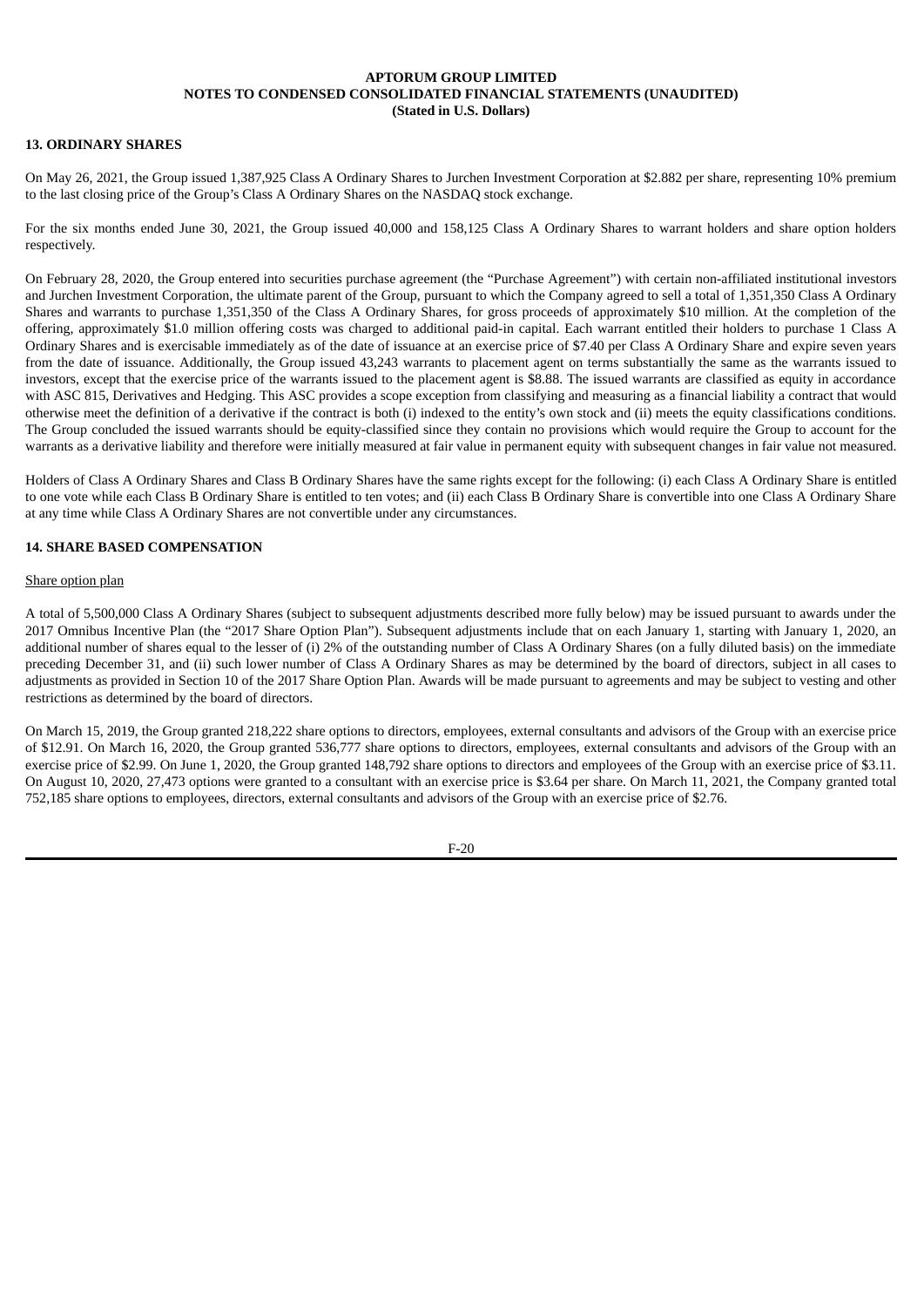A summary of the option activity as of June 30, 2021 and 2020 and changes during the period is presented below:

|                              | Number of<br>share<br>options | Weighted<br>average<br>exercise<br>price<br>SS. | <b>Remaining</b><br>contractual<br>term in<br>years | <b>Aggregate</b><br><b>Intrinsic</b><br>value<br>\$ |
|------------------------------|-------------------------------|-------------------------------------------------|-----------------------------------------------------|-----------------------------------------------------|
| Outstanding, January 1, 2021 | 717,717                       | 3.76                                            | 11.22                                               |                                                     |
| Granted<br>Exercised         | 752,185<br>(158, 125)         | 2.76<br>3.79                                    | 12.29                                               | 15,969                                              |
| Forfeited                    | (5,602)                       | 2.92                                            |                                                     |                                                     |
| Outstanding, June 30, 2021   | 1,306,175                     | 3.18                                            | 11.50                                               | 423,411                                             |
| Exercisable, June 30, 2021   | 298,803                       | 4.35                                            | 10.40                                               | 48,779                                              |
| Outstanding, January 1, 2020 | 218,222                       | 12.91                                           | 11.51                                               |                                                     |
| Granted                      | 685,569                       | 3.02                                            | 12.02                                               |                                                     |
| Exercised                    | (2,274)                       | 12.91                                           |                                                     |                                                     |
| Forfeited                    | (2, 150)                      | 8.79                                            | $\overline{\phantom{a}}$                            |                                                     |
| Outstanding, June 30, 2020   | 899,367                       | 5.38                                            | 11.60                                               |                                                     |
| Exercisable, June 30, 2020   | 106,852                       | 12.91                                           | 10.51                                               |                                                     |

The weighted-average grant date fair value of share option grants during the six months ended June 30, 2021 and 2020 was \$2.57 and \$1.76, respectively. The maximum contractual term for share option was 12.8 years.

The fair value of each stock option award is estimated on the date of grant using the Black-Scholes option pricing model under the following assumptions.

|                                          | <b>Granted in</b><br>2021 | <b>Granted in</b><br>2020 |
|------------------------------------------|---------------------------|---------------------------|
| <b>Expected volatility</b>               | 97.70%                    | 88.44%-96.55%             |
| Risk-free interest rate                  | 1.64%                     | $0.59\%$ -0.69%           |
| Expected term from grant date (in years) | 5.62-6.41                 | $5.25 - 7.29$             |
| Dividend rate                            |                           |                           |
| Dilution factor                          |                           | 0.9909-1                  |
| Fair value                               | $$2.51 - $2.60$           | \$1.55-\$2.66             |

In connection with the grant of share options to employees and non-employees, the Group recorded share-based compensation charges of \$491,696 and \$221,223 for the six months ended June 30, 2021 respectively, and \$427,062 and \$157,032 for the six months ended June 30, 2020 respectively.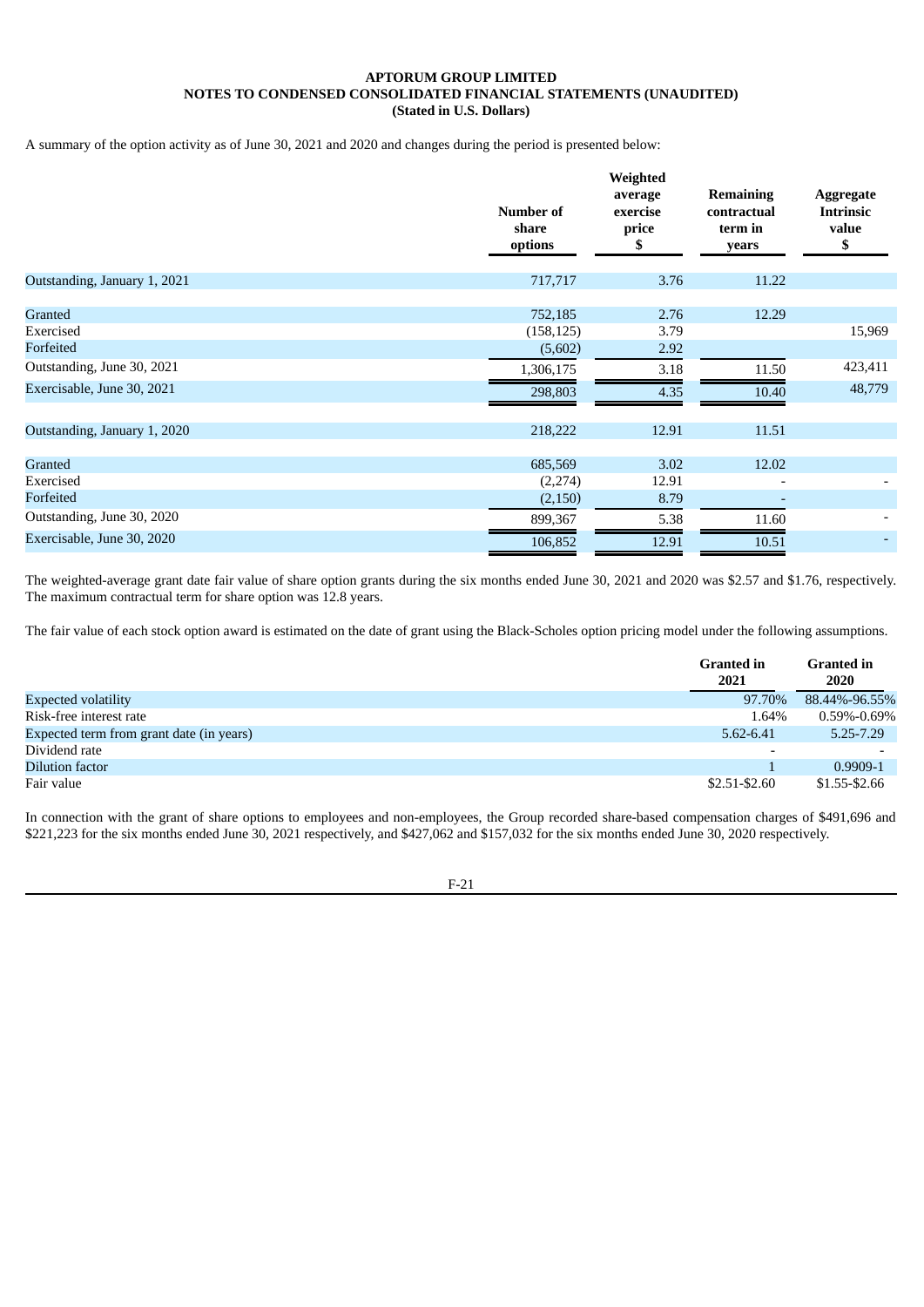## **15. NET LOSS PER SHARE**

The following table sets forth the computation of basic and diluted loss per share:

|                                                       | For the six months ended<br><b>June 30,</b> |                     |
|-------------------------------------------------------|---------------------------------------------|---------------------|
|                                                       | 2021<br>(Unaudited)                         | 2020<br>(Unaudited) |
| Numerator:                                            |                                             |                     |
| Net loss attributable to Aptorum Group Limited        | (16,081,424)                                | (6,204,565)<br>\$.  |
| Denominator:                                          |                                             |                     |
| Basic and diluted weighted average shares outstanding | 34,280,137                                  | 29,956,393          |
| Basic and diluted loss per share                      | $(0.47)$ \$<br>\$                           | (0.21)              |

Basic loss per share is computed by dividing net loss attributable to ordinary shareholders by the weighted average number of ordinary shares outstanding during the period. Diluted loss per share reflects the potential dilution that could occur if securities or other contracts to issue ordinary shares were exercised or converted into ordinary shares. Potential dilutive securities are excluded from the calculation of diluted loss per share in loss periods as their effect would be anti-dilutive.

### **16. CONTINGENT PAYMENT OBLIGATIONS**

The Group has entered into agreements with independent third parties for purchasing office and laboratory equipment. As of June 30, 2021, we had noncancellable purchase commitments of \$49,166.

The Group has additional contingency payment obligations under each of the license agreements, such as milestone payments, royalties, research and development funding, if certain condition or milestone is met.

Milestone payments are to be made upon achievements of certain conditions, such as Investigational New Drugs ("IND") filing or U.S. Food and Drug Administration ("FDA") approval, first commercial sale of the licensed products, or other achievements. The aggregate amount of the milestone payments that we are required to pay up to different achievements of conditions and milestones for all the license agreements signed as of June 30, 2021 are as below:

|                                                                | <b>Amount</b> |
|----------------------------------------------------------------|---------------|
| Drug molecules: up to the conditions and milestones of         |               |
| Preclinical to IND filing                                      | 282,564       |
| From entering phase 1 to before first commercial sale          | 22,276,410    |
| First commercial sale                                          | 14,956,410    |
| Net sales amount more than certain threshold in a year         | 70,769,231    |
| Subtotal                                                       | 108,284,615   |
|                                                                |               |
| Diagnostics technology: up to the conditions and milestones of |               |
| Before FDA approval                                            | 201,349       |
|                                                                |               |
| Total                                                          | \$108,485,964 |

For the six months ended June 30, 2021 and 2020, the Group incurred \$59,232 and nil milestone payments, respectively. For the six months ended June 30, 2021 and 2020, the Group did not incur any royalties or research and development funding.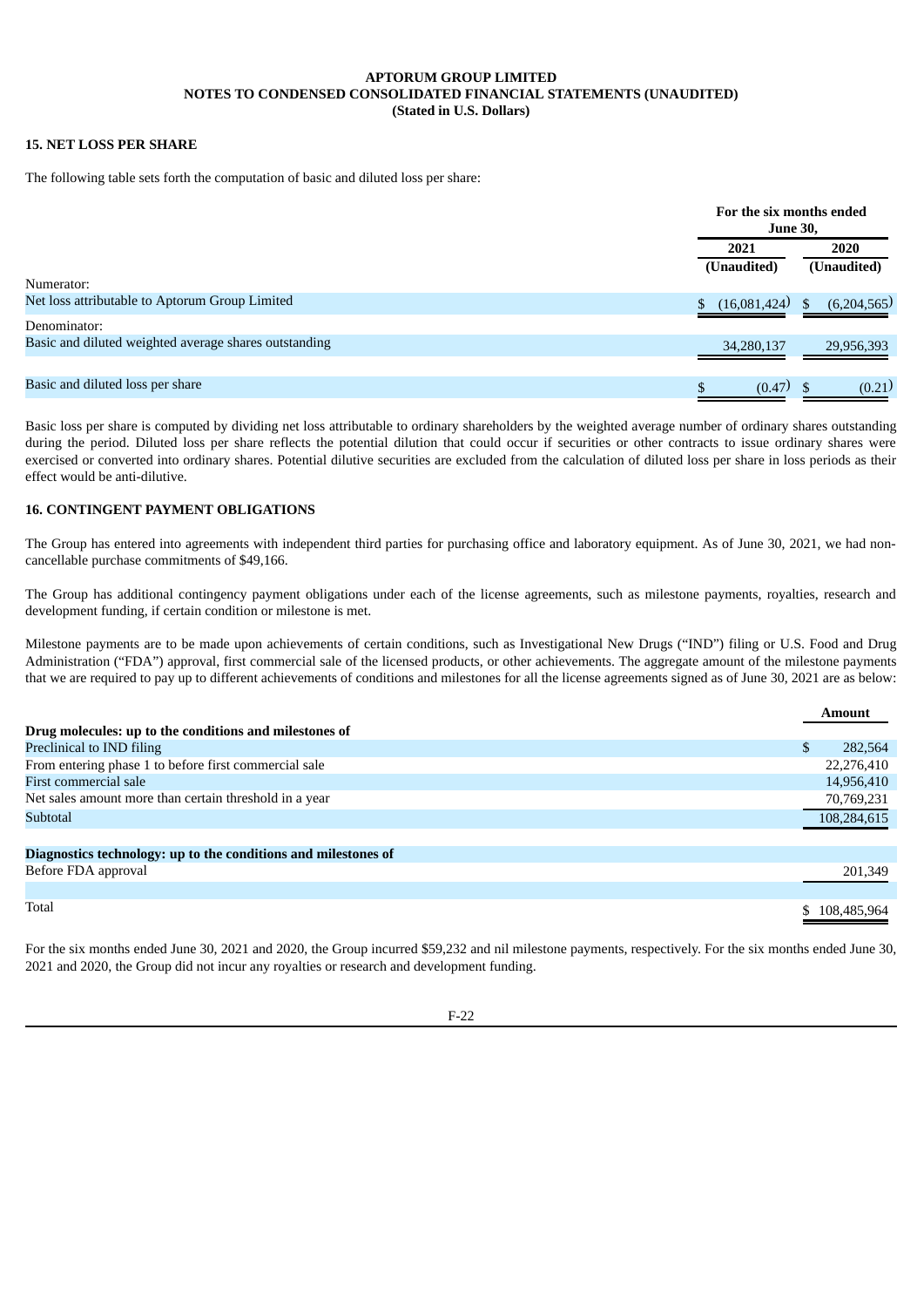## **17. SUBSEQUENT EVENTS**

The Group has evaluated subsequent events through the date of issuance of the condensed consolidated financial statements, no subsequent event is identified that would have required adjustment or disclosure in the condensed consolidated financial statements.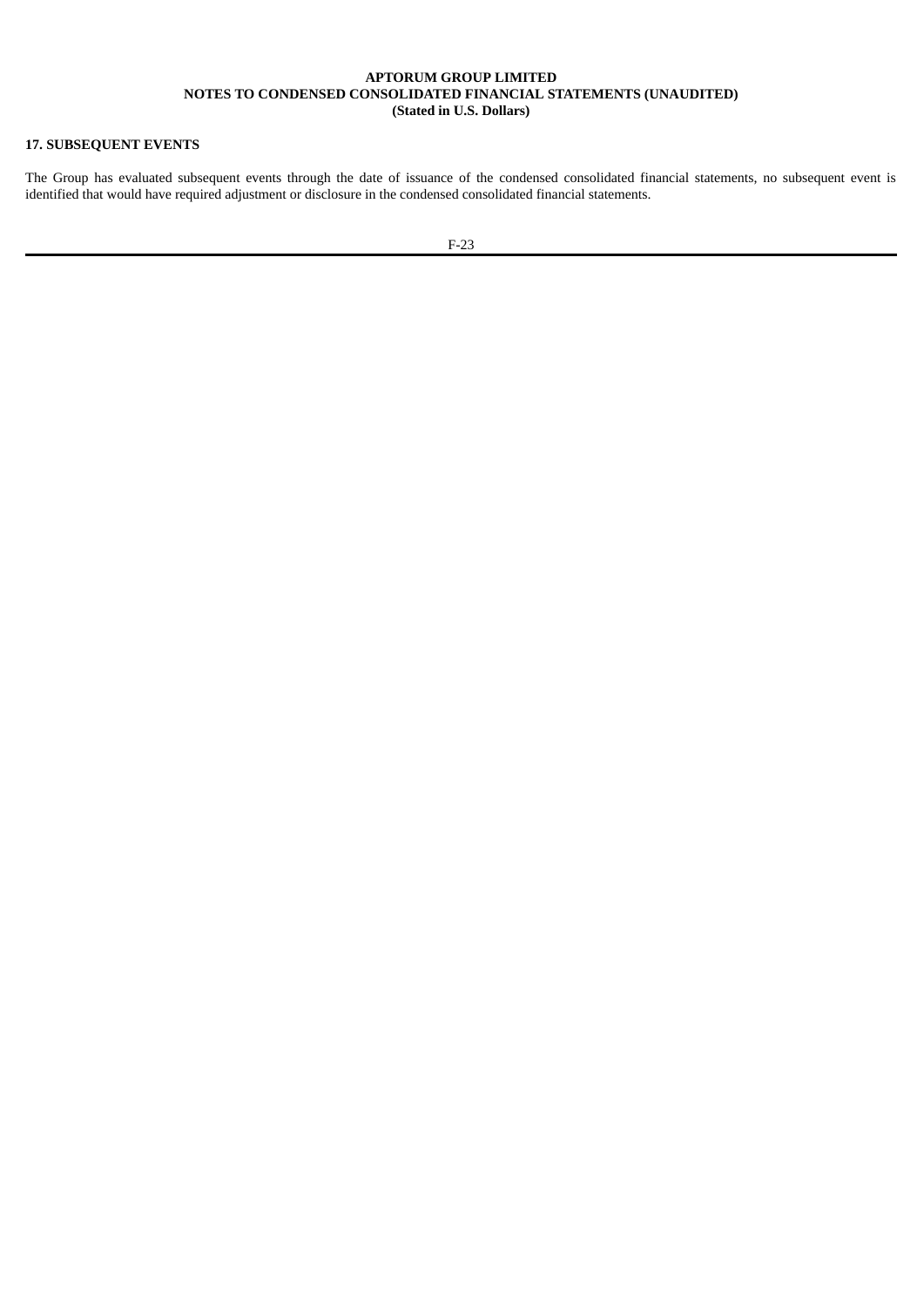### **OPERATING AND FINANCIAL REVIEW AND PROSPECTS IN CONNECTION WITH THE UNAUDITED INTERIM CONSOLIDATED FINANCIAL STATEMENTS FOR THE SIX MONTHS ENDED JUNE 30, 2021 AND 2020**

<span id="page-26-0"></span>You should read the following discussion and analysis of our financial condition and results of operations in conjunction with our unaudited consolidated financial statements and the related notes included elsewhere in this Report on Form 6-K and with the discussion and analysis of our financial condition and results of operations contained in our Annual Report on Form 20-F for the fiscal vear ended December 31, 2020 filed with the Securities and Exchange Commission on April 19, 2021 (the "2021 Form 20-F"). This discussion may contain forward-looking statements based upon current expectations that involve risks and uncertainties. Our actual results may differ materially from those anticipated in these forward-looking statements as a result of various factors, including those discussed in the 2021 Form 20-F under the section titled "Risk Factors" and in other parts of the 2021 Form 20-*F. Our consolidated financial statements have been prepared in accordance with U.S. GAAP.*

### **RESULTS OF OPERATION**

#### **Impact of COVID-19 Outbreak**

On January 30, 2020, the World Health Organization declared the coronavirus outbreak a "Public Health Emergency of International Concern" and on March 10, 2020, declared it to be a pandemic. Actions taken around the world to help mitigate the spread of the coronavirus include restrictions on travel, and quarantines in certain areas, and forced closures for certain types of public places and businesses. The coronavirus and actions taken to mitigate it have had and are expected to continue to have an adverse impact on the economies and financial markets of many countries, including the geographical area in which the Company operates. While the closures and limitations on movement, domestically and internationally, are expected to be temporary, if the outbreak continues on its current trajectory the duration of the supply chain disruption could reduce the availability, or result in delays, of materials or supplies to and from Aptorum Group Limited and its subsidiaries (collectively "the Group"), which in turn could materially interrupt the Group's business operations. Given the speed and frequency of the continuously evolving developments with respect to this pandemic, the Group cannot reasonably estimate the magnitude of the impact to its consolidated results of operations. We have taken every precaution possible to ensure the safety of our employees.

Additionally, it is reasonably possible that estimates made in the financial statements have been, or will be, materially and adversely impacted in the near term as a result of these conditions, including losses on investments; impairment losses related to long-lived assets and current obligations.

### *For the six months ended June 30, 2021 and 2020*

The following table summarizes our results of operations for the six months ended June 30, 2021 and 2020.

|                                                          | For the six months ended<br><b>June 30,</b> |                               |  |
|----------------------------------------------------------|---------------------------------------------|-------------------------------|--|
|                                                          | 2021                                        | 2020                          |  |
|                                                          | (Unaudited)                                 | (Unaudited)                   |  |
| <b>Revenue</b>                                           |                                             |                               |  |
| Healthcare services income                               | $\mathbb{S}$<br>637,784                     | $\mathbf{\hat{S}}$<br>327,273 |  |
|                                                          |                                             |                               |  |
| <b>Operating expenses</b>                                |                                             |                               |  |
| Cost of healthcare services                              | (629, 987)                                  | (436, 171)                    |  |
| Research and development expenses                        | (5,508,356)                                 | (4,315,033)                   |  |
| General and administrative fees                          | (2,564,117)                                 | (2,076,634)                   |  |
| Legal and professional fees                              | (1,240,512)                                 | (1,540,304)                   |  |
| Other operating expenses                                 | (189, 125)                                  | (641, 457)                    |  |
| <b>Total operating expenses</b>                          | (10, 132, 097)                              | (9,009,599)                   |  |
|                                                          |                                             |                               |  |
| <b>Other (loss) income</b>                               |                                             |                               |  |
| (Loss) gain on investments in marketable securities, net | (7,565,273)                                 | 192,134                       |  |
| Gain on non-marketable investments                       |                                             | 1,635,939                     |  |
| Loss on investments in derivatives, net                  | (4,289)                                     | (101, 233)                    |  |
| Gain on use of digital currencies                        | 4,918                                       |                               |  |
| Interest expense, net                                    | (126, 102)                                  | (144, 226)                    |  |
| Sundry income                                            | 82,652                                      | 111,398                       |  |
| Total other (loss) income, net                           | (7,608,094)                                 | 1,694,012                     |  |
|                                                          |                                             |                               |  |
| <b>Net loss</b>                                          | (17, 102, 407)                              | (6,988,314)                   |  |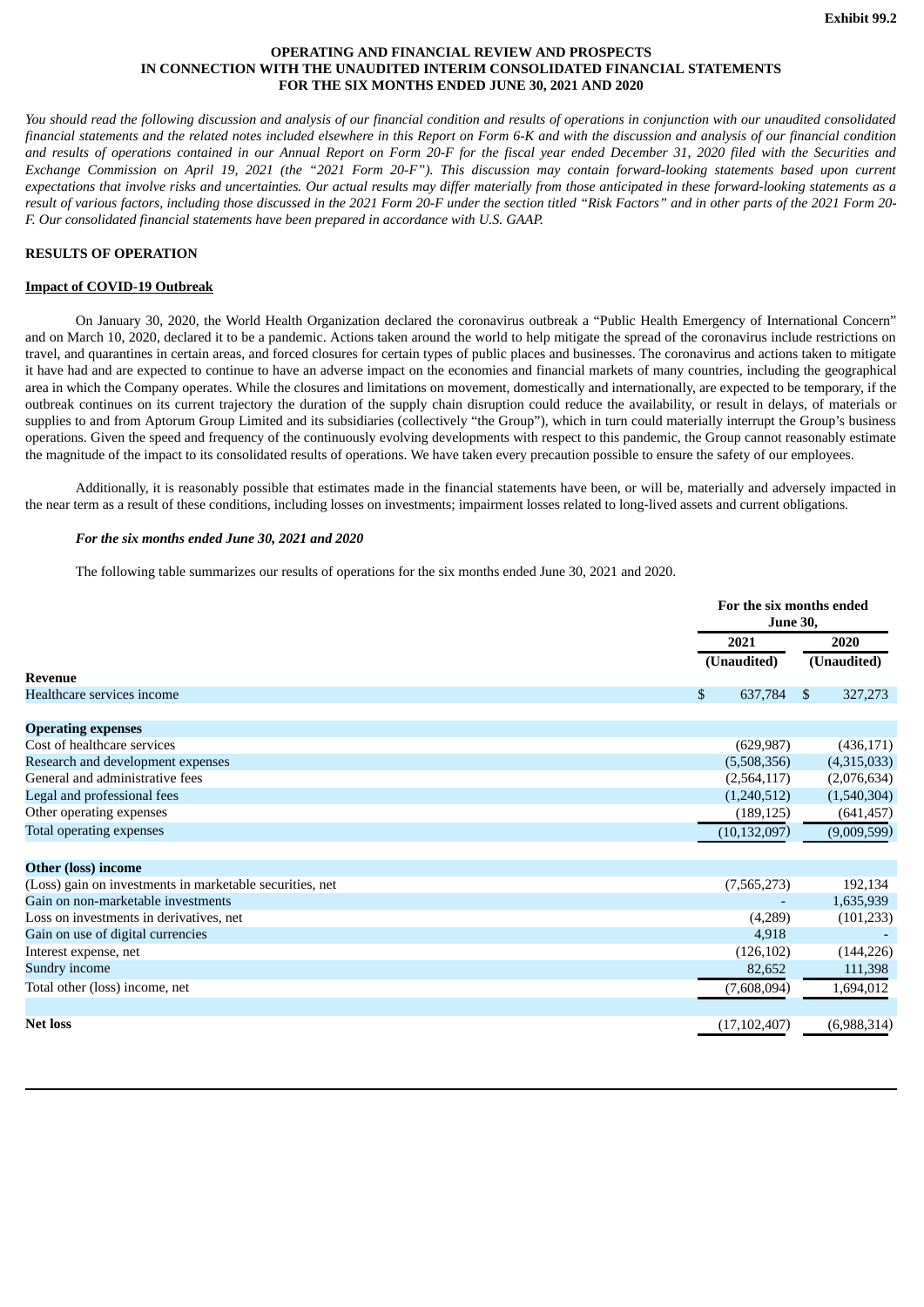#### *Revenue*

Healthcare services income was \$637,784 and \$327,273 for the six months ended June 30, 2021 and 2020, respectively, which related to the services income derived from the AML clinic. The increase in healthcare services income was primarily due to the increase in number of patients being treated during the period.

#### *Cost of healthcare services*

Cost of healthcare services was \$629,987 and \$436,171 for the six months ended June 30, 2021 and 2020, respectively, which related to the fixed and variable costs in providing healthcare services by AML clinic. The increase in cost of healthcare services was primarily due to the increase in number of patients being treated during the period.

#### *Research and development expenses*

Research and development expenses comprised of costs incurred related to research and development activities, including payroll expenses to our research and development staff, service fees to our consultants, advisory and contracted research organization, sponsored research programs with various universities and research institutions and costs in acquiring IP rights which did not meet the criteria of capitalization under the U.S. GAAP. The following table sets forth a summary of our research and development expenses for the six months ended June 30, 2021 and 2020. The increase in research and development expenses was mainly due to the increase in services provided by contracted research organizations as a result of our projects' development.

|                                                |    | For the six months ended<br><b>June 30.</b> |               |                     |  |
|------------------------------------------------|----|---------------------------------------------|---------------|---------------------|--|
|                                                |    | 2021<br>(Unaudited)                         |               | 2020<br>(Unaudited) |  |
|                                                |    |                                             |               |                     |  |
| Research and Development Expenses:             |    |                                             |               |                     |  |
| Payroll expenses                               | \$ | 590,153                                     | <sup>\$</sup> | 567,078             |  |
| Sponsored research                             |    | 160,313                                     |               | 916,640             |  |
| Amortization and depreciation                  |    | 478.560                                     |               | 488,456             |  |
| Consultation                                   |    | 1,597,380                                   |               | 1,161,227           |  |
| Contracted research organizations              |    | 2,428,829                                   |               | 924,139             |  |
| Other R&D expenses                             |    | 253,121                                     |               | 257,493             |  |
| <b>Total Research and Development Expenses</b> |    | 5,508,356                                   |               | 4,315,033           |  |

#### *General and administrative fees*

The following table sets forth a summary of our general and administrative fees for the six months ended June 30, 2021 and 2020. The increase in general and administration fees was mainly due to a one-off reversal of over-provision in relations to bonus payables to our directors, employees, external consultants and advisors in the last period. It was partly offset by the decrease in travelling expenses due to the outspread of COVID-19 and the decrease in amortization and depreciation due to the disposal of fixed assets in the second half of 2020.

|                                         | For the six months ended<br><b>June 30,</b> |             |   |             |
|-----------------------------------------|---------------------------------------------|-------------|---|-------------|
|                                         |                                             | 2021        |   | 2020        |
| <b>General and Administrative Fees:</b> |                                             | (Unaudited) |   | (Unaudited) |
| Payroll expenses                        | \$                                          | 1,895,551   | S | 1,110,227   |
| Rent and rates                          |                                             | 144,452     |   | 227,965     |
| Travelling expenses                     |                                             | 3.668       |   | 140,500     |
| Amortization and depreciation           |                                             | 118,305     |   | 214,177     |
| Insurance                               |                                             | 266,952     |   | 262,686     |
| Advertising and marketing expenses      |                                             | 46,285      |   | 24,372      |
| Other expenses                          |                                             | 88,904      |   | 96,707      |
| Total General and Administrative Fees   |                                             | 2,564,117   |   | 2,076,634   |

### *Legal and professional fees*

For the six months ended June 30, 2021 and 2020, the legal and professional fees were \$1,240,512 and \$1,540,304, respectively. The decrease in legal and professional fees was mainly due to the decrease in consultancy services during current period.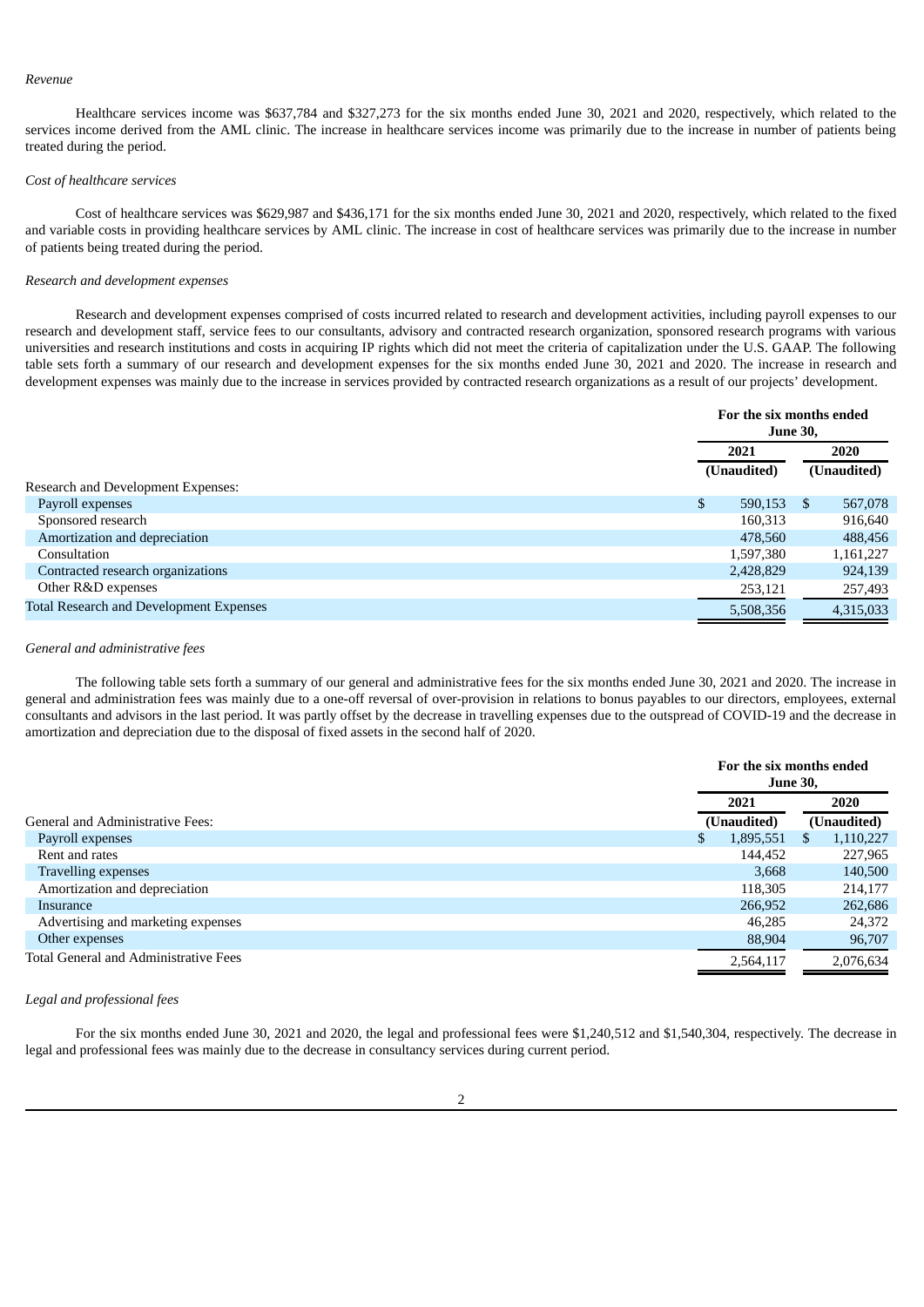#### *Other operating expenses*

For the six months ended June 30, 2021 and 2020, the other operating expenses were \$189,125 and \$641,457, respectively. The decrease in other operating expenses was mainly due to the impairment loss of fixed assets in 2020.

#### *Other (loss) income*

The following table sets forth a summary of other (loss) income for the six months ended June 30, 2021 and 2020.

|                                                          |    | For the six months ended<br><b>June 30,</b> |  |             |  |      |
|----------------------------------------------------------|----|---------------------------------------------|--|-------------|--|------|
|                                                          |    | 2021                                        |  |             |  | 2020 |
|                                                          |    | (Unaudited)                                 |  | (Unaudited) |  |      |
| Other (loss) income:                                     |    |                                             |  |             |  |      |
| (Loss) gain on investments in marketable securities, net | \$ | (7,565,273)                                 |  | 192,134     |  |      |
| Gain on non-marketable investments                       |    |                                             |  | 1,635,939   |  |      |
| Loss on investments in derivatives, net                  |    | (4,289)                                     |  | (101, 233)  |  |      |
| Gain on use of digital currencies                        |    | 4.918                                       |  |             |  |      |
| Interest expense, net                                    |    | (126, 102)                                  |  | (144, 226)  |  |      |
| Sundry income                                            |    | 82,652                                      |  | 111,398     |  |      |
| Total other (loss) income, net                           |    | (7,608,094)                                 |  | 1,694,012   |  |      |

#### *Net loss attributable to Aptorum Group Limited*

For the six months ended June 30, 2021 and 2020, net loss attributable to Aptorum Group Limited (excluding net loss attributable to noncontrolling interests) was \$16,081,424 and \$6,204,565, respectively.

### **LIQUIDITY AND CAPITAL RESOURCES**

The Group reported a net loss of \$17,102,407 and net operating cash outflow of \$6,754,035 for the six months ended June 30, 2021. In addition, the Group had an accumulated deficit of \$46,570,550 as of June 30, 2021. The Group's operating results for future periods are subject to numerous uncertainties and it is uncertain if the Group will be able to reduce or eliminate its net losses for the foreseeable future. If management is not able to generate significant revenues from its product candidates currently in development, the Group may not be able to achieve profitability.

The Group's principal sources of liquidity have been cash, marketable securities and line of credit facility from related parties. As of the date of issuance of the condensed consolidated financial statements, the Group has approximately \$16 million of restricted and unrestricted cash and approximately \$15 million of undrawn line of credit facility from related parties. Based upon the current market price of the Group's marketable securities, it anticipates it can liquidate such marketable securities, if necessary. In addition, the Group will need to maintain its operating costs at a level through strict cost control and budgeting to ensure operating costs will not exceed the aforementioned sources of funds to continue as a going concern for a period within one year after the issuance of its condensed consolidated financial statements.

The Group believes that available cash, together with the efforts from aforementioned management plan and actions, should enable the Group to meet current anticipated cash needs for at least the next 12 months after the date that the condensed consolidated financial statements are issued and the Group has prepared the condensed consolidated financial statements on a going concern basis. We may, however, need additional capital in the future to fund our continued operations. If we determine that our cash requirements exceeds the amount of cash and cash equivalents we have at the time, we may seek to issue equity or debt securities or obtain credit facilities. The issuance and sale of additional equity or convertible debts would result in further dilution to our shareholders. The incurrence of indebtedness would result in increased fixed obligations and could result in operating covenants that might restrict our operations. We cannot assure you the financing will be available in amounts or on terms acceptable to us, if at all.

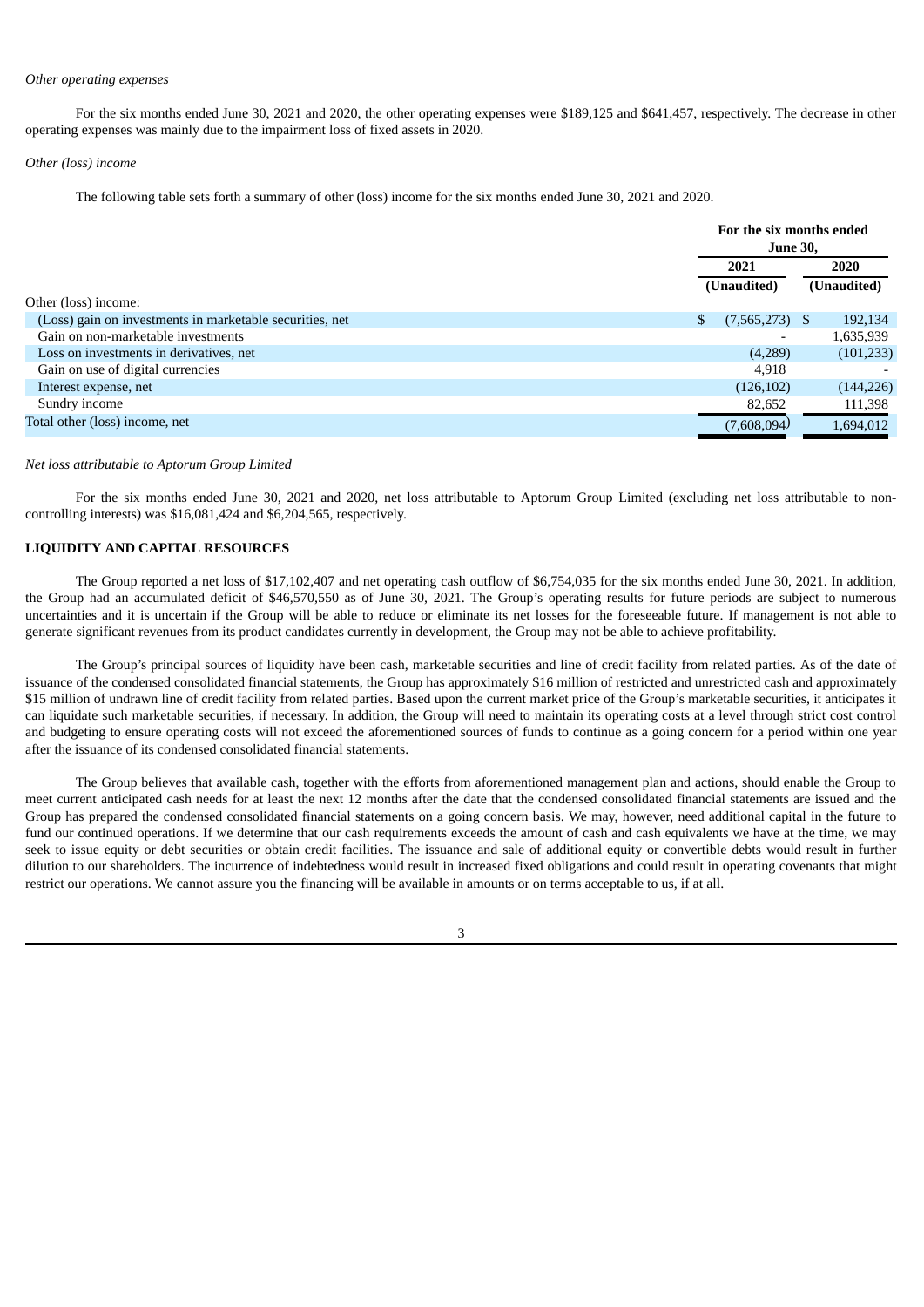### **CONTRACTUAL OBLIGATIONS**

The following table sets forth our contractual obligations as of June 30, 2021.

|                             | <b>Payment Due by Period</b> |                       |                       |                        |  |  |
|-----------------------------|------------------------------|-----------------------|-----------------------|------------------------|--|--|
|                             | <b>Total</b>                 | less than<br>one year | One to<br>three years | Three to<br>five years |  |  |
|                             | US\$                         | US\$                  | US\$                  | US\$                   |  |  |
| Operating lease commitments | 421,617                      | 351,329               | 70,288                |                        |  |  |
| Debt obligations            | 1,197,356                    | 87,879                | 1,109,477             |                        |  |  |
| Finance lease               | 76,280                       | 53,845                | 22,435                | -                      |  |  |
| Total                       | 1,695,253                    | 493,053               | 1,202,200             |                        |  |  |

#### *Operating lease commitments*

We have several operating leases for office, laboratories and clinic. Operating lease commitments reflect our obligation to make payments under these operating leases.

#### *Debt obligations*

Debt obligations reflects outstanding principal obligations due to Aeneas Group Limited, a related party, and Jurchen Investment Corporation, the ultimate parent of the Group under a line of credit arrangement. The Group can access up to a total \$15 million under this arrangement. The line of credit will mature on August 12, 2022 and the interest on the outstanding principal indebtedness will be at the rate of 8% per annum. The Group may early repay, in whole or in part, the principal indebtedness and all interest accrued at any time prior to the maturity date without the prior written consent of the lender and without payment of any premium or penalty.

#### *Finance lease*

Finance lease obligations reflect our outstanding payment obligations in connections with our hire purchased vehicle.

### **CONTINGENT PAYMENT OBLIGATIONS**

The Group has entered into agreements with independent third parties for purchasing office and laboratory equipment. As of June 30, 2021, we had non-cancellable purchase commitments of \$49,166.

The Group has additional contingency payment obligations under each of the license agreements, such as milestone payments, royalties, research and development funding, if certain condition or milestone is met.

Milestone payments are to be made upon achievements of certain conditions, such as Investigational New Drugs ("IND") filing or U.S. Food and Drug Administration ("FDA") approval, first commercial sale of the licensed products, or other achievements. The aggregate amount of the milestone payments that we are required to pay up to different achievements of conditions and milestones for all the license agreements signed as of June 30, 2021 are as below:

|                                                                | Amount        |
|----------------------------------------------------------------|---------------|
| Drug molecules: up to the conditions and milestones of         |               |
| Preclinical to IND filing                                      | 282,564       |
| From entering phase 1 to before first commercial sale          | 22,276,410    |
| First commercial sale                                          | 14,956,410    |
| Net sales amount more than certain threshold in a year         | 70,769,231    |
| Subtotal                                                       | 108,284,615   |
| Diagnostics technology: up to the conditions and milestones of |               |
| Before FDA approval                                            | 201,349       |
|                                                                |               |
| Total                                                          | \$108,485,964 |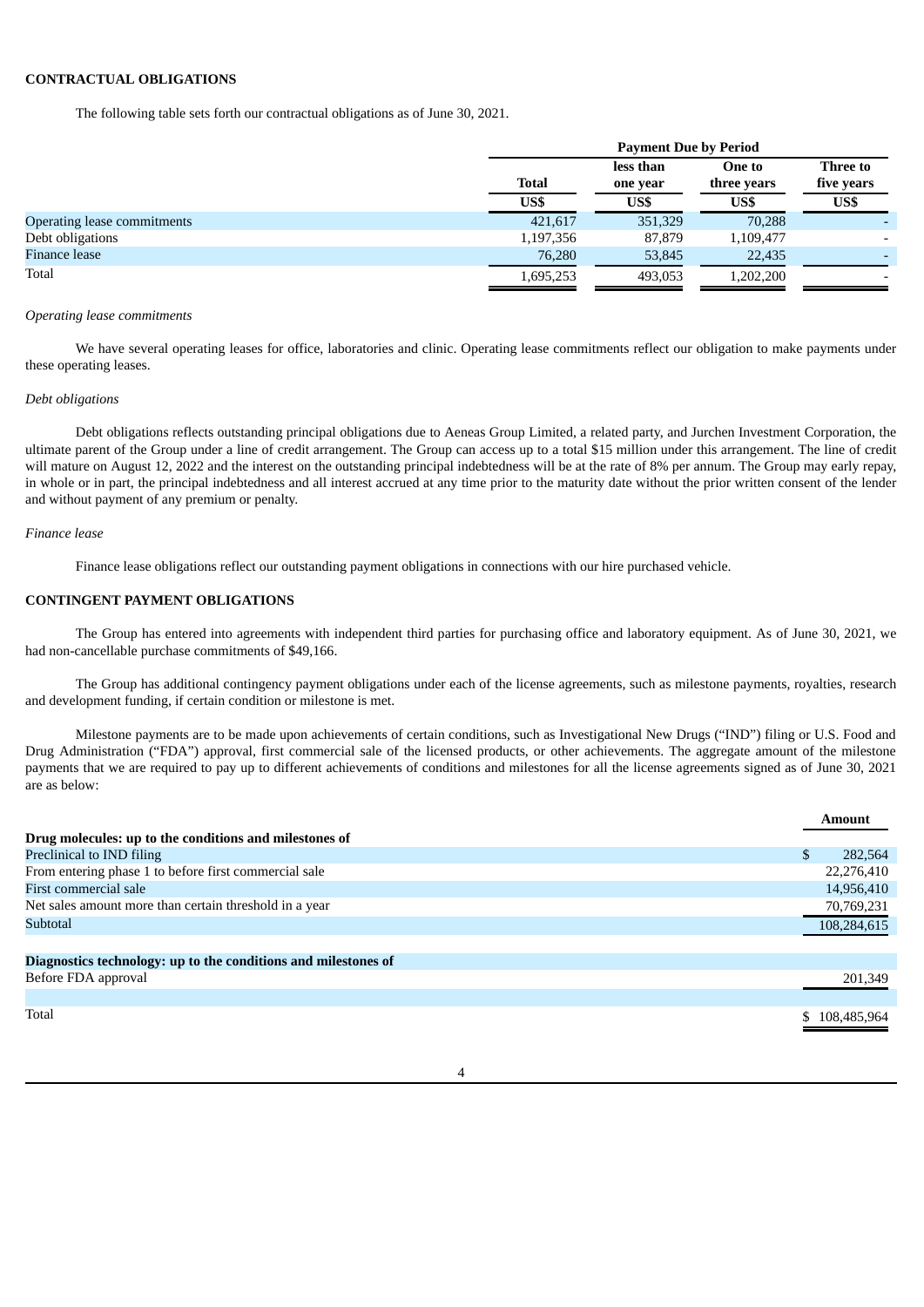For the six months ended June 30, 2021 and 2020, the Group incurred \$59,232 and nil milestone payments, respectively. For the six months ended June 30, 2021 and 2020, the Group did not incur any royalties or research and development funding.

### **CONDENSED SUMMARY OF OUR CASH FLOWS**

|                                                     | Six months<br>ended<br><b>June 30,</b><br>2021 |     | Six months<br>ended<br><b>June 30,</b><br><b>2020</b> |
|-----------------------------------------------------|------------------------------------------------|-----|-------------------------------------------------------|
|                                                     | (Unaudited)                                    |     | (Unaudited)                                           |
| Net cash used in operating activities               | (6,754,035)                                    | \$. | (7,025,945)                                           |
| Net cash provided by investing activities           | 19,991,602                                     |     | 898,641                                               |
| Net cash provided by financing activities           | 3,203,090                                      |     | 4,957,625                                             |
| Net increase (decrease) in cash and restricted cash | 16,440,657                                     |     | (1, 169, 679)                                         |

#### *For the six months ended June 30, 2021 and 2020*

#### *Operating activities*

Net cash used in operating activities amounted to \$6.8 million and \$7.0 million for the six months ended June 30, 2021 and 2020, respectively. The decrease in net cash used in operating activities was mainly due to the increase in net of additional operating expenses being accrued and yet to settle and the increase in operating expenses, during the current period.

### *Investing activities*

Net cash provided by investing activities amounted to \$20.0 million and \$0.9 million for the six months ended June 30, 2021 and 2020, respectively. The increase in net cash provided by investing activities was due to the increase in sale proceeds from the disposal of marketable securities of \$19.2 million.

### *Financing activities*

Net cash provided by financing activities amounted to \$3.2 million and \$5.0 million for the six months ended June 30, 2021 and 2020, respectively. The decrease in net cash provided by financing activities was due to the decrease in proceeds from issuance of Class A Ordinary Shares of \$5.2 million. It was partly offset by the net increase in loan from related parties by \$3.0 million.

### **Statement Regarding Unaudited Financial Information**

The unaudited financial information set forth above is subject to adjustments that may be identified when audit work is performed on the Company's year-end financial statements, which could result in significant differences from this unaudited financial information.

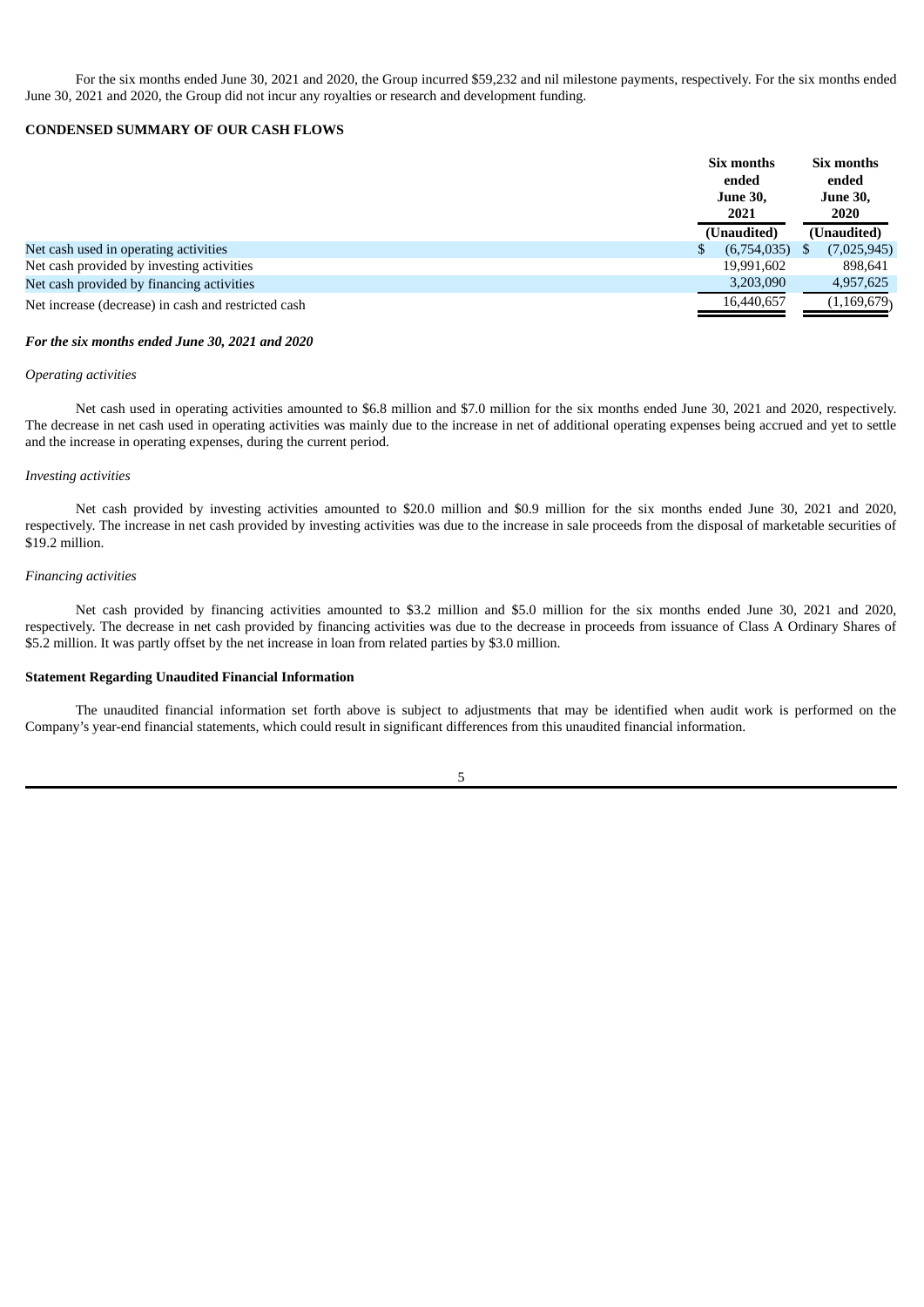

### <span id="page-31-0"></span>Aptorum Group Limited Reports Financial Results and Business Update for the Six Months Ended June 30, 2021

NEW YORK & LONDON & PARIS--(BUSINESS WIRE)—September 15, 2021, Aptorum Group Limited (NASDAQ: APM, Euronext Paris: APM) ("Aptorum Group" or the "Company"), a clinical stage biopharmaceutical company dedicated to meeting unmet medical needs in oncology and infectious diseases, today provided a business update and announced financial results for the six months ended June 30, 2021.

"During the first half of 2021, we remained focused on advancing the development of our therapeutic programs. As announced in early 2021, our ALS-4 program (targeting infections caused by Staphylococcus aureus including MRSA) commenced a Phase 1 clinical study in Canada. We are pleased that 5 total cohorts, which represent the essential part of the single ascending dose ("SAD") portion of the trial, have been completed without any serious adverse events being observed. On the basis of ALS-4's favourable safety profile, we are commencing the multiple ascending dose ("MAD") portion of the trial in Q3, 2021. Our other lead program SACT-1 (targeting neuroblastoma), has also received clearance from the US FDA to commence clinical trials in the United States. SACT-1 will be our second therapeutic program entering into the clinical phase. Our RPIDD program (liquid biopsy based approach to infectious disease rapid diagnostics) is also progressing well and we are very pleased to continue its clinical validation currently in collaboration with A\*Star. Finally, we are excited to continue with our efforts of commercialising our NativusWell® DOI product, a novel supplement targeting woman's health including menopausal symptoms. We are also excited to continue to identify and progress on certain other potential novel therapeutic candidates, including our ongoing assessment of a number of novel immunomodulators developed by Yale University targeting major autoimmune diseases, as we announced earlier in the year," said Mr. Ian Huen, Chief Executive Officer and Executive Director of Aptorum Group Limited.

### **Clinical Pipeline Update and Upcoming Milestones**

In September 2021, Aptorum Group received clearance from the US FDA to open an IND to conduct clinical trials on SACT-1, an orally administered small molecule repurposed drug for the treatment of neuroblastoma. The IND-opening study is a bioavailability/Food Effect study, followed by a Phase 1b/2a trial in neuroblastoma patients which is subject to further FDA approval.

In May 2021, Aptorum Group announced its ongoing Phase I clinical trial for one of its lead programs, ALS-4, an orally administered small molecule drug for the treatment of infections caused by Staphylococcus aureus including MRSA, under which two initial cohorts of the SAD portion of the trial in healthy male and female adult subjects have been completed with no serious adverse events observed. In July 2021, the Company further announced two additional cohorts (Cohort C & D) of the SAD portion have been completed with no serious adverse events observed. In total, up to 6 cohorts for SAD and 3 cohorts for MAD have been planned. The MAD study is commencing in Q3, 2021.

In May 2021, Aptorum Group entered into an agreement with Exeltis regarding Aptorum's preclinical asset targeting women's health and gynaecological conditions, including endometriosis, in the European Union and Latin America. Aptorum retained development rights in the rest of the world.

In April 2021, Aptorum Group entered into a material transfer and license option agreement with Yale University to evaluate a group of preclinical stage novel immunomodulators that could represent first-in-class therapeutics in treating autoimmune and oncology diseases, among other indications.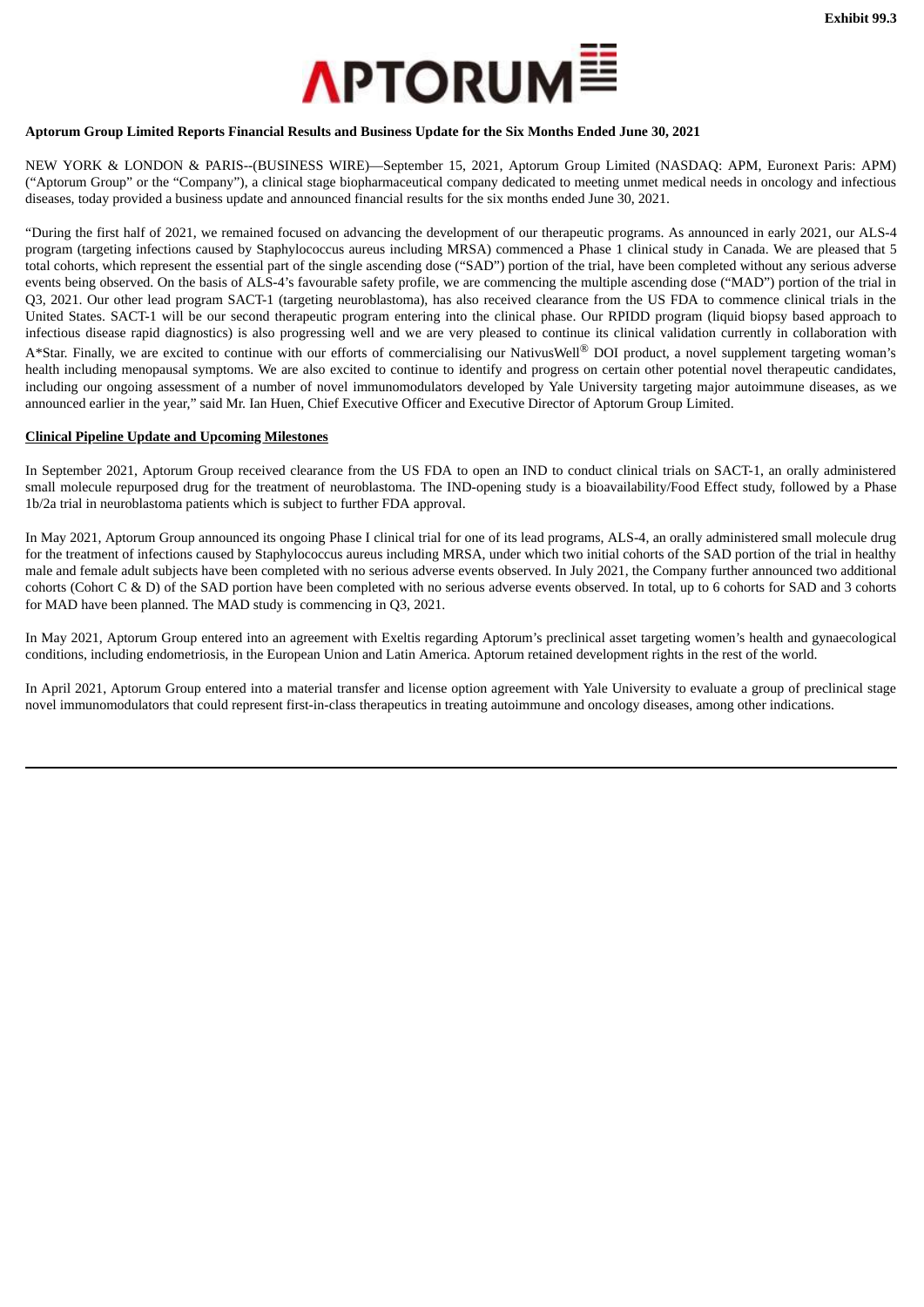### **Corporate Highlights**

In May 2021, Jurchen Investments Limited, purchased an aggregate of 1,387,925 of the Company's Class A Ordinary Shares at \$2.882 per share, representing 10% premium to the last closing price.

On March 26, 2021, Aptorum Group entered into a Sales Agreement with H.C. Wainwright & Co., LLC, acting as the Company's sales agent, pursuant to which the Company may offer and sell, from time to time, through the Sales Agent, Class A Ordinary Shares for an aggregate offering price of up to \$15,000,000.

#### **Financial Results for the Six Months Ended June 30, 2021**

Aptorum Group reported a net loss of \$17.1 million for the six months ended June 30, 2021 compared to \$7.0 million for the same period in 2020. The increase in net loss in the current period was driven by loss on investments in marketable securities, net of \$7.6 million, and there was a gain on nonmarketable investment of \$1.6 million in the same period in 2020 while there was no such gain in current period.

Research and development expenses were \$5.5 million for the six months ended June 30, 2021 compared to \$4.3 million for the same period in 2020. The increase in research and development expenses was mainly due to the increase in services provided by contracted research organizations as a result of our projects' development.

General and administrative fees were \$2.6 million for the six months ended June 30, 2021 compared to \$2.1 million for the same period in 2020. The increase in general and administration fees was mainly due to a one-off reversal of over-provision in relations to bonus payables to our directors, employees, external consultants and advisors in the last period. It was partly offset by the decrease in travelling expenses due to the outspread of COVID-19 and the decrease in amortization and depreciation due to the disposal of fixed assets in the second half of 2020.

Legal and professional fees were \$1.2 million for the six months ended June 30, 2021 compared to \$1.5 million for the same period in 2020. The decrease in legal and professional fees was mainly due to the decrease in consultancy services during current period.

As of June 30, 2021, cash and restricted cash totalled approximately \$20.1 million and total equity was approximately \$26.5 million.

Aptorum Group expects that its existing cash and restricted cash together with undrawn line of credit facility from related parties, will enable it to fund its operating and capital expenditure requirements for at least the next 12 months.

2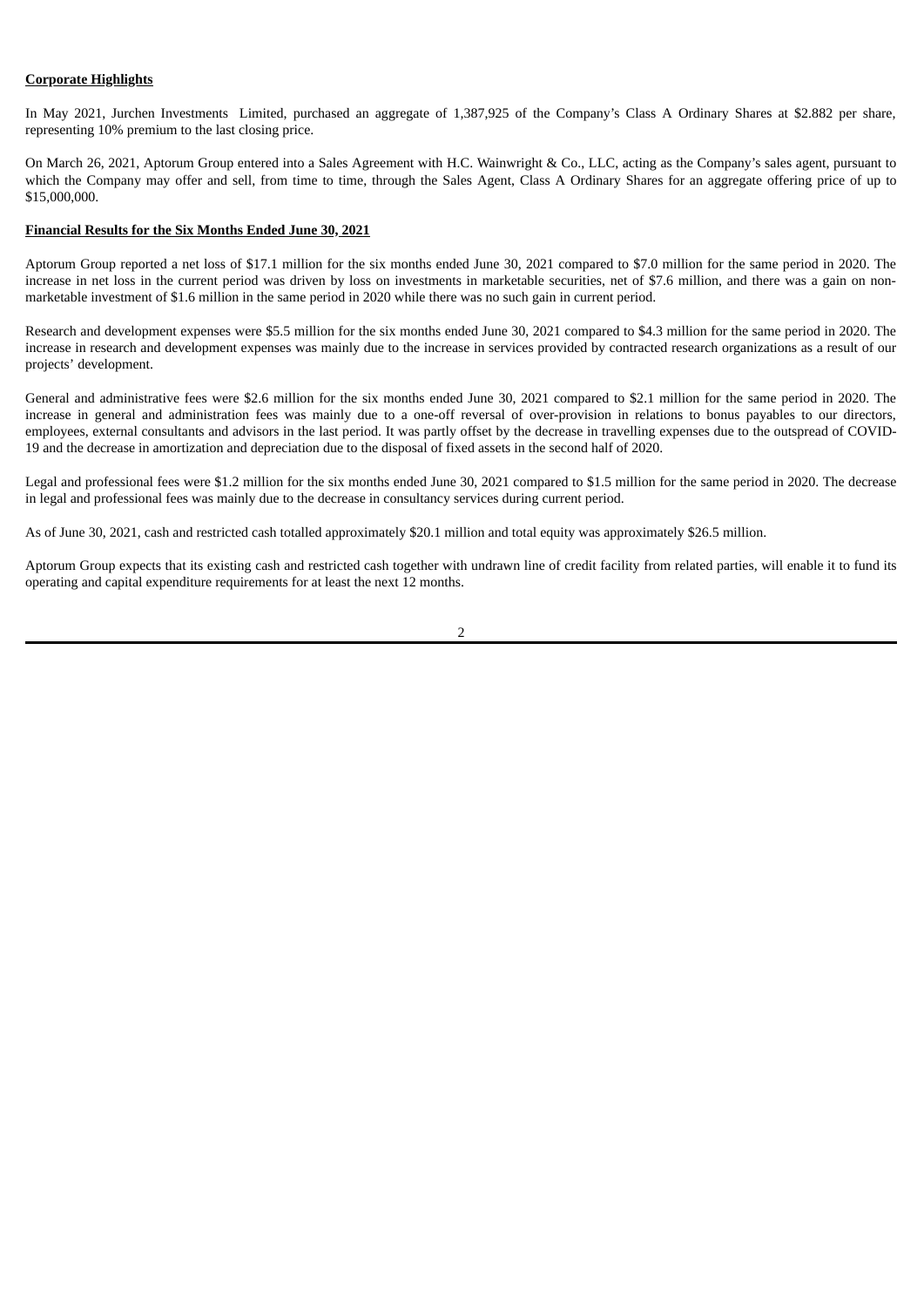### **APTORUM GROUP LIMITED CONDENSED CONSOLIDATED BALANCE SHEETS (Stated in U.S. Dollars)**

|                                      |     | <b>June 30,</b><br>2021<br>(Unaudited) |     | December 31,<br>2020 |  |
|--------------------------------------|-----|----------------------------------------|-----|----------------------|--|
|                                      |     |                                        |     |                      |  |
| <b>ASSETS</b>                        |     |                                        |     |                      |  |
| <b>Current assets:</b>               |     |                                        |     |                      |  |
| Cash                                 | \$. | 19,935,888                             | \$. | 3,495,231            |  |
| Restricted cash                      |     | 130,125                                |     | 130,125              |  |
| Digital currencies                   |     |                                        |     | 1,539                |  |
| Accounts receivable                  |     | 47,093                                 |     | 62,221               |  |
| <b>Inventories</b>                   |     | 32,785                                 |     | 39,133               |  |
| Marketable securities, at fair value |     | 702,937                                |     | 28,384,944           |  |
| Investments in derivatives           |     |                                        |     | 4,289                |  |
| Amounts due from related parties     |     | 113,858                                |     |                      |  |
| Due from brokers                     |     | 160,341                                |     | 160,337              |  |
| Other receivables and prepayments    |     | 795,087                                |     | 1,378,996            |  |
| <b>Total current assets</b>          |     | 21,918,114                             |     | 33,656,815           |  |
| Property, plant and equipment, net   |     | 4,148,449                              |     | 4,686,323            |  |
| Operating lease right-of-use assets  |     | 355,202                                |     | 547,389              |  |
| Non-marketable investments           |     | 4,079,707                              |     | 4,079,707            |  |
| Intangible assets, net               |     | 917,170                                |     | 964,857              |  |
| Long-term deposits                   |     | 296,225                                |     | 296,225              |  |
| <b>Total Assets</b>                  | \$  | 31,714,867                             | \$. | 44,231,316           |  |

# **LIABILITIES AND EQUITY**

| <b>LIABILITIES</b>                       |               |           |     |           |
|------------------------------------------|---------------|-----------|-----|-----------|
| <b>Current liabilities:</b>              |               |           |     |           |
| Amounts due to related parties           | <sup>\$</sup> | 133,761   | \$. | 145,926   |
| Accounts payable and accrued expenses    |               | 3,537,237 |     | 3,240,772 |
| Finance lease liabilities, current       |               | 50,881    |     | 49,396    |
| Operating lease liabilities, current     |               | 339,040   |     | 432,600   |
| <b>Total current liabilities</b>         |               | 4,060,919 |     | 3,868,694 |
| Finance lease liabilities, non-current   |               | 22,106    |     | 47.923    |
| Operating lease liabilities, non-current |               | 63,008    |     | 155,121   |
| Loan payables to related parties         |               | 1,098,492 |     | 2,007,285 |
| <b>Total Liabilities</b>                 |               | 5,244,525 | S.  | 6,079,023 |
|                                          |               |           |     |           |

# **Commitments and contingencies - -**

**EQUITY**

| Class A Ordinary Shares (\$1.00 par value; 60,000,000 shares authorized, 13,170,374 and 11,584,324 shares issued     |                |    |              |
|----------------------------------------------------------------------------------------------------------------------|----------------|----|--------------|
| and outstanding as of June 30, 2021 and December 31, 2020, respectively)                                             | 13,170,374     | S. | 11,584,324   |
| Class B Ordinary Shares (\$1.00 par value; 40,000,000 shares authorized, 22,437,754 shares issued and outstanding as |                |    |              |
| of June 30, 2021 and December 31, 2020)                                                                              | 22,437,754     |    | 22,437,754   |
| Additional paid-in capital                                                                                           | 42,441,471     |    | 38,247,903   |
| Accumulated other comprehensive income                                                                               | 28,267         |    | 53.296       |
| Accumulated deficit                                                                                                  | (46, 570, 550) |    | (30,489,126) |
| Total equity attributable to the shareholders of Aptorum Group Limited                                               | 31,507,316     |    | 41,834,151   |
| Non-controlling interests                                                                                            | (5,036,974)    |    | (3,681,858)  |
| <b>Total equity</b>                                                                                                  | 26,470,342     |    | 38,152,293   |
| <b>Total Liabilities and Equity</b>                                                                                  | 31,714,867     |    | 44,231,316   |
|                                                                                                                      |                |    |              |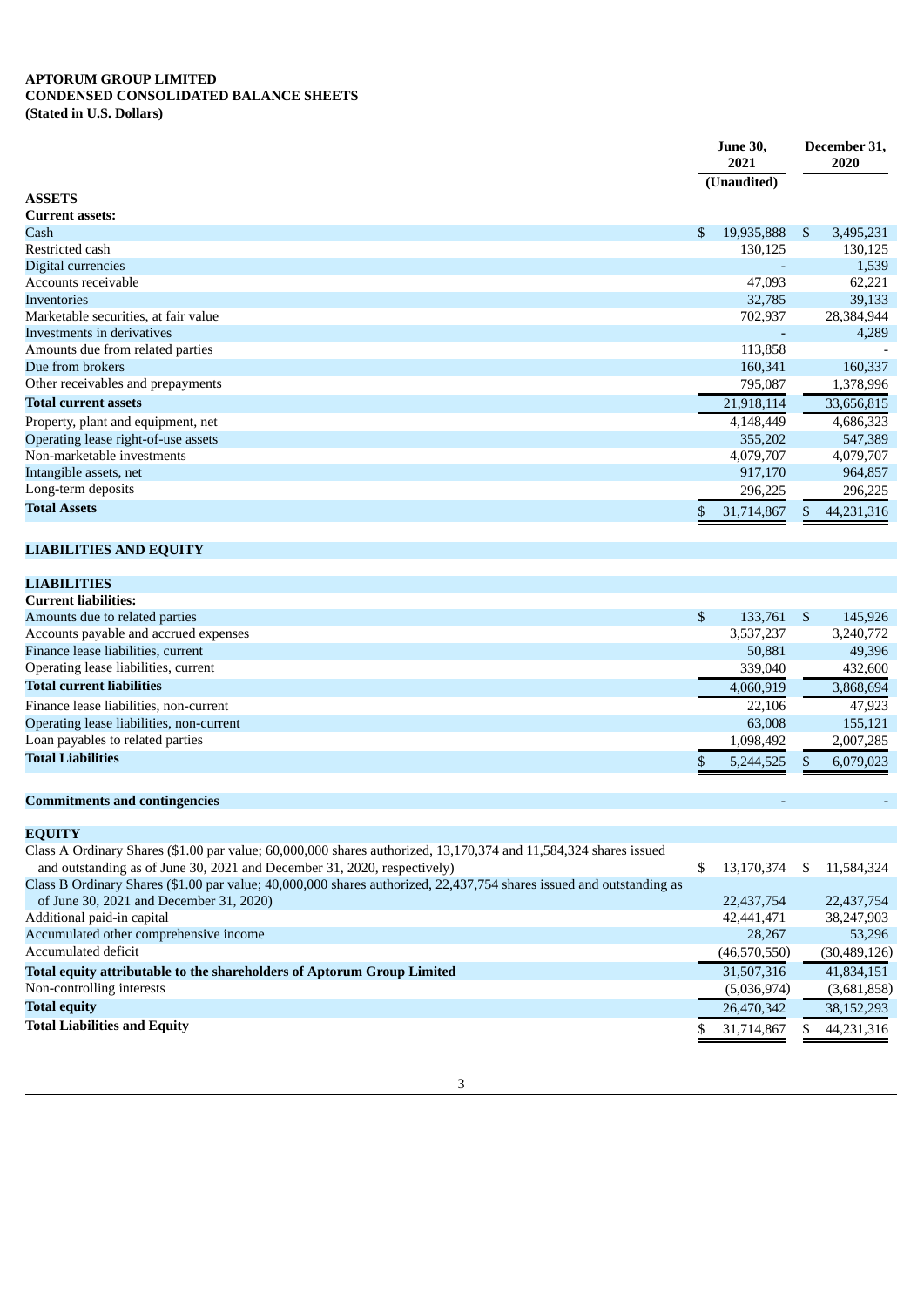## **APTORUM GROUP LIMITED CONSOLIDATED STATEMENTS OF OPERATIONS AND COMPREHENSIVE INCOME (LOSS) (Stated in U.S. Dollars)**

|                                                                              |    | For the six months ended<br><b>June 30,</b> |     |               |  |
|------------------------------------------------------------------------------|----|---------------------------------------------|-----|---------------|--|
|                                                                              |    | 2021                                        |     | 2020          |  |
|                                                                              |    | (Unaudited)                                 |     | (Unaudited)   |  |
| Revenue                                                                      |    |                                             |     |               |  |
| Healthcare services income                                                   | \$ | 637,784                                     | \$  | 327,273       |  |
| <b>Operating expenses</b>                                                    |    |                                             |     |               |  |
| Costs of healthcare services                                                 |    | (629, 987)                                  |     | (436, 171)    |  |
| Research and development expenses                                            |    | (5,508,356)                                 |     | (4,315,033)   |  |
| General and administrative fees                                              |    | (2,564,117)                                 |     | (2,076,634)   |  |
| Legal and professional fees                                                  |    | (1,240,512)                                 |     | (1,540,304)   |  |
| Other operating expenses                                                     |    | (189, 125)                                  |     | (641, 457)    |  |
| Total operating expenses                                                     |    | (10, 132, 097)                              |     | (9,009,599)   |  |
| <b>Other (loss) income</b>                                                   |    |                                             |     |               |  |
| (Loss) gain on investments in marketable securities, net                     |    | (7,565,273)                                 |     | 192,134       |  |
| Gain on non-marketable investment                                            |    |                                             |     | 1,635,939     |  |
| Loss on investments in derivatives, net                                      |    | (4,289)                                     |     | (101, 233)    |  |
| Gain on use of digital currencies                                            |    | 4,918                                       |     |               |  |
| Interest expense, net                                                        |    | (126, 102)                                  |     | (144, 226)    |  |
| Sundry income                                                                |    | 82,652                                      |     | 111,398       |  |
| Total other (loss) income, net                                               |    | (7,608,094)                                 |     | 1,694,012     |  |
|                                                                              |    |                                             |     |               |  |
| <b>Net loss</b>                                                              | \$ | (17, 102, 407)                              | -\$ | (6,988,314)   |  |
| Less: net loss attributable to non-controlling interests                     |    | (1,020,983)                                 |     | (783, 749)    |  |
| Net loss attributable to Aptorum Group Limited                               | \$ | (16,081,424)                                | \$  | (6,204,565)   |  |
|                                                                              |    |                                             |     |               |  |
| Net loss per share - basic and diluted                                       | \$ | (0.47)                                      | \$  | (0.21)        |  |
| Weighted-average shares outstanding – basic and diluted                      |    | 34,280,137                                  |     | 29,956,393    |  |
| <b>Net loss</b>                                                              | \$ | (17, 102, 407)                              | -\$ | (6,988,314)   |  |
| <b>Other Comprehensive (loss) income</b>                                     |    |                                             |     |               |  |
| Exchange differences on translation of foreign operations                    |    |                                             |     |               |  |
| Other Comprehensive (loss) income                                            |    | (25,029)                                    |     | 31,170        |  |
|                                                                              |    | (25,029)                                    |     | 31,170        |  |
| <b>Comprehensive loss</b>                                                    |    | (17, 127, 436)                              |     | (6,957,144)   |  |
| Less: comprehensive loss attributable to non-controlling interests           |    | (1,020,983)                                 |     | (783, 751)    |  |
| Comprehensive loss attributable to the shareholders of Aptorum Group Limited |    | (16, 106, 453)                              |     | (6, 173, 393) |  |

4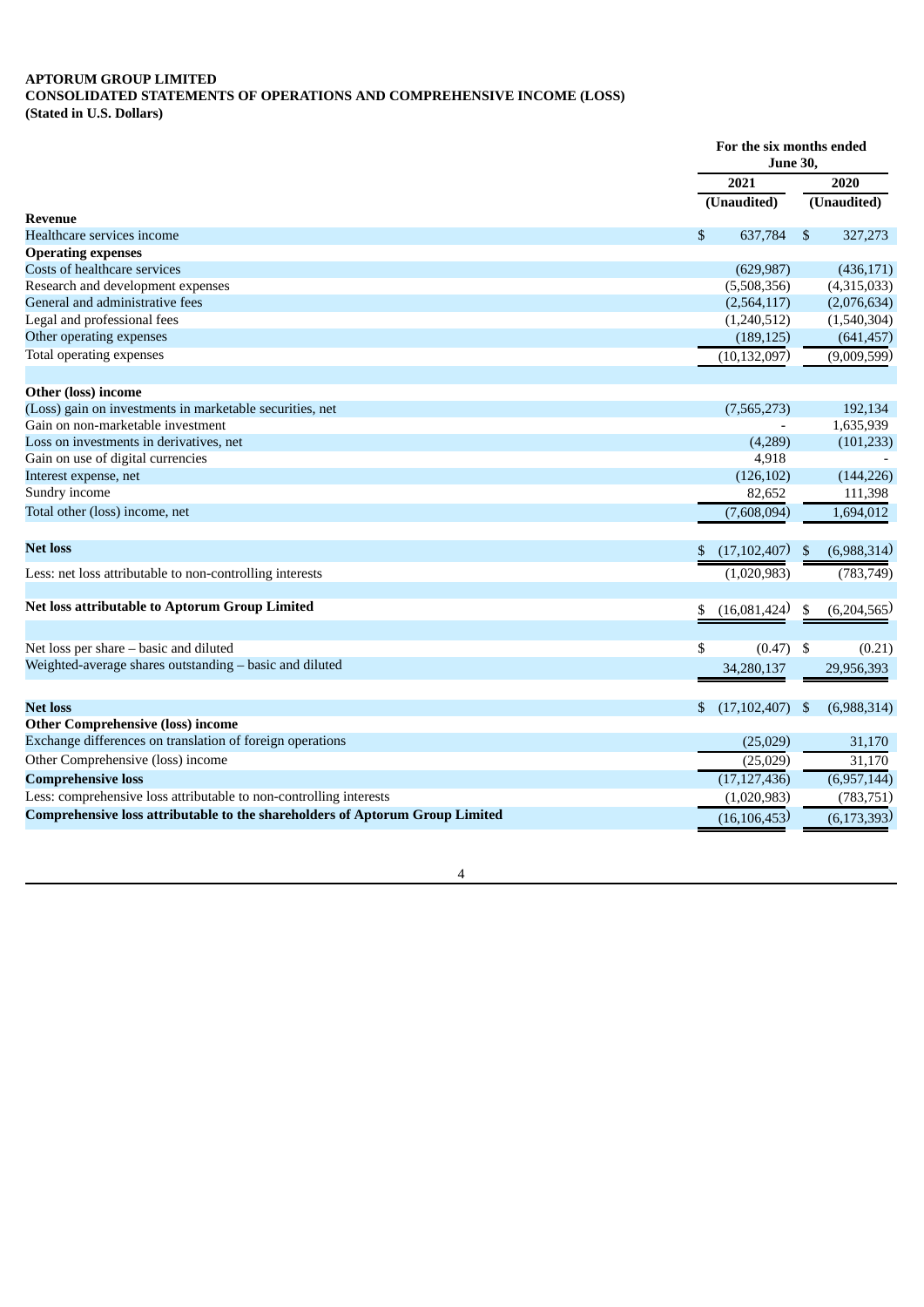### **About Aptorum Group**

Aptorum Group Limited (Nasdaq: APM, Euronext Paris: APM) is a clinical stage biopharmaceutical company dedicated to the discovery, development and commercialization of therapeutic assets to treat diseases with unmet medical needs, particularly in oncology (including orphan oncology indications) and infectious diseases. The pipeline of Aptorum is also enriched through (i) the establishment of drug discovery platforms that enable the discovery of new therapeutics assets through, e.g. systematic screening of existing approved drug molecules, and microbiome-based research platform for treatments of metabolic diseases; and (ii) the co-development of a novel molecular-based rapid pathogen identification and detection diagnostics technology with Accelerate Technologies Pte Ltd, commercialization arm of the Singapore's Agency for Science, Technology and Research.

For more information about Aptorum Group, please visit www.aptorumgroup.com.

#### **Disclaimer and Forward-Looking Statements**

This press release does not constitute an offer to sell or a solicitation of offers to buy any securities of Aptorum Group.

This press release includes statements concerning Aptorum Group Limited and its future expectations, plans and prospects that constitute "forward-looking statements" within the meaning of the Private Securities Litigation Reform Act of 1995. For this purpose, any statements contained herein that are not statements of historical fact may be deemed to be forward-looking statements. In some cases, you can identify forward-looking statements by terms such as "may," "should," "expects," "plans," "anticipates," "could," "intends," "target," "projects," "contemplates," "believes," "estimates," "predicts," "potential," or "continue," or the negative of these terms or other similar expressions. Aptorum Group has based these forward-looking statements, which include statements regarding projected timelines for application submissions and trials, largely on its current expectations and projections about future events and trends that it believes may affect its business, financial condition and results of operations.

These forward-looking statements speak only as of the date of this press release and are subject to a number of risks, uncertainties and assumptions including, without limitation, risks related to its announced management and organizational changes, the continued service and availability of key personnel, its ability to expand its product assortments by offering additional products for additional consumer segments, development results, the company's anticipated growth strategies, anticipated trends and challenges in its business, and its expectations regarding, and the stability of, its supply chain, and the risks more fully described in Aptorum Group's Form 20-F and other filings that Aptorum Group may make with the SEC in the future, as well as the prospectus that received the French Autorité des Marchés Financiers visa n°20-352 on 16 July 2020. As a result, the projections included in such forward-looking statements are subject to change and actual results may differ materially from those described herein.

5